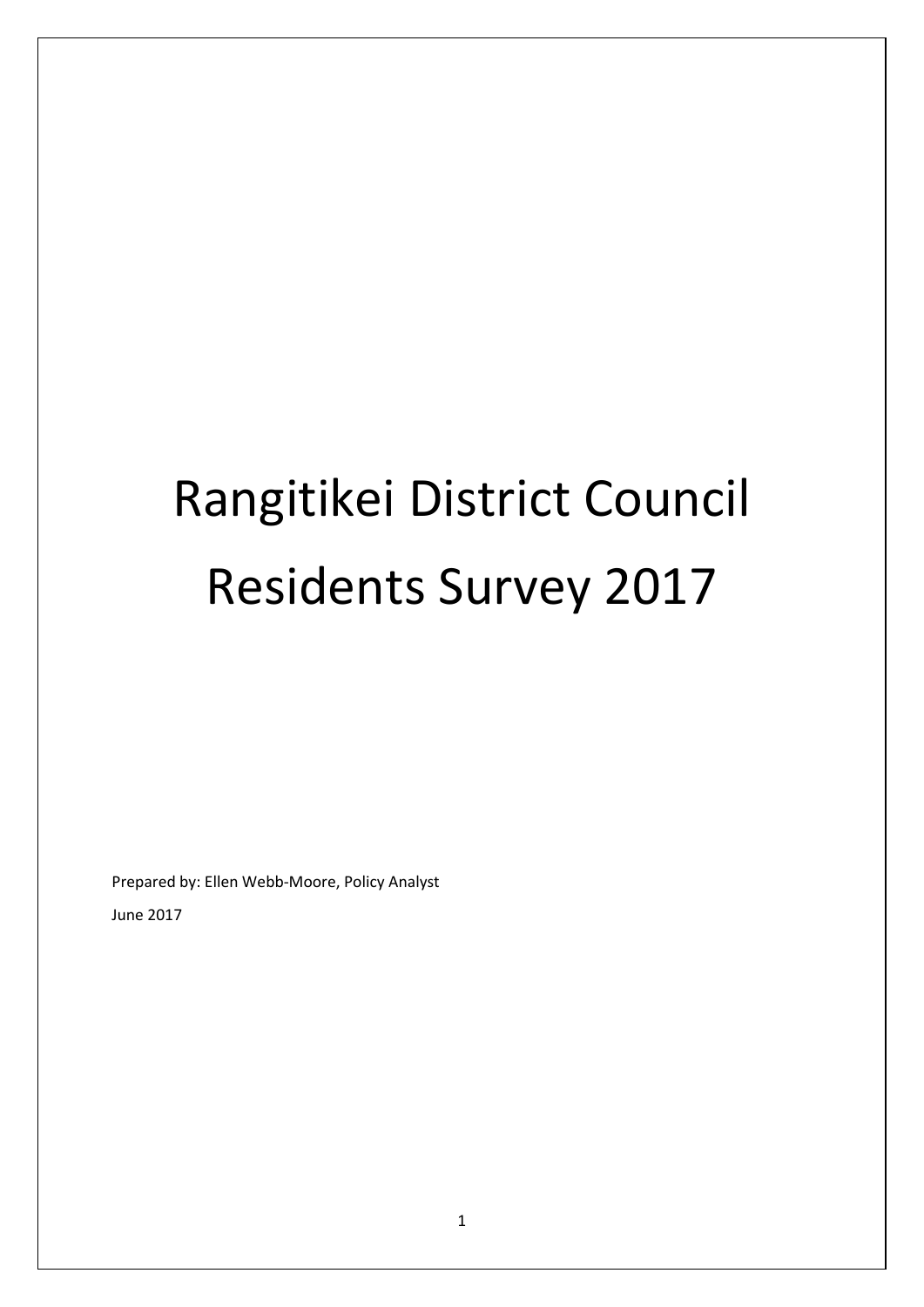# Table of Contents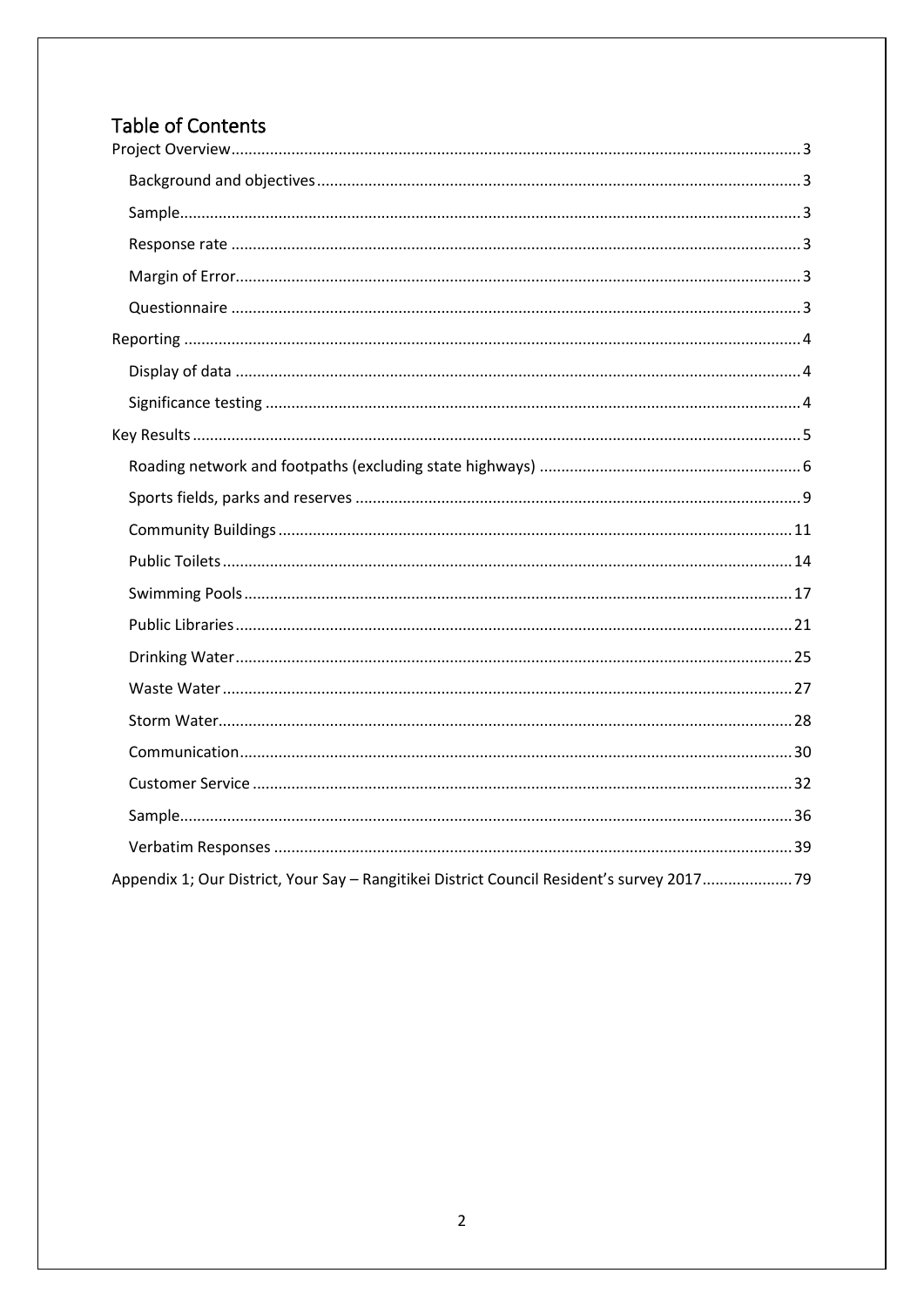## <span id="page-2-0"></span>Project Overview

## <span id="page-2-1"></span>Background and objectives

In 2012 Rangitikei District Council established a benchmark for performance monitoring in key service areas through a residents survey. This survey's aim is to capture residents' perceptions of Council services. Results from this 2017 resident survey are compared with 2016, 2015, and 2014 results, for the purposes of monitoring and tracking progress over time.

## <span id="page-2-2"></span>Sample

This year saw the largest sample gained, with a total of 699 responses. Drawing on last years' methodology, addresses were taken from the Rangitikei District Electoral Roll, however instead of randomly selecting addresses, this year, the letter was sent out to the roll in its entirety (9000 people approximately). The letter that was sent to these addresses included a link to the survey which was hosted on the Surveymonkey website.

The Council's website and Council's Facebook were also utilised in the deployment of the survey online, with each communication avenue containing a different link for identification purposes to an online version of the resident survey in Surveymonkey.

## <span id="page-2-3"></span>Response rate

The response rate is calculated based on the amount of letters sent out and how many were returned. The letter which included the link to the survey monkey was sent out to 9,989 residents and 699 responses were received. Of these, 75 residents opted to be sent out a paper copy rather than completing the survey online. For 2017, the response rate was 6%, this is down from last year's response of 11% and from other years' response rates including 15% (2015), 20% (2014), and 20%  $(2013)^{1}$ .

## <span id="page-2-4"></span>Margin of Error

Margin of Error (MOE) is a statistic used to express the amount of random sampling error there is in a survey's results. The MOE is particularly relevant when analysing a subset of the data as smaller samples sizes incur a greater MOE. The final sample size, n = 699, gives an overall MOE of 4 at the 95% confidence interval. These terms simply mean that if the survey were conducted 100 times, the data would be within +/- 4% of the reported percentage most of the time (95 times out of 100).

## <span id="page-2-5"></span>Questionnaire

This year the questionnaire was made shorter than previous years with the aim of keeping respondents engaged with the survey. The question of 'what is important to you' regarding each service was added, with the opportunity for respondents to expand on their answer, or give a different answer.

A copy of the 2017 Rangitikei District Council Resident Survey is attached as Appendix 1.

 $1$  The sample of addresses used in 2013, 2014 and 2015 was the rates database. This is biased towards older residents and European ethnicity. This group may be more likely to complete a survey about Council services.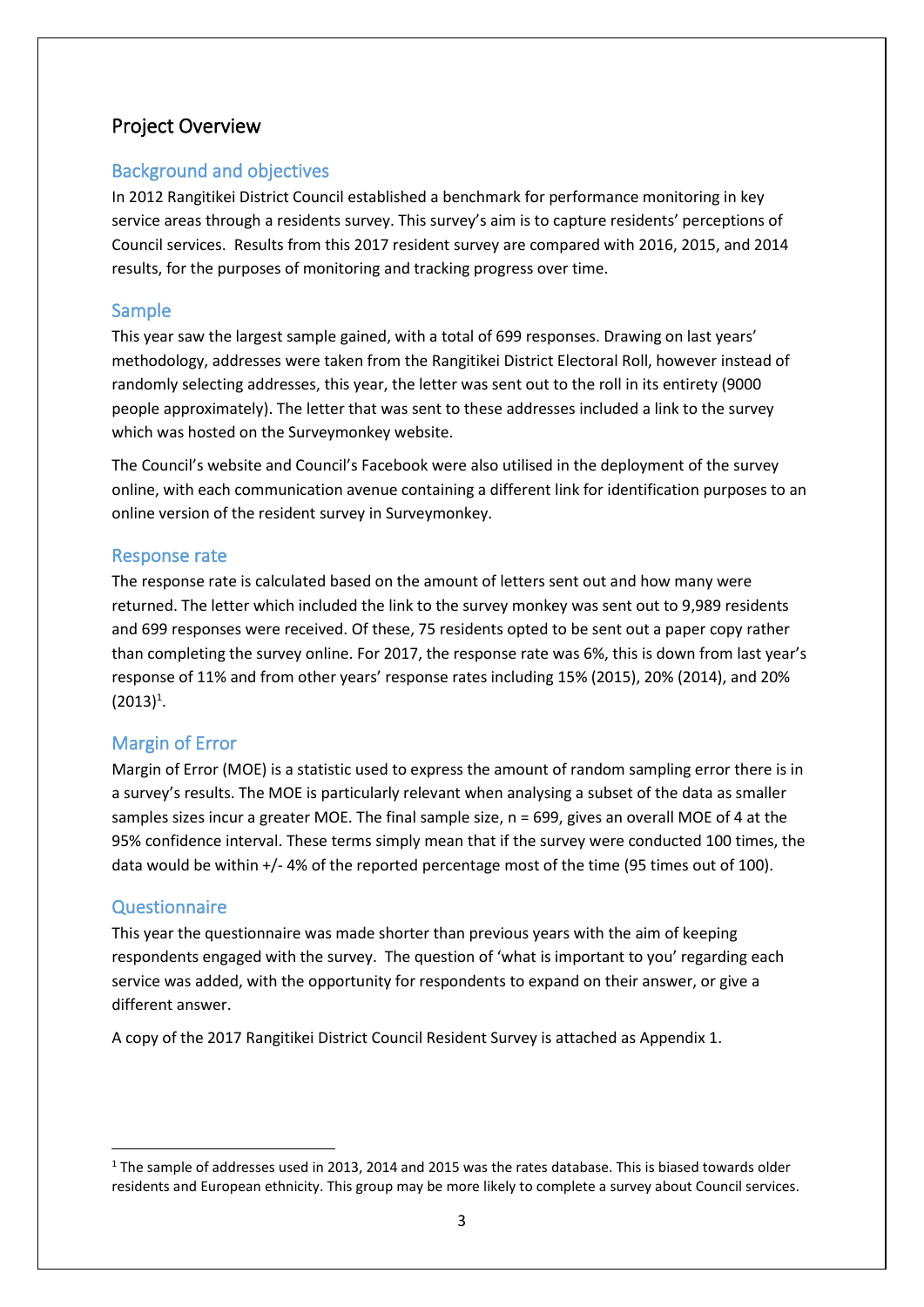# <span id="page-3-0"></span>Reporting

## <span id="page-3-1"></span>Display of data

The findings of the survey have been analysed at the total level, and where there are significant differences between answers between demographics (ward, age, gender) these have been commented on. Charts are used to display the results data with tracking made available to compare previous year's results. For each chart, the question has been footnoted along with along with the total number of people who responded to the question. Please note that not all percentages shown add up to 100% due to rounding.

## <span id="page-3-2"></span>Significance testing

Significance testing is used to determine whether the difference between two results is statistically significant or not. This method was conducted between the results on total level and the results for the different ward areas and demographic subgroups.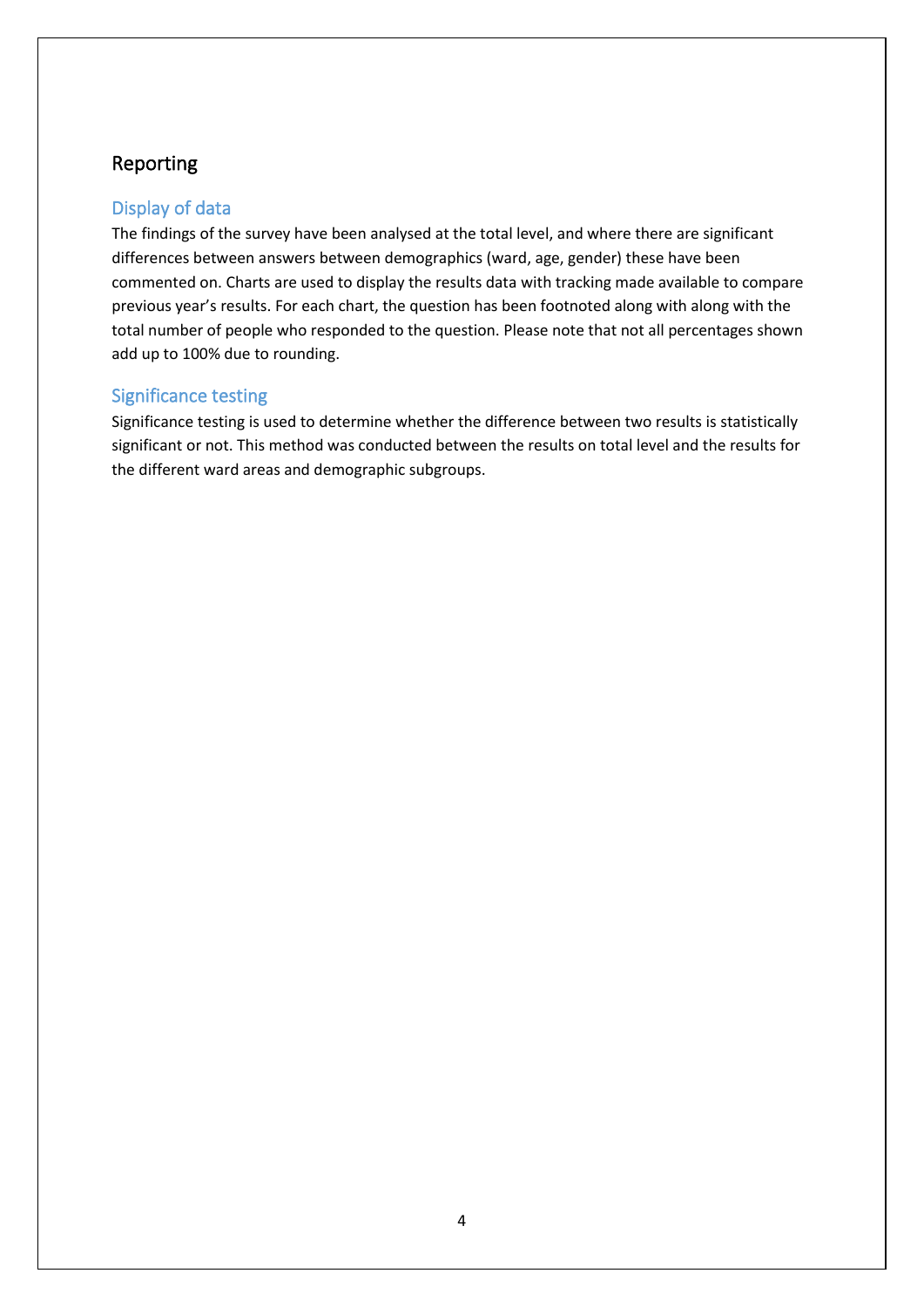# Key Results

<span id="page-4-0"></span>

| <b>COUNCIL'S PROVISION OF SERVICES</b>   |                         |      |      |      |                               |      |      |      |                        |      |      |      |              |      |      |      |
|------------------------------------------|-------------------------|------|------|------|-------------------------------|------|------|------|------------------------|------|------|------|--------------|------|------|------|
|                                          | "Better than last year" |      |      |      | "About the same as last year" |      |      |      | "Worse than last year" |      |      |      | "Don't know" |      |      |      |
| Year                                     | 2014                    | 2015 | 2016 | 2017 | 2014                          | 2015 | 2016 | 2017 | 2014                   | 2015 | 2016 | 2017 | 2014         | 2015 | 2016 | 2017 |
| Roading network<br>and footpaths         | 8%                      | 13%  | 13%  | 22%  | 70%                           | 65%  | 68%  | 65%  | 20%                    | 21%  | 14%  | 10%  | 3%           | 2%   | 5%   | 3%   |
| Sports fields,<br>parks, and<br>reserves | 5%                      | 5%   | 12%  | 18%  | 69%                           | 69%  | 66%  | 63%  | 9%                     | 10%  | 6%   | 2%   | 16%          | 16%  | 16%  | 16%  |
| Community<br>buildings                   | 5%                      | 4%   | 3%   | 4%   | 72%                           | 67%  | 65%  | 74%  | 5%                     | 10%  | 6%   | 6%   | 18%          | 18%  | 26%  | 16%  |
| Public toilets                           | 5%                      | 19%  | 10%  | 7%   | 66%                           | 51%  | 51%  | 66%  | 10%                    | 18%  | 10%  | 11%  | 18%          | 11%  | 30%  | 17%  |
| Swimming pools                           | 22%                     | 17%  | 23%  | 16%  | 29%                           | 35%  | 59%  | 54%  | 2%                     | 5%   | 5%   | 6%   | 47%          | 44%  | 13%  | 23%  |
| Libraries                                | 15%                     | 15%  | 10%  | 11%  | 63%                           | 52%  | 78%  | 70%  | 1%                     | 2%   | 3%   | 2%   | 21%          | 22%  | 9%   | 14%  |

A summary of the overall perception of Council's provision of services, 2017 results are highlighted in red.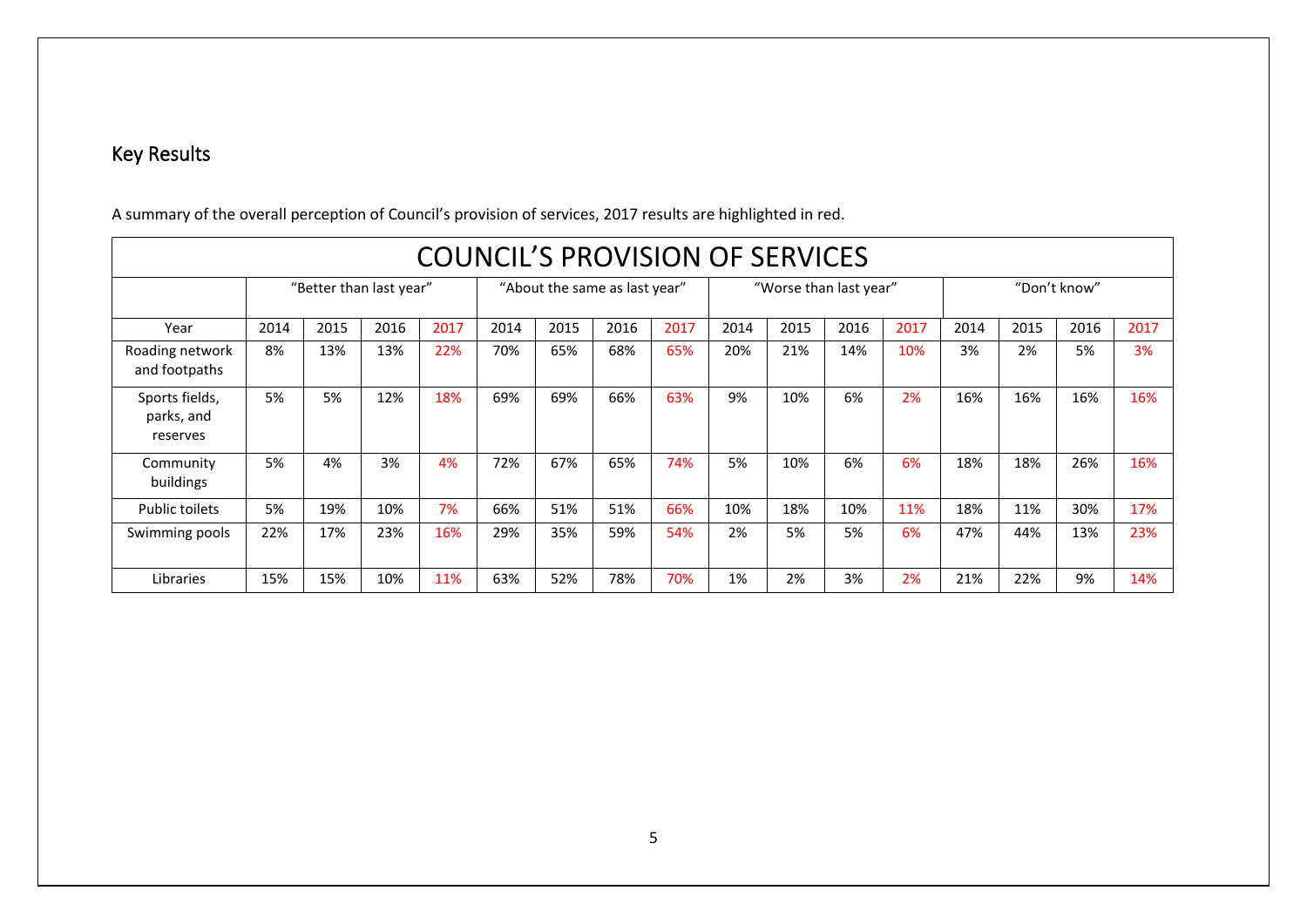## <span id="page-5-0"></span>Roading network and footpaths (excluding state highways)

## Overall Measure<sup>2</sup>

Residents were asked if they felt Council's roading network is better, worse or about the same as last year. The majority of responses were "about the same as last year" (65%), followed by "better than last year" (22%) and "worse than last year" (10%).



- Bulls urban (9%) residents were LESS likely to answer 'better than last year' than Marton urban (29%) and Marton rural residents (27%)
- Taihape urban (8%) residents were LESS likely to answer 'better than last year' than Marton urban (29%) and Marton rural residents (27%)
- Taihape rural (7%) residents were LESS likely to answer 'better than last year' s than Marton urban (29%) and Marton rural residents (27%)
- Marton urban (61%) and Marton rural (57%) residents were LESS likely to answer 'about the same as last year' than Taihape urban (76%) and Taihape rural (82%)
- Marton urban (7%) were LESS likely to answer 'worse than last year' than Taihape urban (16%)

 $2$  Q: Is Council's roading network better, worse or about the same as last year?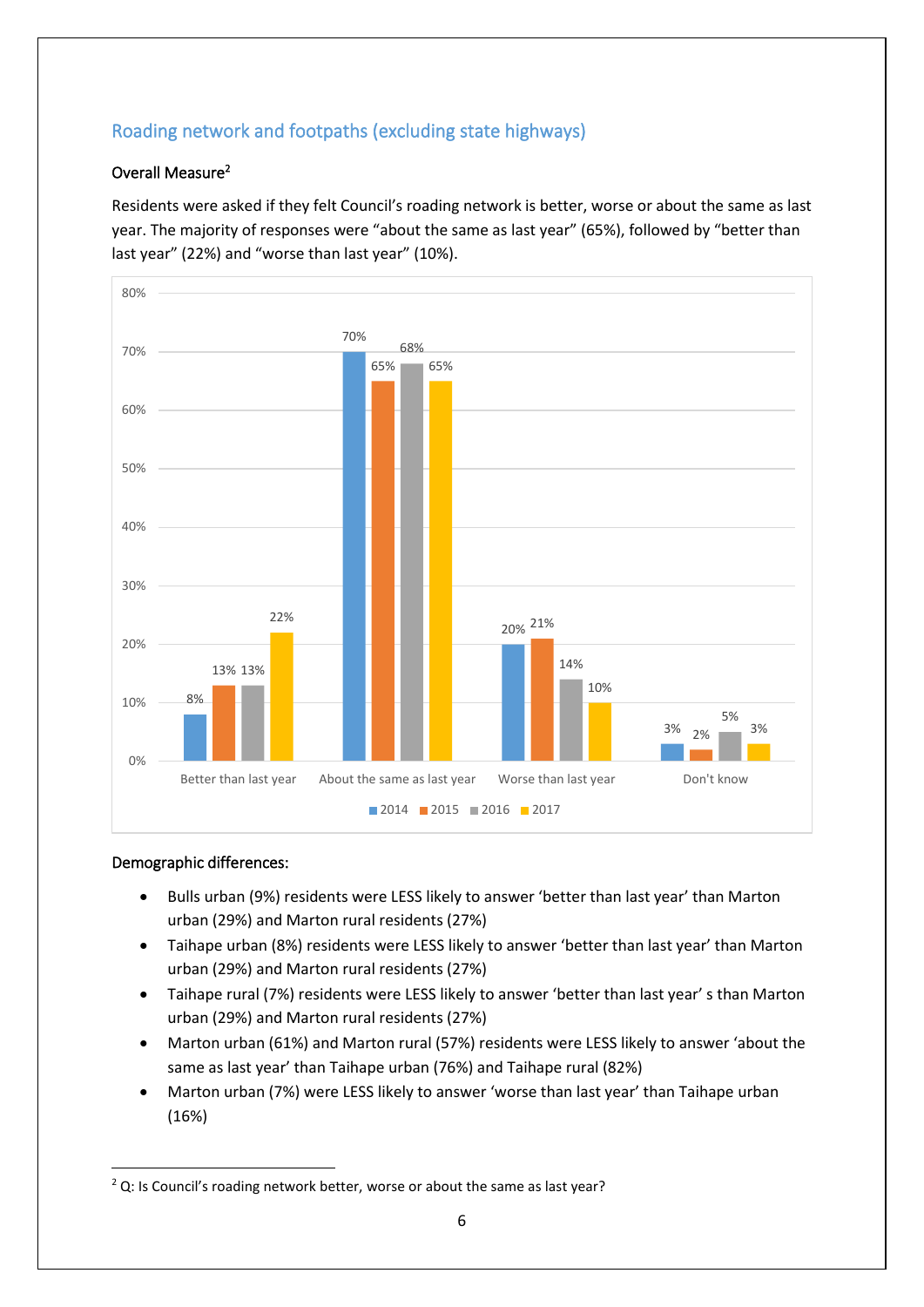## Satisfaction Measure<sup>3</sup>

Residents were asked how generally satisfied they were with Councils roading network. Majority of residents answered that they were satisfied with the roading network (52%), followed by 29% that were neutral, 10% that were dissatisfied, 6% that were very satisfied with only 1% being very dissatisfied.



## Demographic differences**:**

- Marton urban (53%) and Marton Rural (61%) were MORE likely to answer that they were satisfied with the roading network than Taihape urban (36%)
- Marton urban (53%) were LESS likely to answer that they were neutral about the roading network than Taihape urban (42%)
- Marton urban (9%) were LESS likely to answer that they were dissatisfied with the roading network than Taihape urban (20%)

## Importance Measure**<sup>4</sup>**

This year's survey introduced a new question that aimed at asking the residents what they saw as important in terms of the roading network. Having roads free of potholes was identified at the top of the list in terms of roading, with 98% of respondents indicating this was important and no significant differences across wards.

<sup>3</sup> Q: How generally satisfied are you with the roading network that Council provides? n =686

<sup>4</sup> Q: What is important to you? n =689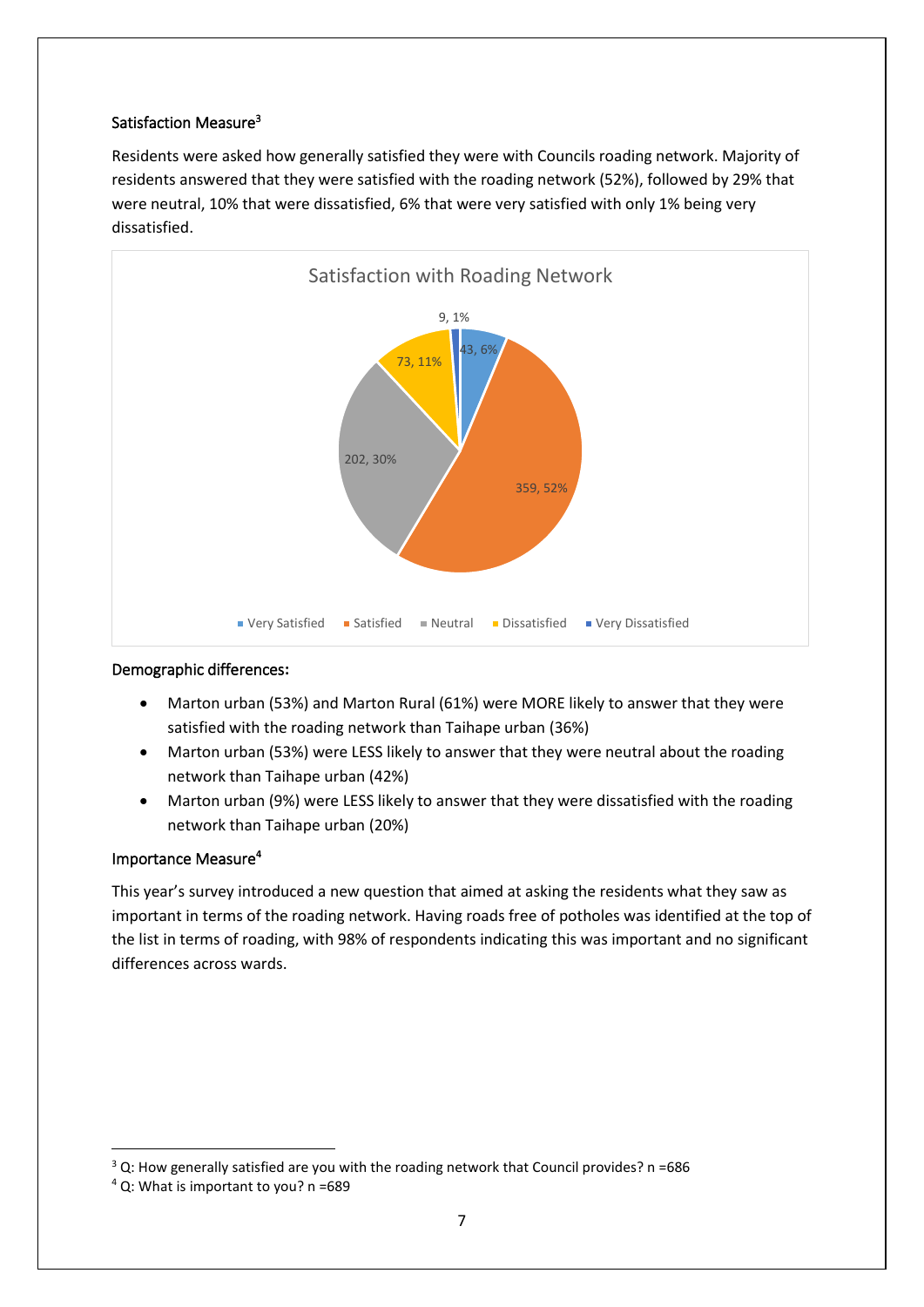

- Bulls urban (88%) were MORE likely to answer that good street lighting was important than Taihape rural (68%)
- Marton urban (95%) were MORE likely to answer that good street lighting was important than Marton rural (81%) and Taihape rural (68%)
- Bulls urban (100%) were MORE likely to answer that good condition of footpaths was important than Marton rural (85%) and Taihape rural (84%)
- Marton urban (97%) were MORE likely to answer that good condition of footpaths was important than Marton rural (85%) and Taihape rural (84%)
- Bulls urban (94%) were MORE likely to answer that adequate signage was important than Marton rural (82%) and Taihape rural (80%)
- Marton urban (93%) were MORE likely to answer that adequate signage was important than Marton rural (82%), Taihape rural (80%) and Taihape urban (83%)
- Taihape rural (87%) were MORE likely to answer that regular re-metalling was important than Bulls urban (68%) and Marton urban (71%)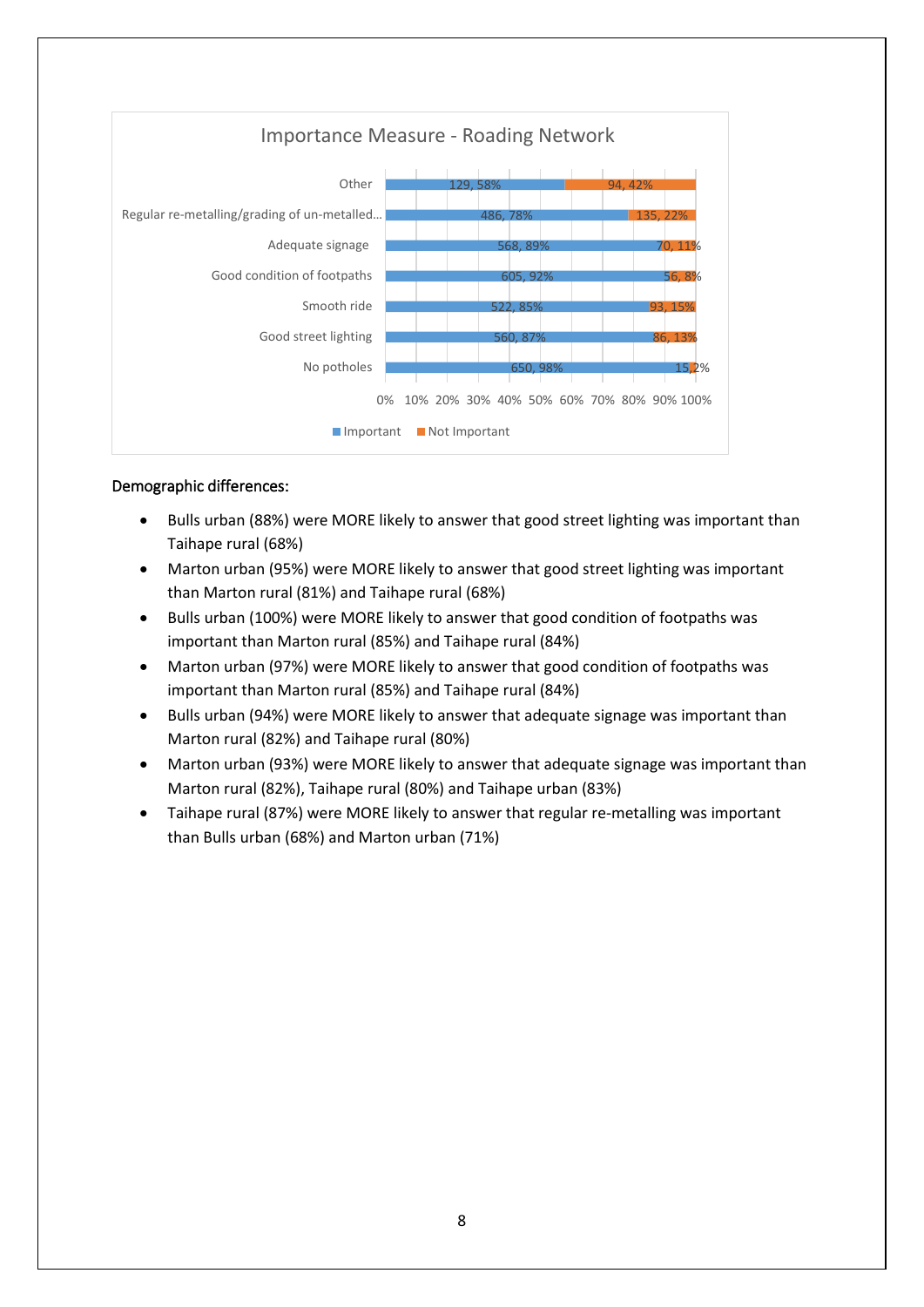## <span id="page-8-0"></span>Sports fields, parks and reserves

Residents were asked if they felt Council's community and leisure facilities were better, worse or about the same as last year. The majority of responses were "about the same as last year" (63%), followed by "don't know" (16%), followed by better than last year (12%).



## Overall Measure**<sup>5</sup>**

## Demographic differences:

- Bulls urban (9%) and Bulls rural (7%) were LESS likely to answer that sports fields, parks and reserves were 'better than last year' than Marton urban (23%)
- Bulls urban (81%) were MORE likely to answer that sports fields, parks and reserves were 'about the same as last year' than Bulls rural (50%), Marton urban (61%), Marton rural (58%) and Taihape urban (73%)

## Satisfaction Measure**<sup>6</sup>**

Residents were asked how generally satisfied they were with Councils community and leisure network. Majority of residents answered that they were satisfied with community leisure facilities (55%), followed by 29% that were neutral, 11% that were very satisfied, 4% that were very satisfied with only 1% being very dissatisfied.

<sup>&</sup>lt;sup>5</sup> Q: Please tell us if you think Council sports fields, parks and reserves are better, worse or about the same as last year, n=678

 $6$  Q: How generally satisfied are you with the sports fields, parks and reserves Council provides?  $n = 674$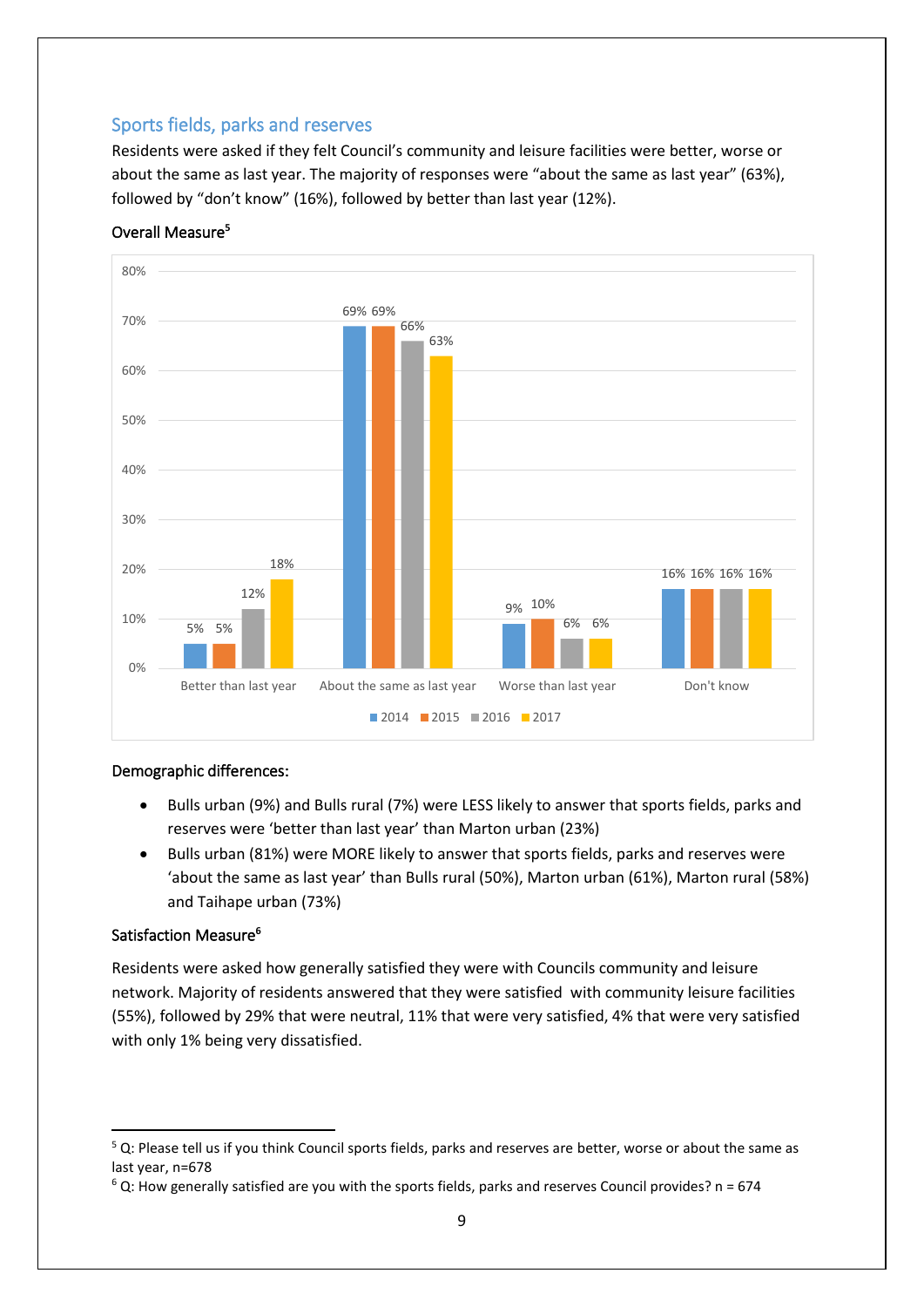

- Marton urban (16%) were MORE likely to answer that they were very satisfied than Taihape rural (3%)
- Taihape urban (10%) were MORE likely to answer that they were dissatisfied than Marton urban (3%)

#### Importance Measure**<sup>7</sup>**

Maintenance was identified as being of importance to the largest majority of respondents (96%) followed by additional facilities (69%) and location (66%).



#### Demographic differences:

• There were no significant demographic differences within these responses

 $7$  Q: What is important to you? n =671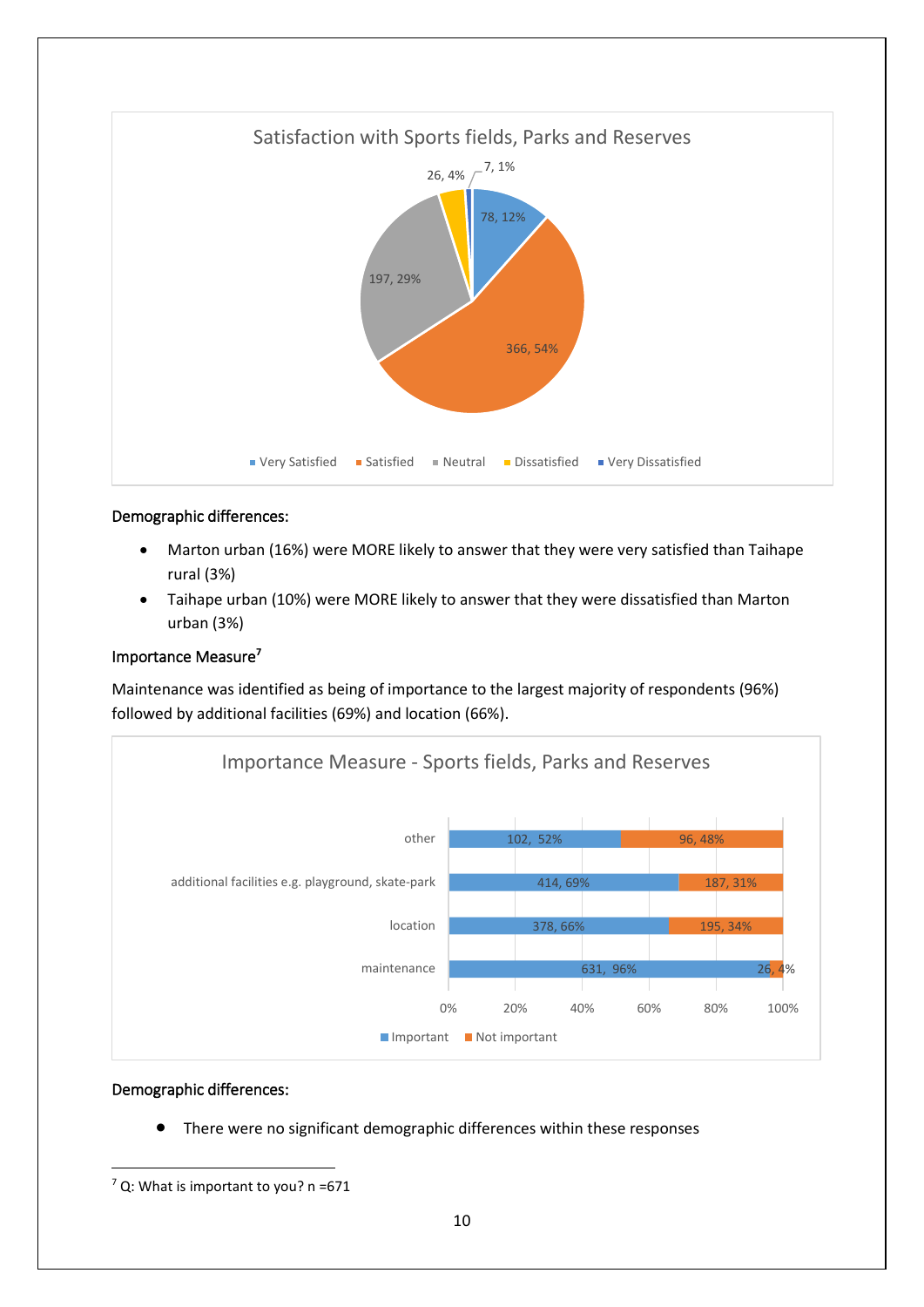## <span id="page-10-0"></span>Community Buildings

## Overall Measure**<sup>8</sup>**

Council's provision and maintenance of community buildings was generally felt to be "about the same as last year (74%), with the least about of response indicating that it was "better than last year" (4%).



## Demographic differences**:**

• Bulls urban (23%), Marton urban (17%) and Marton rural (18%) were MORE likely to answer that they 'didn't know' whether community buildings were better, worse or about the same as last year than Taihape urban (5%)

<sup>&</sup>lt;sup>8</sup> Q: please tell us if you think that Council community buildings are better, worse or about the same as last year, n = 670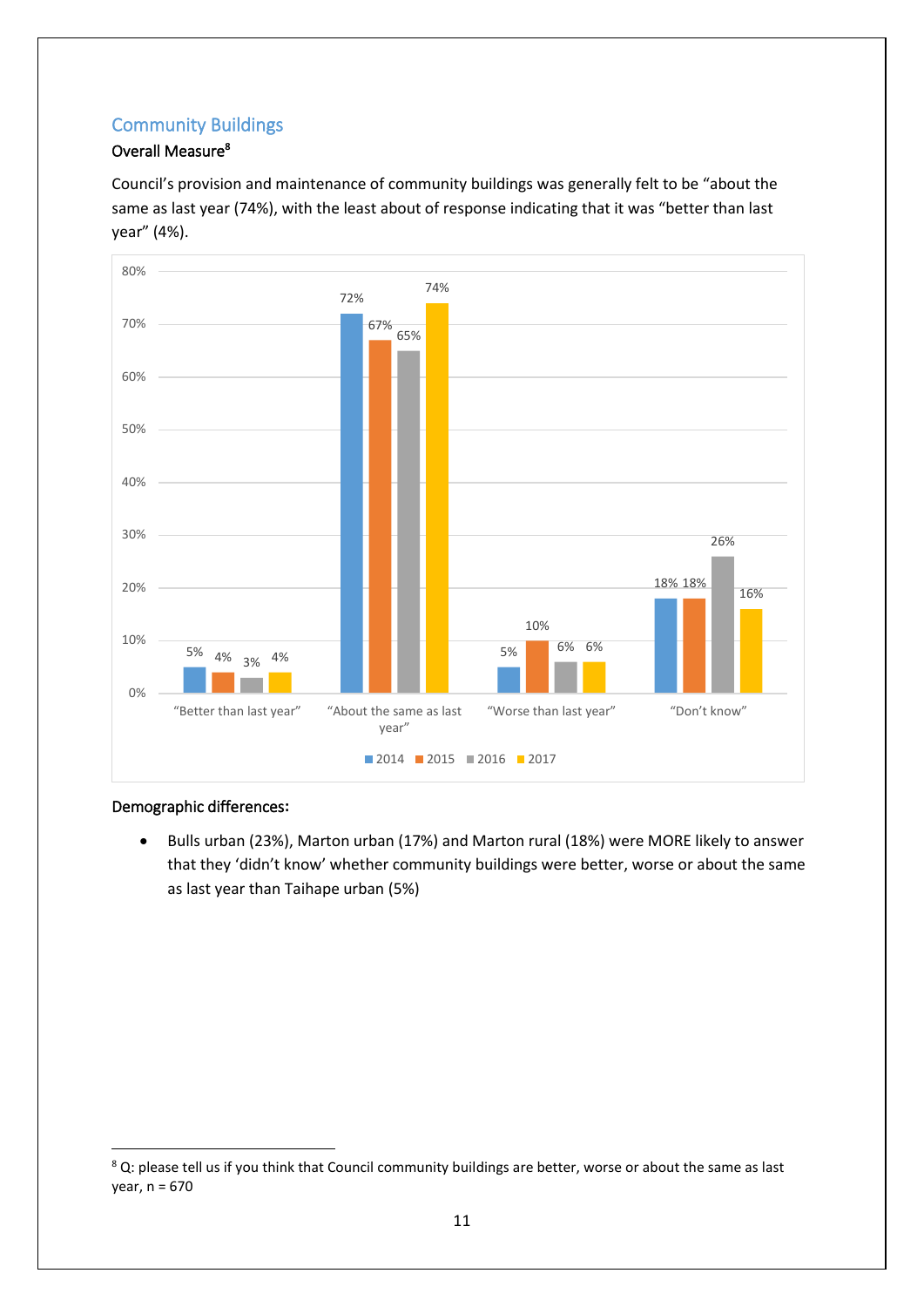## Satisfaction measure**<sup>9</sup>**

Nearly half (49%) of residents indicated that they were satisfied with community buildings with a minority indicating that they were dissatisfied (4%).



## Demographic differences**:**

- Bulls urban (11%) were MORE likely to answer that they were very satisfied with community buildings than Taihape urban (0%) and Taihape rural (2%)
- Taihape rural (11%) were MORE likely to answer that they were dissatisfied than Marton urban (3%)

## Importance measure**<sup>10</sup>**

Residents were most inclined to say that maintenance was important (95%), followed by location (72%) and administration (73%).

 $9$  Q: How generally satisfied are you with the community buildings Council provides? n = 671

 $10$  Q: What is important to you? n = 665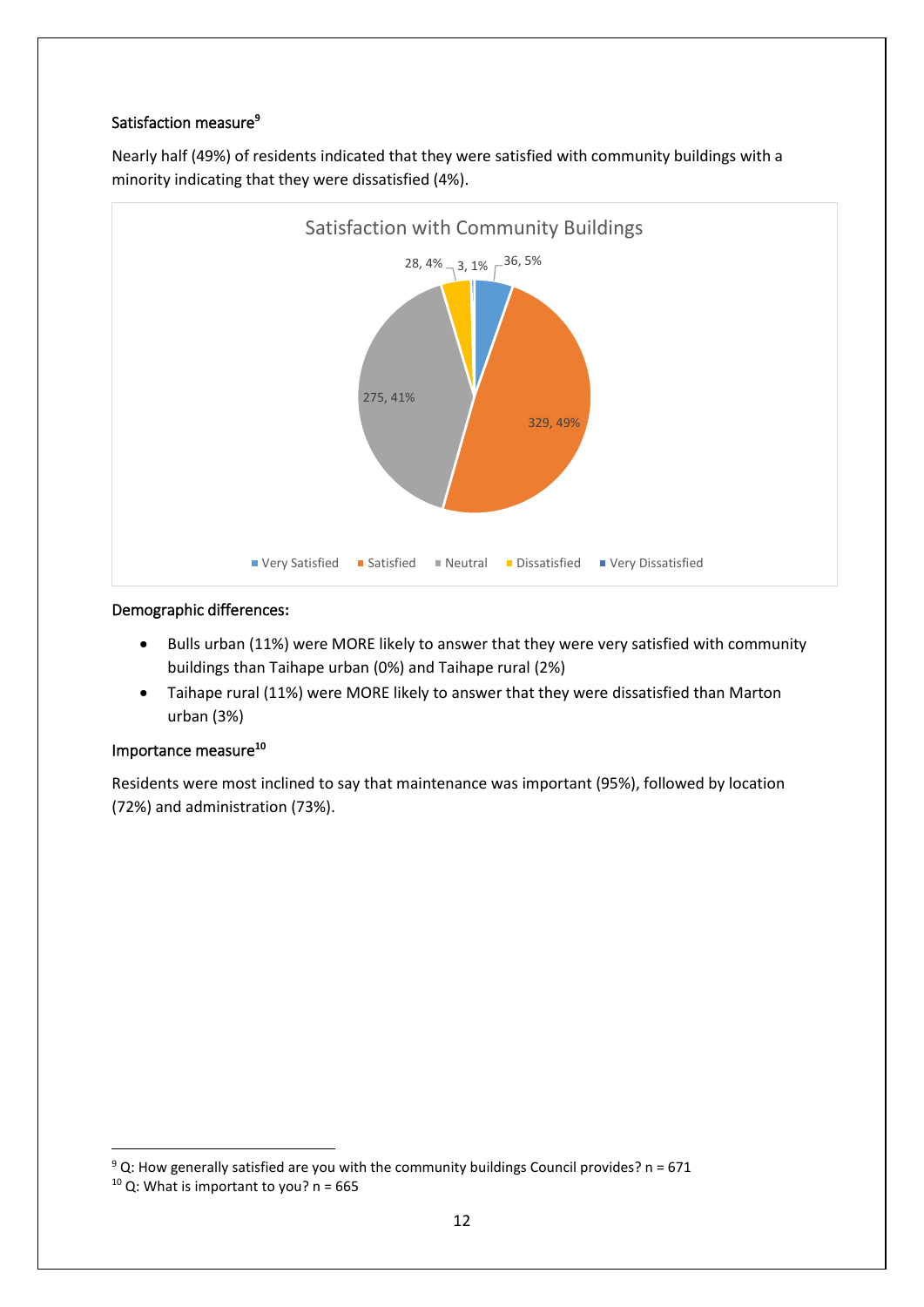

• There were no significant demographic differences within these responses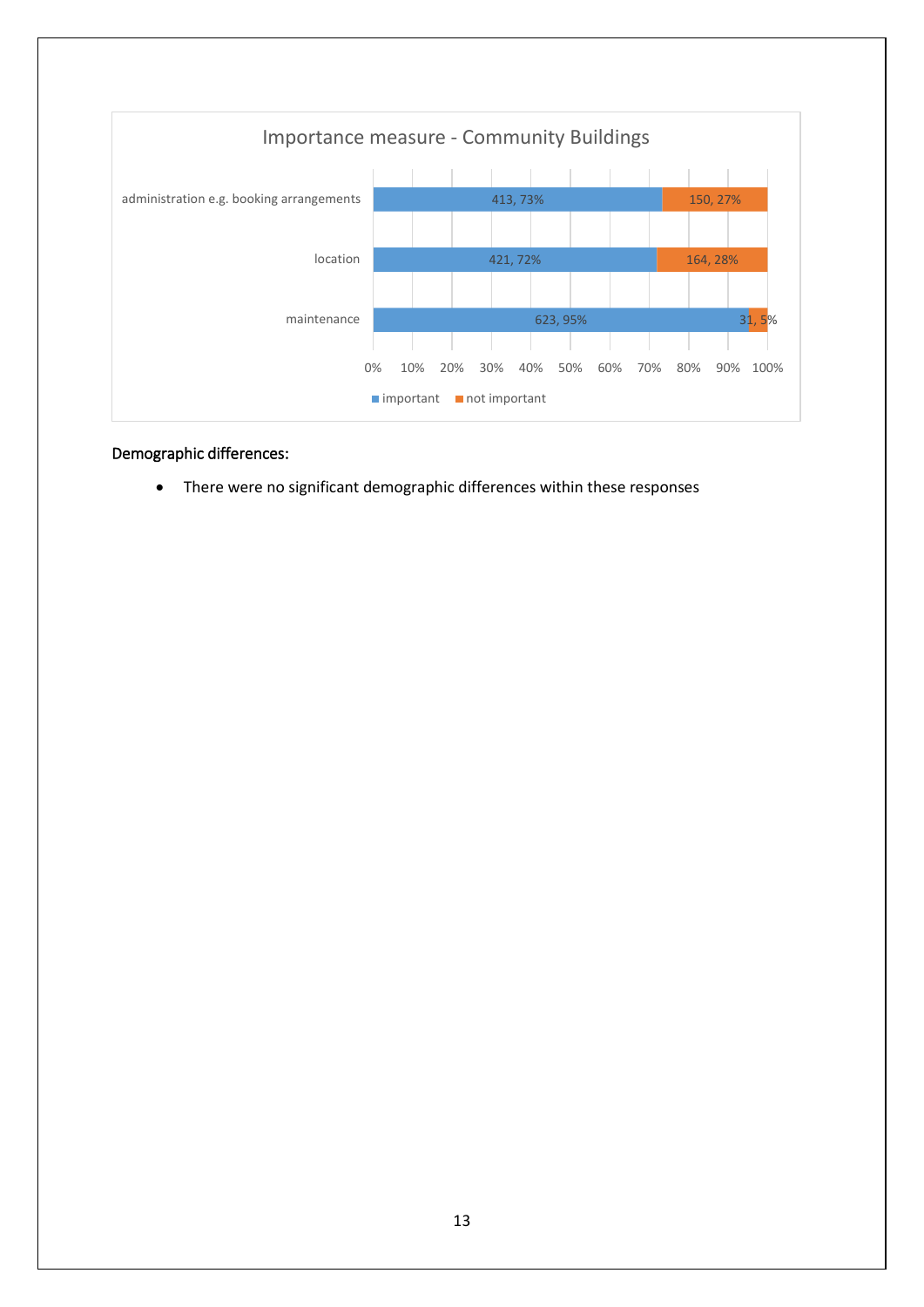## <span id="page-13-0"></span>Public Toilets

## Overall measure**<sup>11</sup>**



The majority of responses indicated that public toilets were "about the same as last year" (66%), with minorities indicating that they were better (7%) and worse (10%) than last year.

## Demographic differences:

- Bulls rural (27%) were MORE likely to answer that toilets were 'better than last year' than Bulls urban (9%), Marton urban (5%), Marton rural (7%) and Taihape rural (9%).
- Bulls rural (40%) were LESS likely to answer that toilets were 'about the same as last year' than Bulls urban (70%), Marton urban (62%), Taihape urban (78%) and Taihape rural (80%).
- Marton urban (62%) were LESS likely to answer that toilets were 'about the same as last year' Taihape urban (78%) and Taihape rural (80%).

## Satisfaction measure**<sup>12</sup>**

Responses were divided within this question, however one third of residents felt satisfied with the public toilets in the District and one third were neutral.

 $11$  Q: Overall, please tell us if Council's provision of public toilets is better, worse or about the same as last year,  $n = 670$ 

 $12$  Q: How generally satisfied are you with the public toilet facilities Council provides? n =665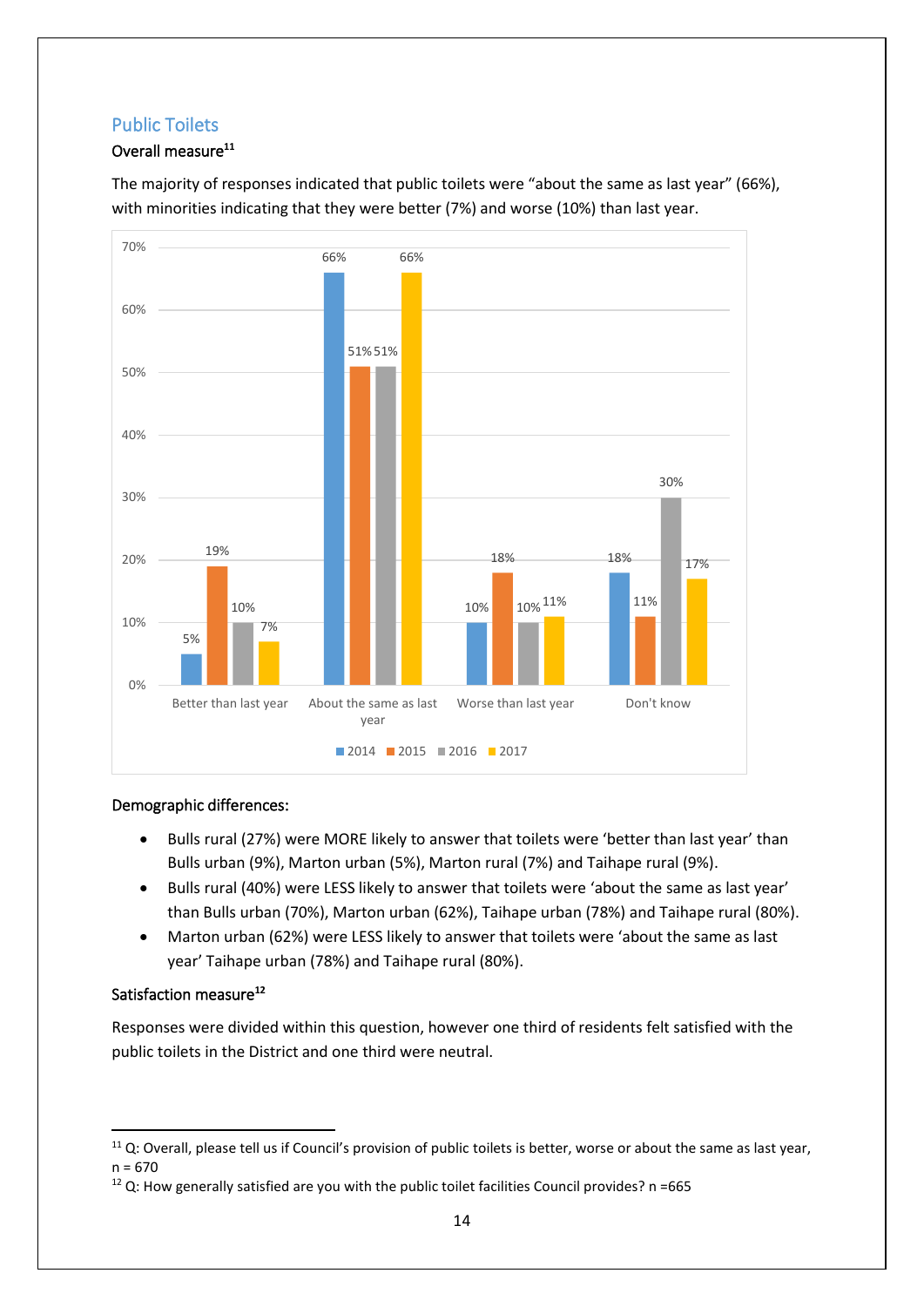

- Bulls urban (49%) Taihape urban (58%) and Taihape rural (52%) were MORE likely to answer that they were satisfied with public toilets than Bulls rural (27%), Marton rural (25%) and Marton urban (28%)
- Bulls urban (5%) were LESS likely to answer that they were dissatisfied with public toilets than Bulls rural (20%), Marton urban (17%) and Marton rural (22%)
- Marton urban (17%) were MORE likely to answer that they were dissatisfied with public toilets than Bulls urban (5%)
- Marton rural (22%) were MORE likely to answer that they were dissatisfied with public toilets than Bulls urban (5%) and Taihape urban (8%)
- Bulls urban (9%) were MORE likely to answer that they were very dissatisfied with public toilets than Taihape urban (0%) and Taihape urban (0%)

#### **Importance Measure<sup>13</sup>**

Resident responses to this question indicated that accessibility, location and maintenance were all viewed as important features in Council provision of public toilets, with over 90% of respondents indicating that these features were important.

 $13$  Q: What is important to you? N = 670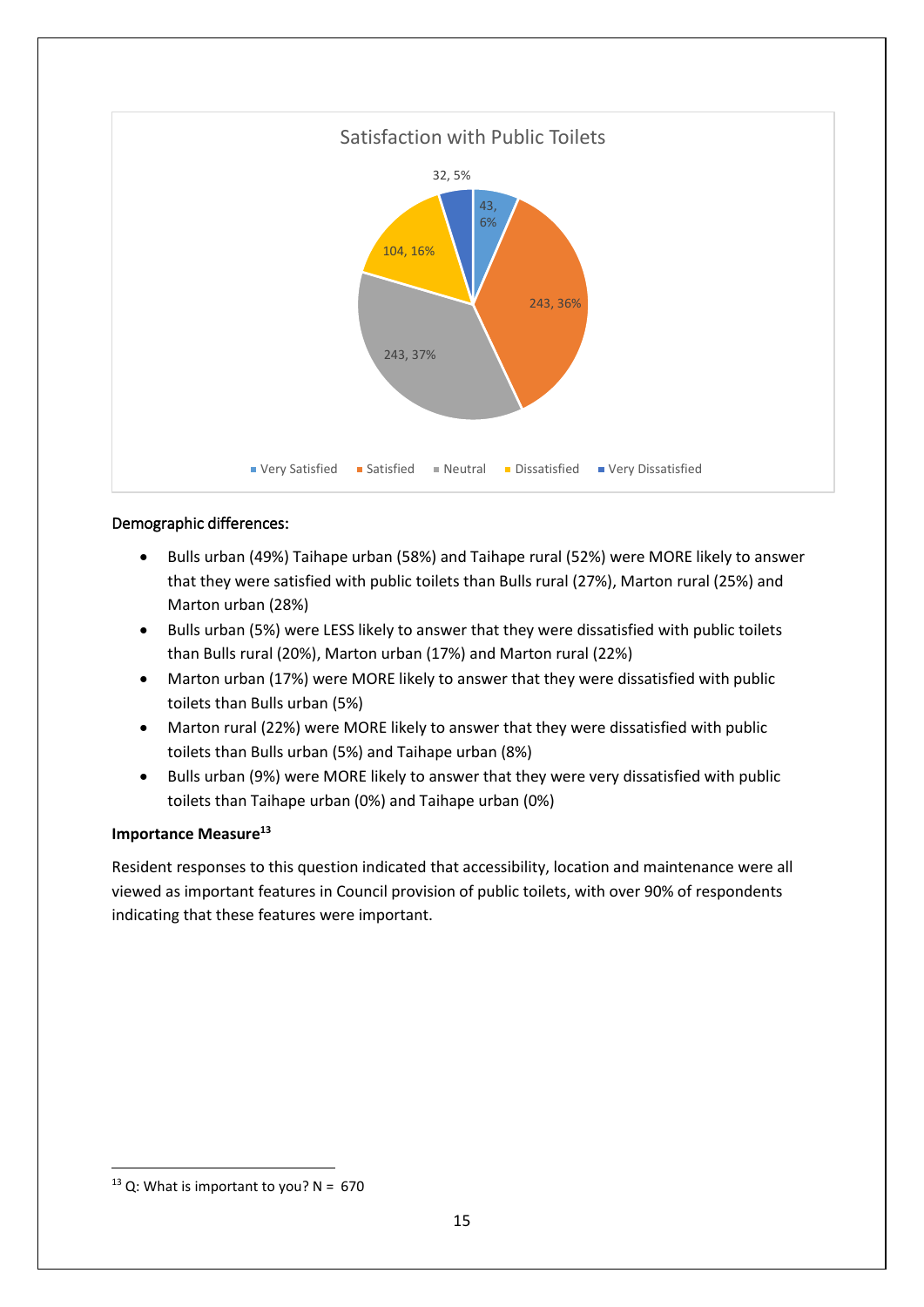

• Bulls urban (98%) were MORE likely to answer that location was important than Marton rural (89%)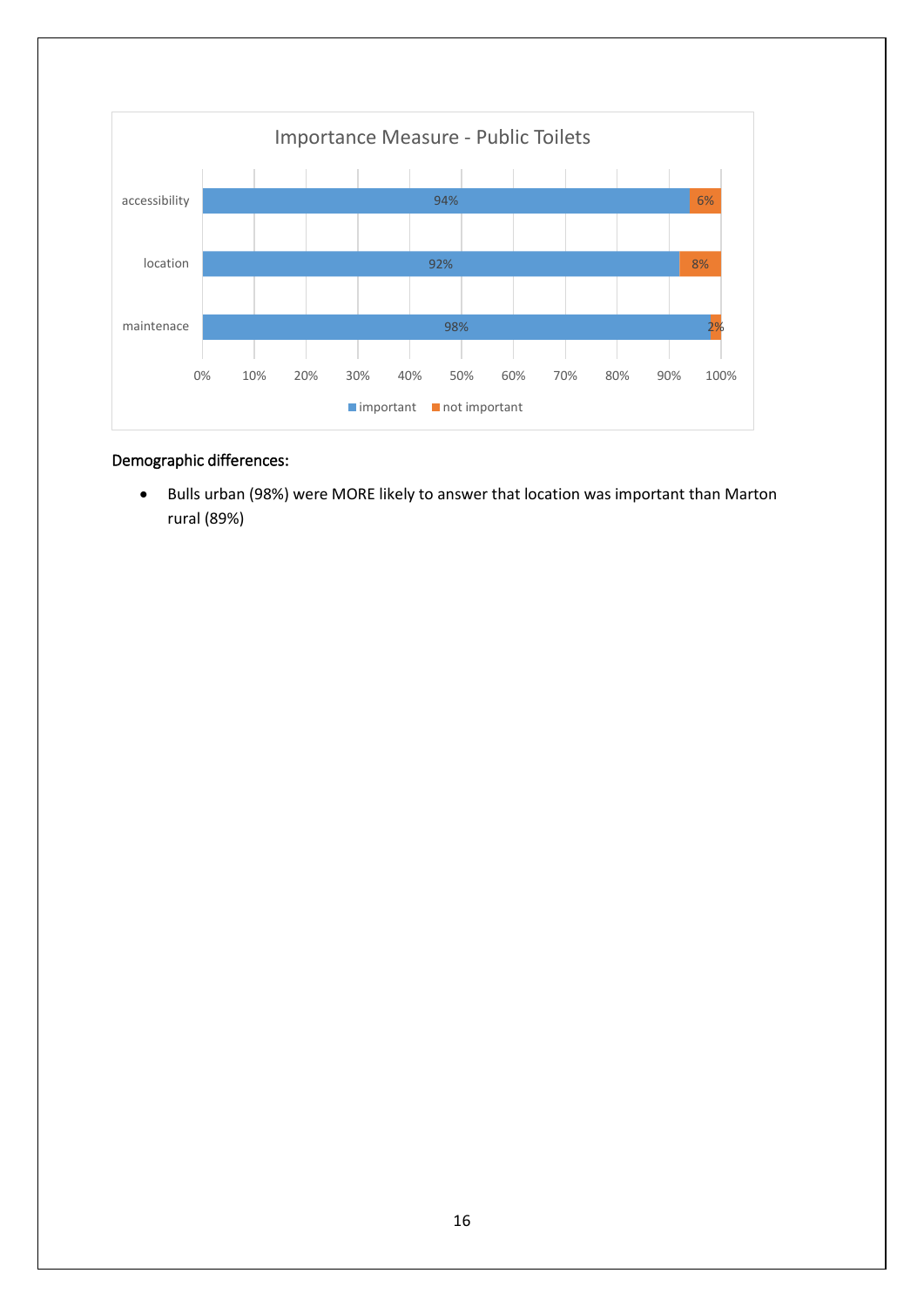## <span id="page-16-0"></span>Swimming Pools

Residents were asked about how often they use council provided swimming pool facilities and which of the Council owned facilities they used.

## Swimming pools use frequency<sup>14</sup>

This years' results reflected more swimming pool use – last year 57% of residents indicated that they never use Council swimming pool facilities and this year 50% indicated that they never use Council swimming pools. Collating responses of residents who visited daily, weekly and monthly provides a view of monthly use. Using this method, 26% of residents use a Council swimming at least once a month.



- Taihape urban (8%) were MORE likely to answer that they used the swimming pool daily than Bulls urban (0%) and Marton urban (1%)
- Marton urban (14%) residents were LESS likely to answer that they used the swimming pool weekly than Taihape urban (29%) and Taihape rural (29%)
- Bulls urban (23%) and Bulls rural (20%) residents were MORE likely to answer 'never I go elsewhere to swim' than Marton urban (3%) and Taihape urban (2%)
- 30-45 year olds provided the highest response of 'weekly' (35%)
- 65+ provided the highest response of 'never, I don't swim' (61%)
- Females were more likely to use pool facilities than males

<sup>&</sup>lt;sup>14</sup> Q: Firstly, can you tell us how frequently do you visit or use Council's swimming pool facilities?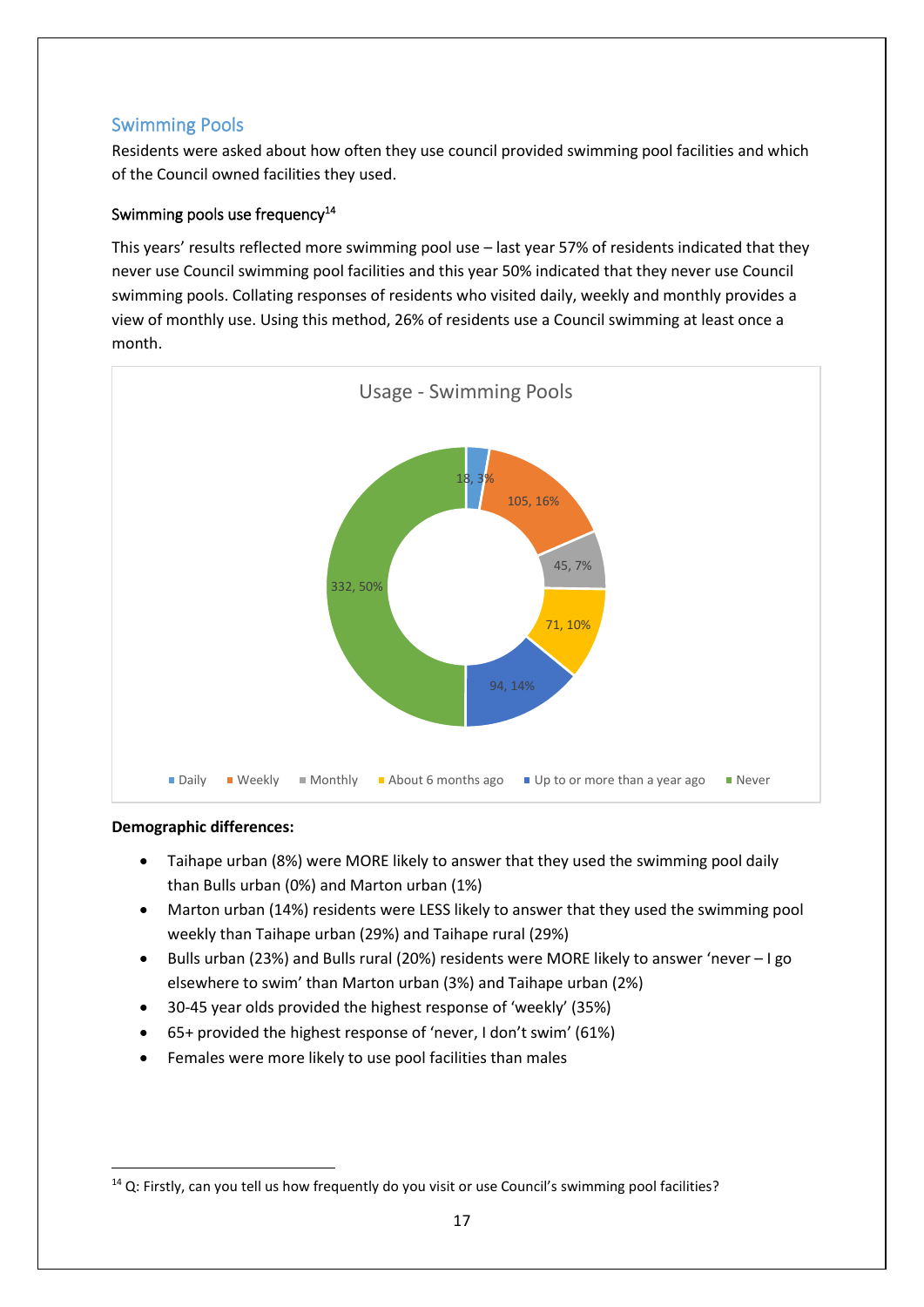#### Which pools are used?

Most residents residing in a ward where a Council swimming pool is located tended to use their local pool. Of those from Bulls who indicated that they use Council swimming pools, all indicated that they used the Marton pool. Of those from Hunterville who use Council provided swimming pools, 29% indicated that they used the Marton pool, the remainder frequenting the Hunterville pool. 5% of Marton rural residents who use swimming pools indicated that they used the Hunterville pool, with the remainder using the Marton pool (95%).



#### Overall Measure $^{15}$



Majority of responses indicated that Council provided swimming pools were about the same as last year (54%)

<sup>&</sup>lt;sup>15</sup> Q: Please tell us if Council's provided swimming pools are better, worse or about the same as last year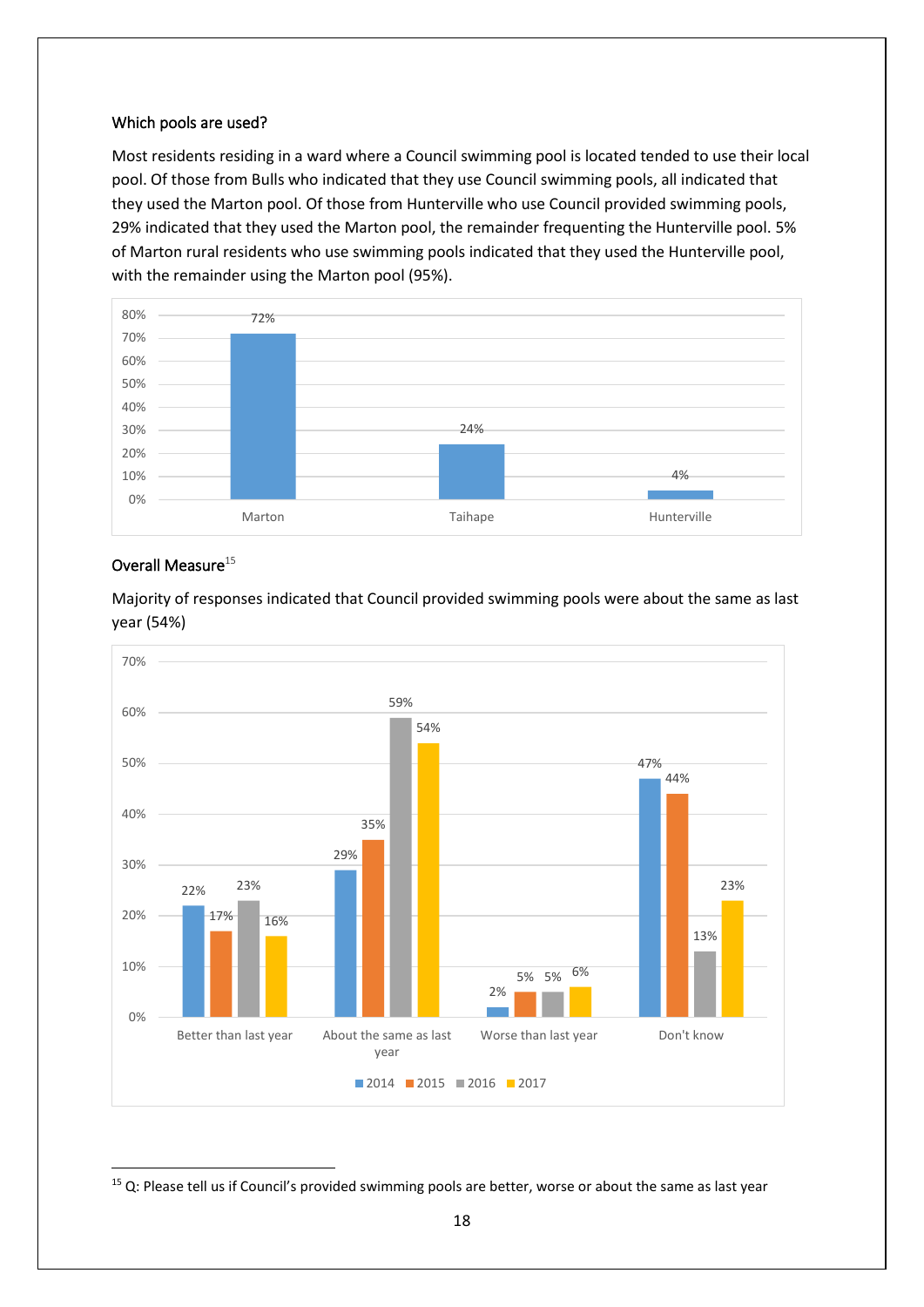- Marton urban (21%) and Marton rural (26%) were MORE likely to answer that swimming pool facilities were 'better than last year' than Taihape urban (5%) and Taihape rural (3%).
- Taihape urban (73%) and Taihape rural (66%) were MORE likely to answer that swimming pool facilities were 'about the same as last year' than Marton urban (52%)

## Satisfaction measure**<sup>16</sup>**

Residents were asked whether overall they were satisfied with Council provided swimming pools, with nearly half (45%) responding that they were satisfied.



## Demographic differences:

- Marton rural (23%) were MORE likely to answer that they were very satisfied than Taihape urban (8%) and Taihape urban (5%).
- Marton urban (6%) were LESS likely to answer that they were dissatisfied than Taihape urban (23%)

## Importance Measure**<sup>17</sup>**

Responses indicated that maintenance (98%), friendly helpful staff (94%) and opening times (90%) were important to people, with programmed activities (71%) and location (77%) generating slightly less responses of 'important'.

 $16$  Q: How generally satisfied are you with the swimming pool services Council provides? n = 409

 $17$  Q: What is important to you? n = 409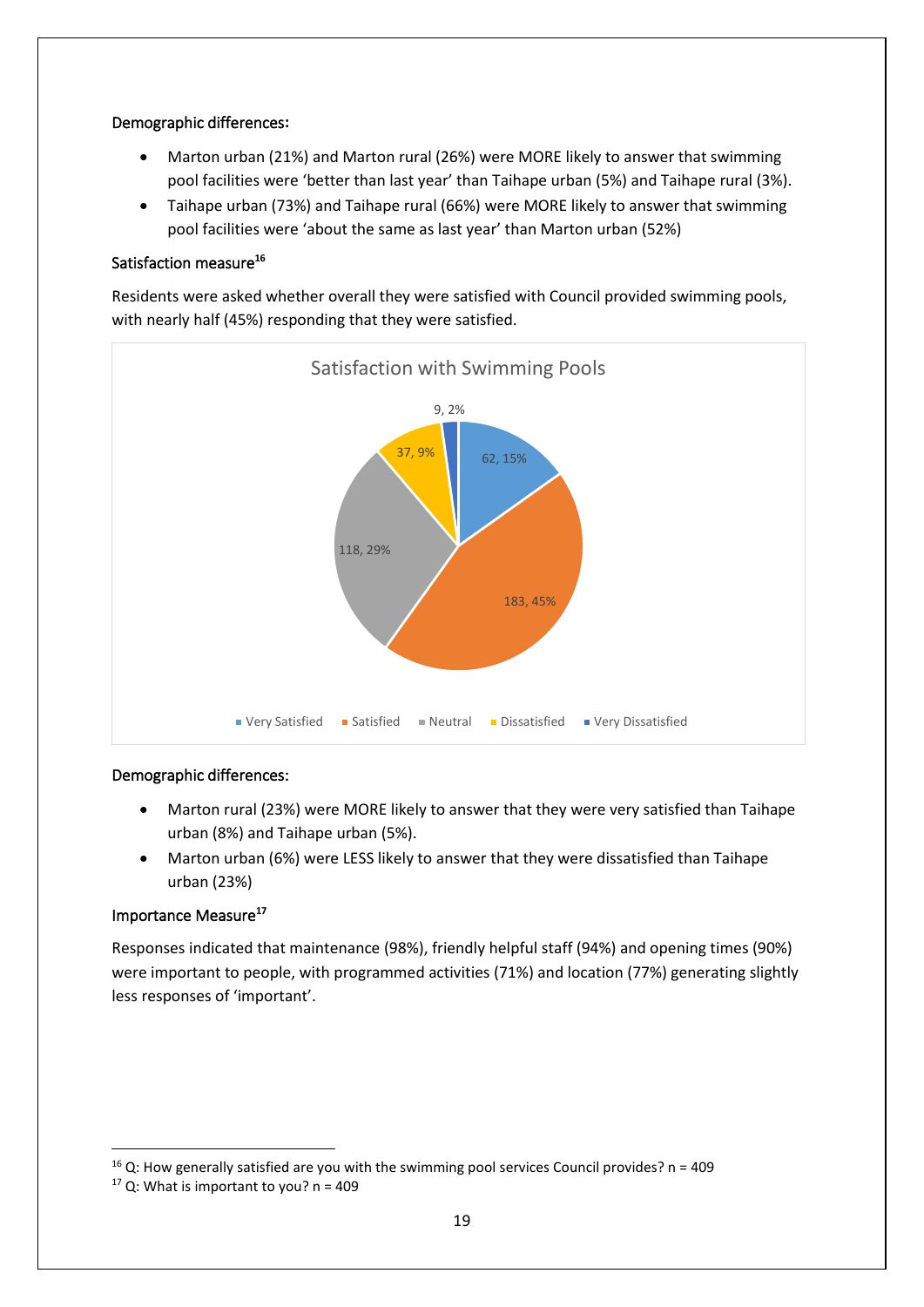

- Taihape rural residents (29%) were MORE likely to answer that programmed activities (e.g. swimming lessons, aqua aerobics etc.) were important than Marton urban (14%) and Marton rural (11%) residents.
- Taihape urban residents (29%) were MORE likely to answer that programmed activities (e.g. swimming lessons, aqua aerobics etc.) were important than Marton urban (14%) and Marton rural (11%) residents.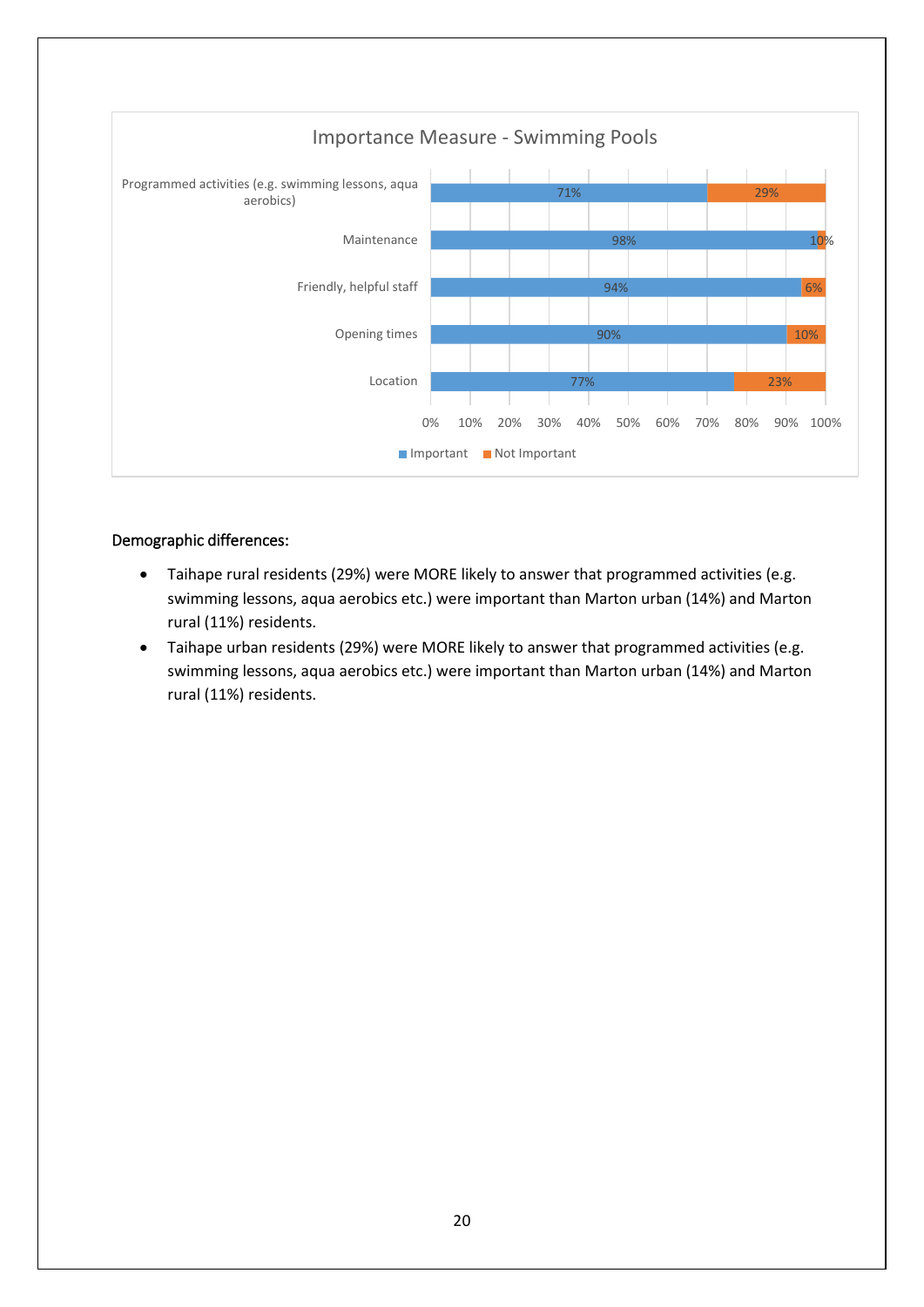## <span id="page-20-0"></span>Public Libraries

Additional questions were asked about how often residents used library facilities and which ones they used



## Public Libraries use frequency**<sup>18</sup>**

#### Demographic differences:

- Bulls urban (28%), Marton urban (21%) and Taihape urban (26%) were MORE likely to answer that they used a public library weekly than Marton rural (9%) and Taihape rural (9%)
- 65+ age group indicated the highest response for weekly library use (26%)
- The 18-29 age group had the highest response for 'never I don't use the library' (33%) followed by the 30-45 age group (32%)
- Females were more likely to indicate that they used the library services than males

## Which public libraries are visited? **<sup>19</sup>**

Of the survey respondents who use a public library, almost all of Bulls (98%), Marton (99%) and Taihape (100%) indicated that they use their local library. All (100%) of residents from Turakina, Ratana and Koitiata indicated that they used the Marton library. 71% of residents from Hunterville indicated that they use the Marton library with the remaining 29% indicating that they use the Hunterville community library.

 $18$  Q: Firstly, can you tell us how frequently you visit or use Council's library facilities (tick only one response), n

<sup>= 659</sup>

<sup>&</sup>lt;sup>19</sup> Q: Which library do you usually visit?  $n = 466$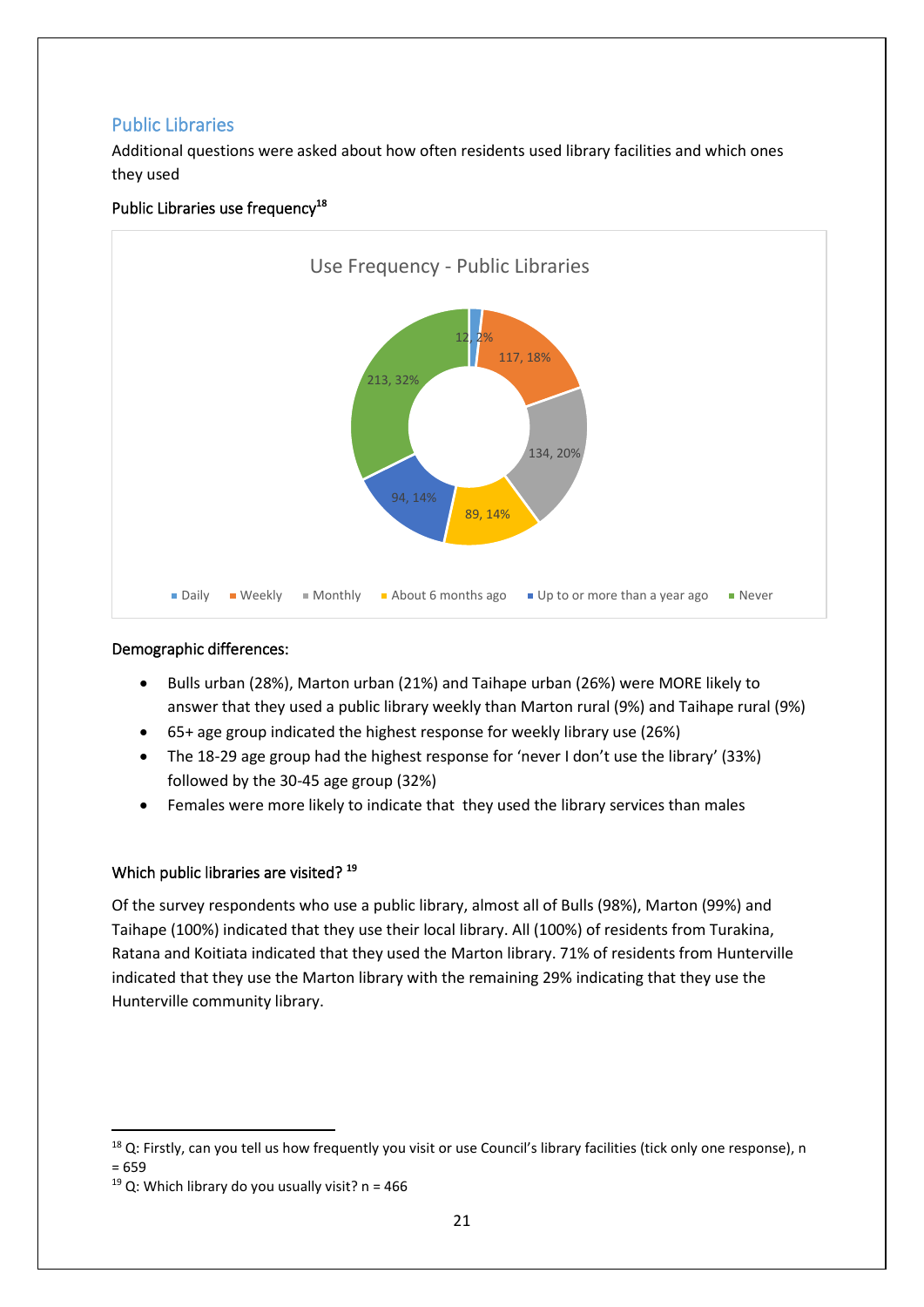

#### Overall Measure**<sup>20</sup>**

Residents were asked if overall they felt that Council's provision of libraries is better, worse or about the same as last year. Majority (71%) indicated that libraries were about the same as last year.



- Marton urban (13%) had the highest response of 'better than last year' with Hunterville having the lowest (5%)
- Bulls urban (77%) had the highest response of 'about the same as last year'.

 $20$  Q: Please tell us if the Council's provision of libraries is better, worse or about the same as last year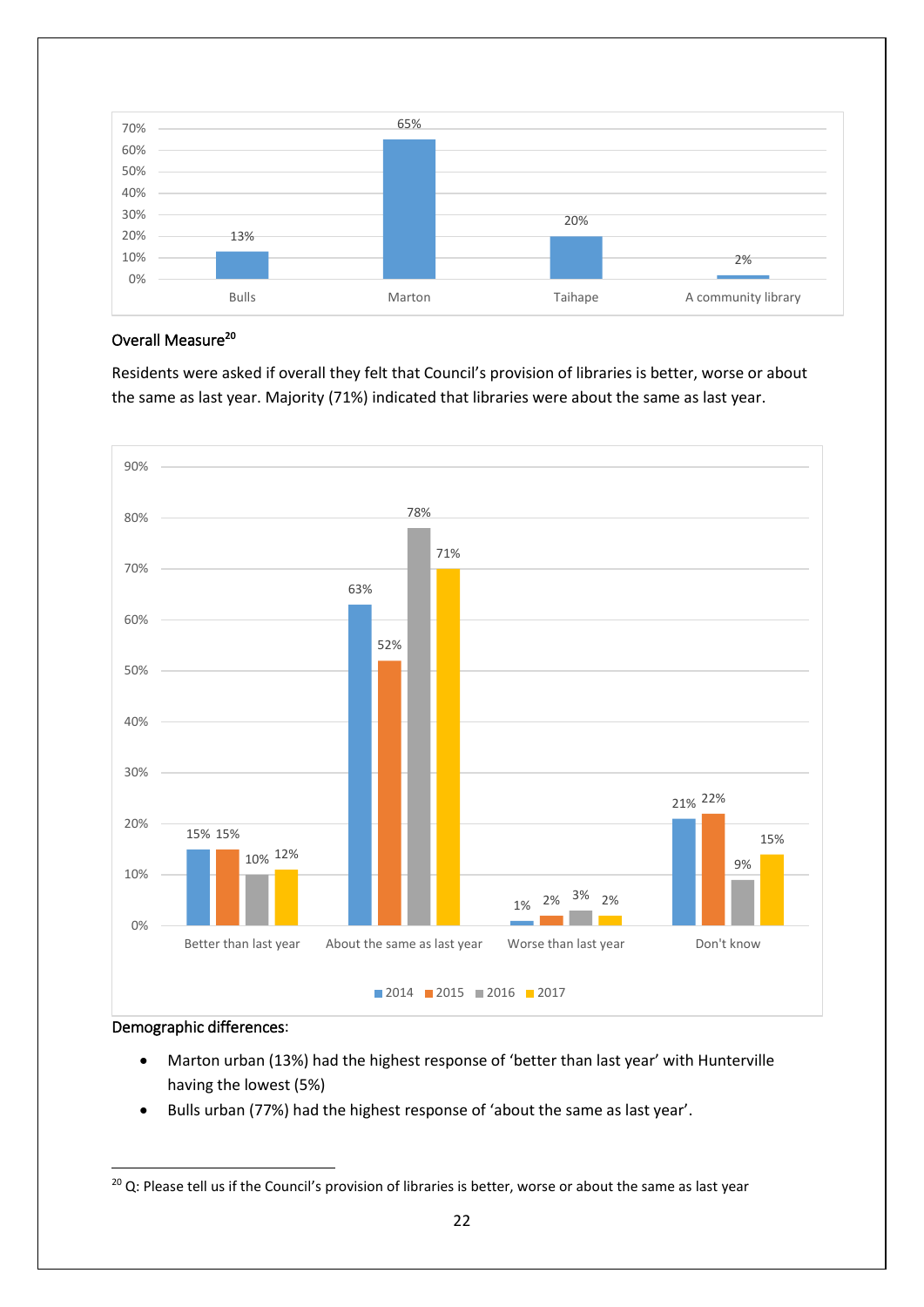• All areas, apart from Marton rural (5%), provided low (>2.5%) response rates for the response 'worse than last year.

## Satisfaction Measure**<sup>21</sup>**

Majority of residents (55%) indicated that they were satisfied with Council library services. This response combined with the 23% who answered that they were very satisfied means 78% of respondents were either satisfied or very satisfied with Library services. Only 2% indicated that they were dissatisfied / very dissatisfied.



## Demographic differences:

• There were no significant demographic differences within this satisfaction measure

## Importance Measure**<sup>22</sup>**

Residents were asked what aspects of service within Council provided libraries they viewed as important. Friendly, helpful staff received the highest important responses at 95%, with events being viewed as important by only 50% of respondents.

<sup>&</sup>lt;sup>21</sup> Q: How generally satisfied are you with the library services Council provides?  $n = 450$ 

<sup>&</sup>lt;sup>22</sup> Q: What is important to you?  $N = 495$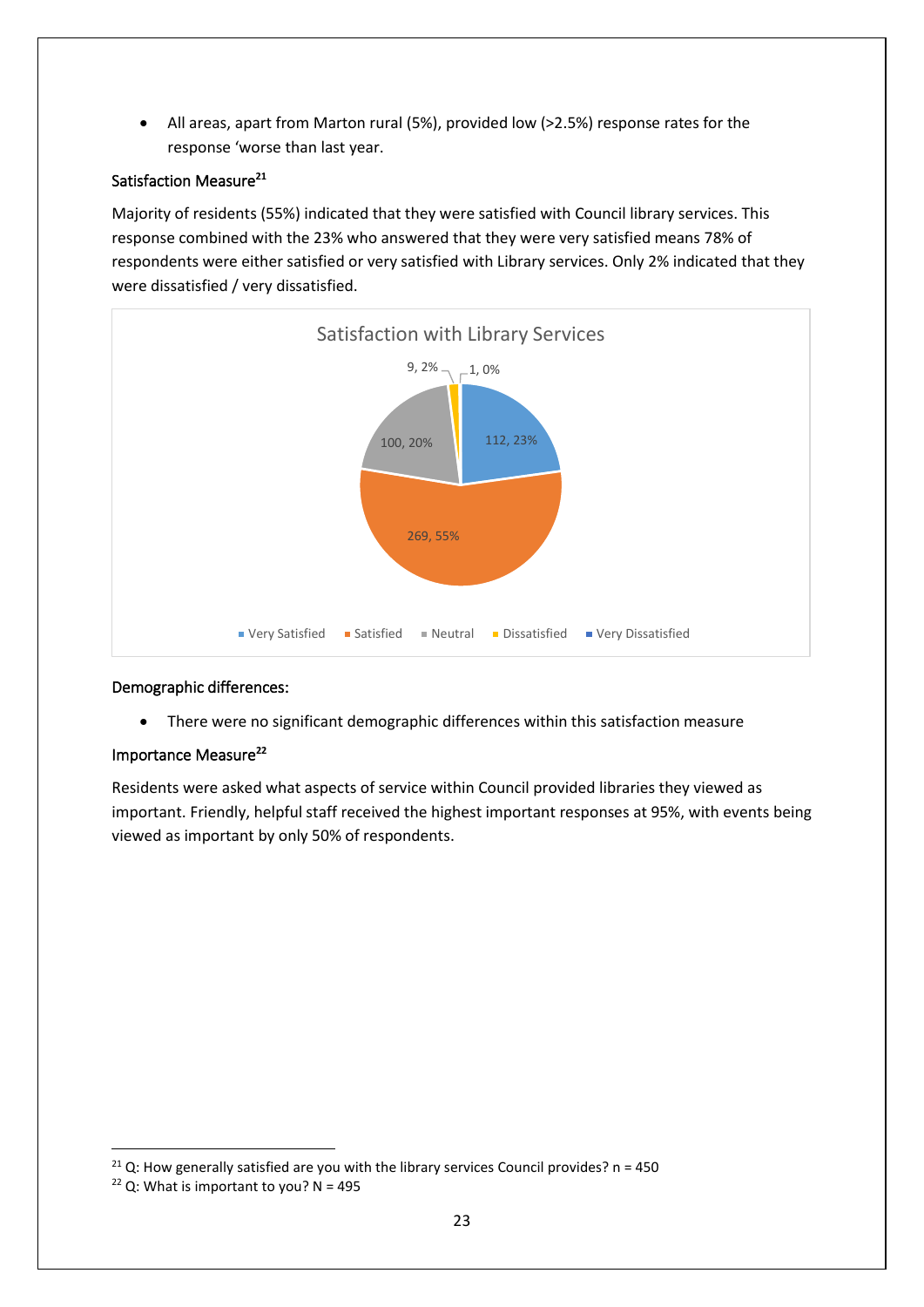

- Bulls urban (90%) were LESS likely to say that friendly helpful staff were important than Marton urban residents (99%)
- Taihape rural (93%) were LESS likely to say that friendly helpful staff were important than Marton urban residents (99%)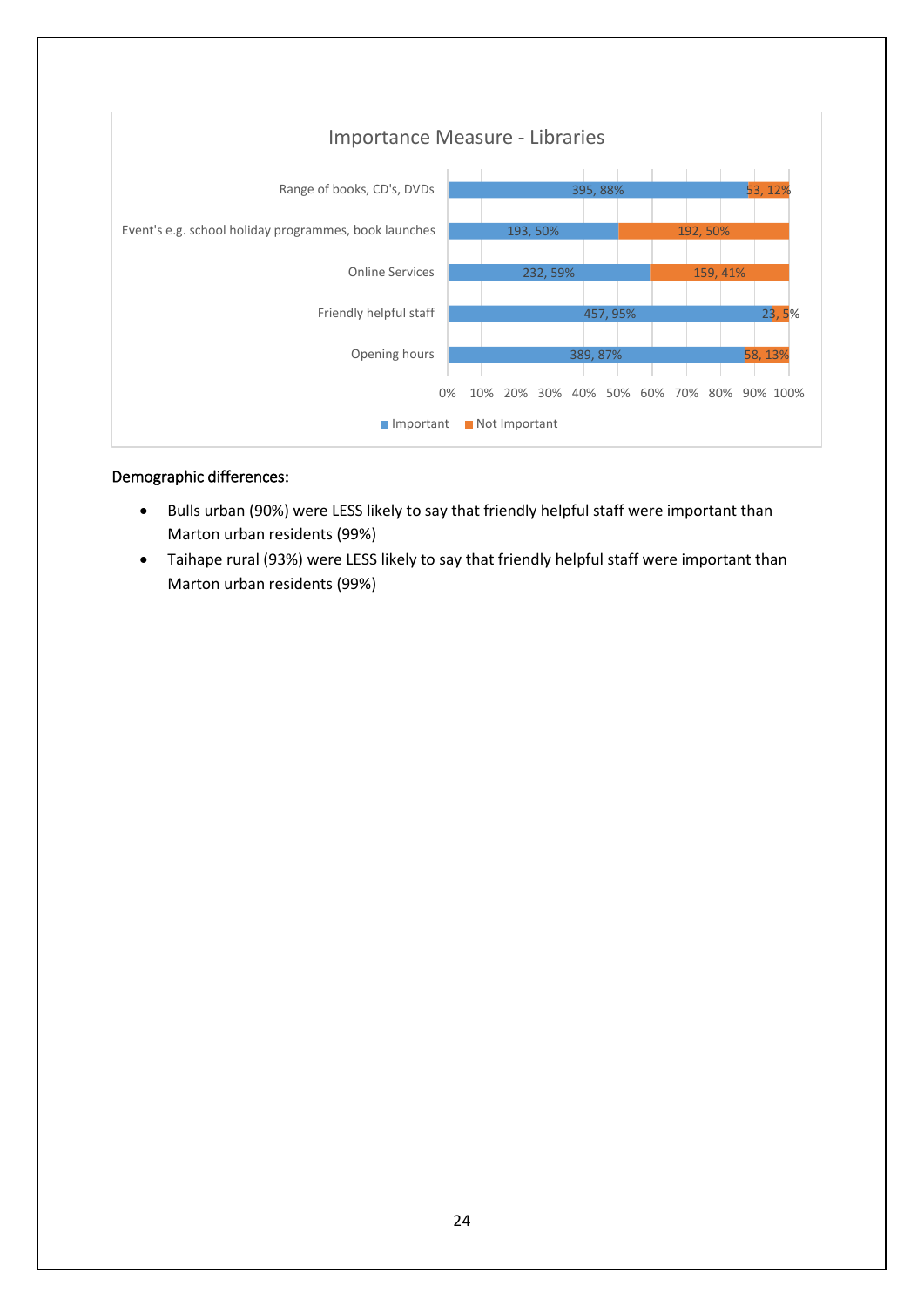## <span id="page-24-0"></span>Drinking Water

This year the residents' survey included a section on drinking water provision. Of the survey sample, 441 (68%) out of 651 indicated that they were connected to the municipal drinking water supply.

## Satisfaction Measure**<sup>23</sup>**

Majority of those connected to the municipal drinking water supply indicated that they were satisfied (44%) or very satisfied (11%) with drinking water. Just over a quarter of residents (26%) responded that they were either dissatisfied or very dissatisfied



## Demographic differences:

- Taihape urban (20%) were MORE likely to answer 'very satisfied' with drinking water than Bulls urban (6%) and Marton urban (9%).
- Bulls urban (60%) were MORE likely to answer 'satisfied' with drinking water than Marton urban (40%).
- Marton urban (22%) were MORE likely to answer 'dissatisfied' with drinking water than Bulls urban (8%) and Taihape urban (9%).

## Importance measure**<sup>24</sup>**

Taste and reliability were viewed as important by nearly all respondents to this question (98%), with pressure also being viewed as important at 92%.

<sup>&</sup>lt;sup>23</sup> Q: How generally satisfied are you with the drinking water Council provides? N = 417

<sup>&</sup>lt;sup>24</sup> Q: What is important to you?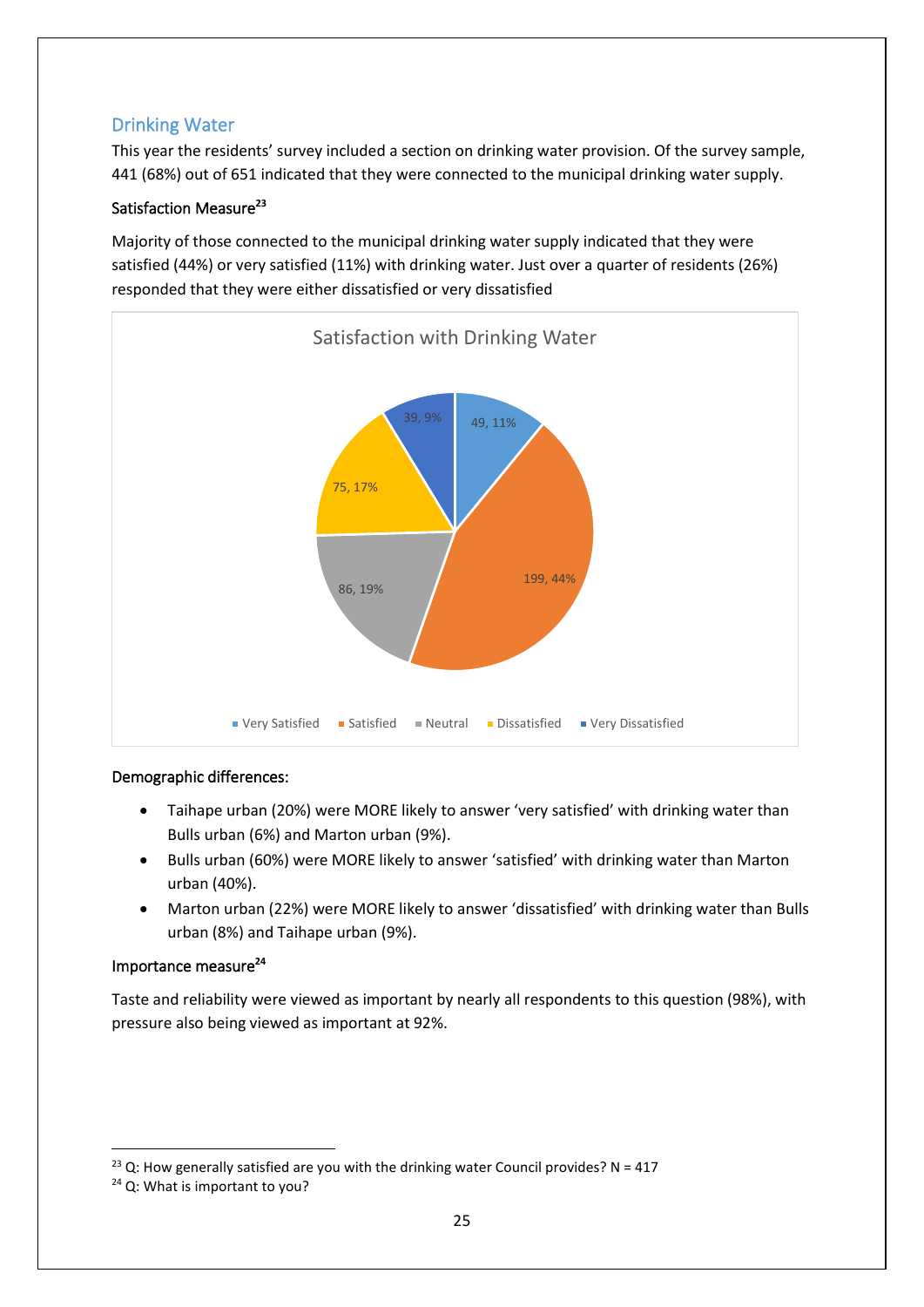

• There were no significant demographic differences within the importance measure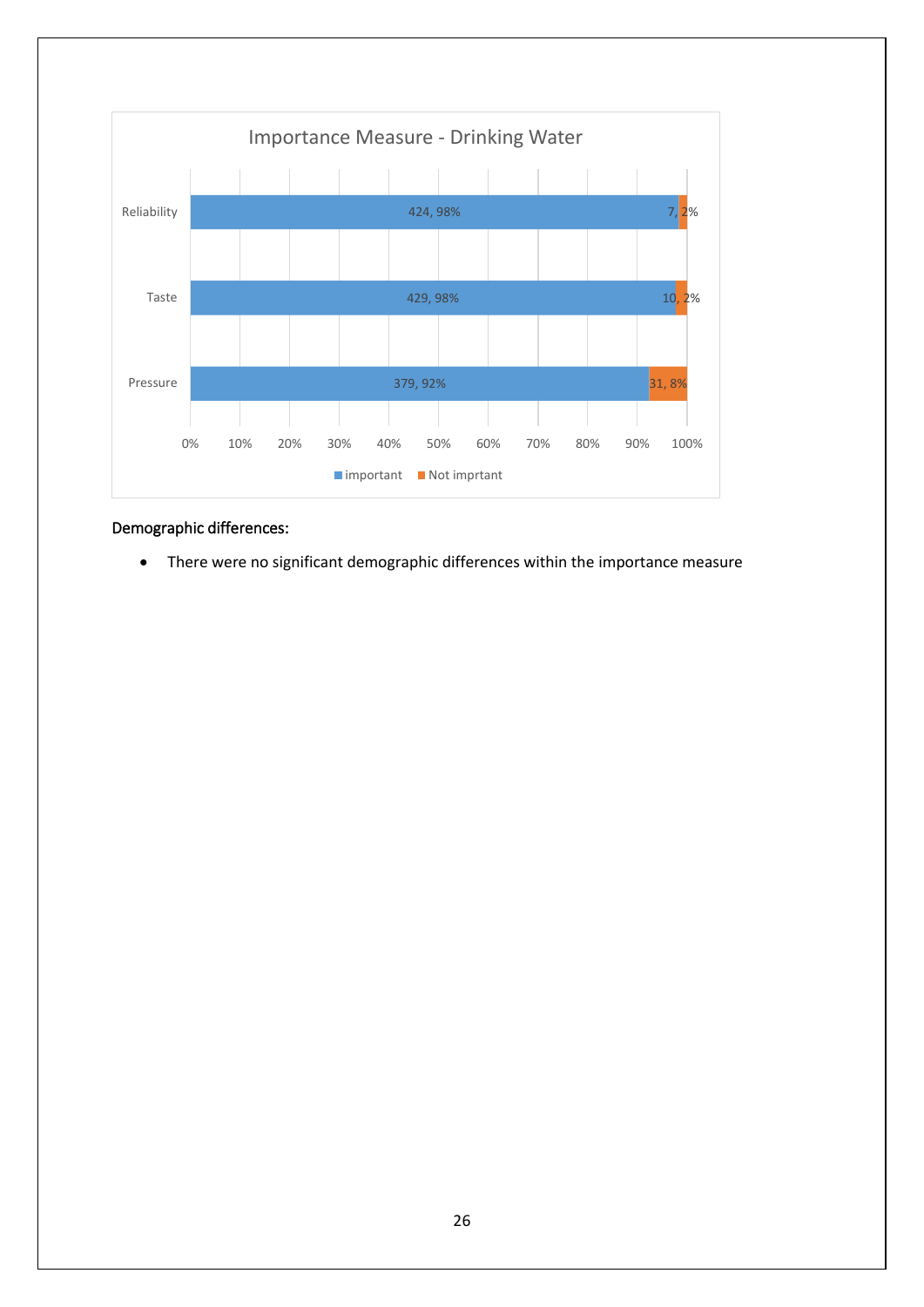## <span id="page-26-0"></span>Waste Water

This year the residents' survey included a section on waste water provision. Of the survey sample, 415 (65%) out of 642 indicated that they were connected to the waste water network.

## Satisfaction Measure**<sup>25</sup>**

Majority of residents (62%) indicated that they were satisfied with Council waste water. This response combined with the 15% who answered that they were very satisfied means 77% of respondents were either satisfied or very satisfied with waste water services. Only 3% indicated that they were dissatisfied / very dissatisfied.



## Demographic differences:

• There were no significant demographic differences within this measure

 $25$  Q: How satisfied are you with the wastewater service that Council provides?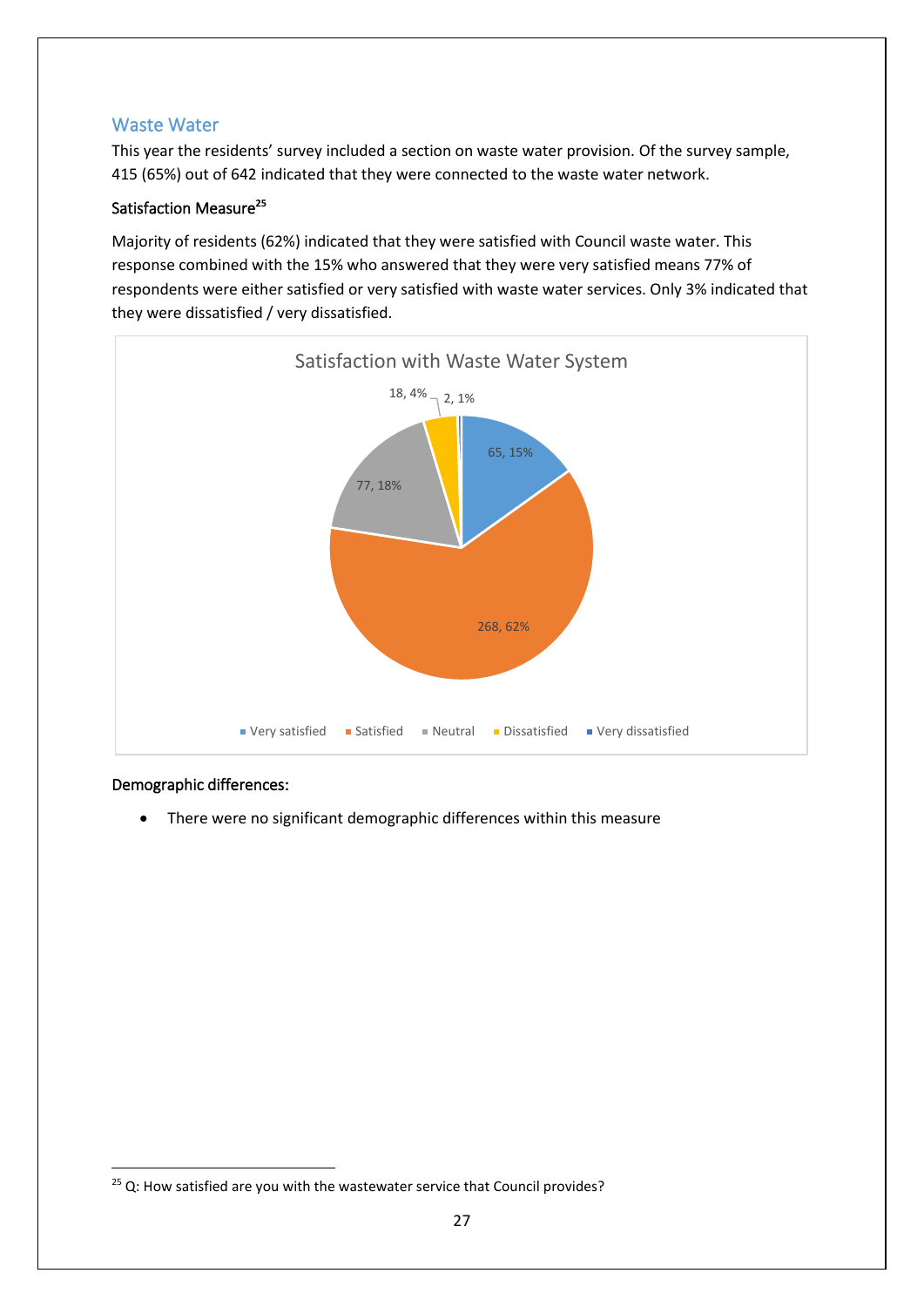## <span id="page-27-0"></span>Storm Water

This year the residents' survey included a section on storm water drainage. Of the survey sample, 415 (65%) out of 642 indicated that they were connected to the storm water network.

## Satisfaction Measure<sup>26</sup>

A minority of residents indicated that they were either dissatisfied (14%) or very dissatisfied (4%) with storm water drainage. Nearly a third of residents (32%) indicated that they felt neutral about storm water drainage and 'satisfied' was the most popular response to the question at 40%.



## Demographic differences:

• Bulls urban (56%), Marton urban (52%) and Taihape urban (57%) were MORE likely to answer 'satisfied' with storm water drainage than Marton rural (35%) and Taihape rural (28%)

## Importance Measure<sup>27</sup>

Residents indicated that both storm water drainage around their own property was important (94%) as well as in other parts of the district (88%).

<sup>&</sup>lt;sup>26</sup> Q: How satisfied are you with the stormwater drainage that Council provides?

<sup>27</sup> Q: What is important to you?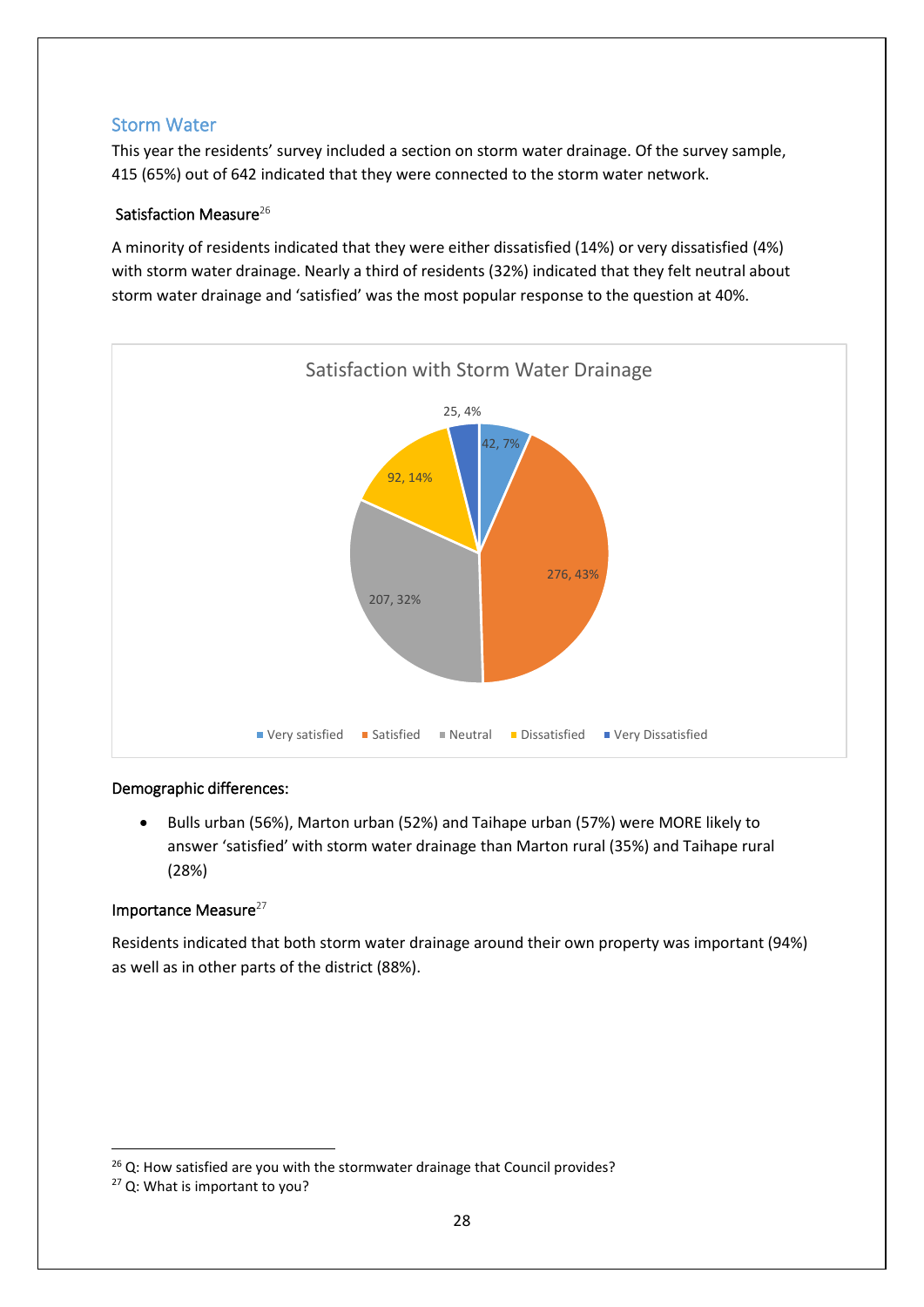

- Bulls urban (94%) were MORE likely to answer that storm water drainage around their own place was important than Marton rural (72%) and Taihape rural (80%).
- Taihape urban (93%) were MORE likely to answer that storm water drainage around their own place was important than Marton rural (72%).
- Marton urban (97%) were MORE likely to answer that storm water drainage in other parts of the district was important than Marton rural (91%) and Taihape urban (91%)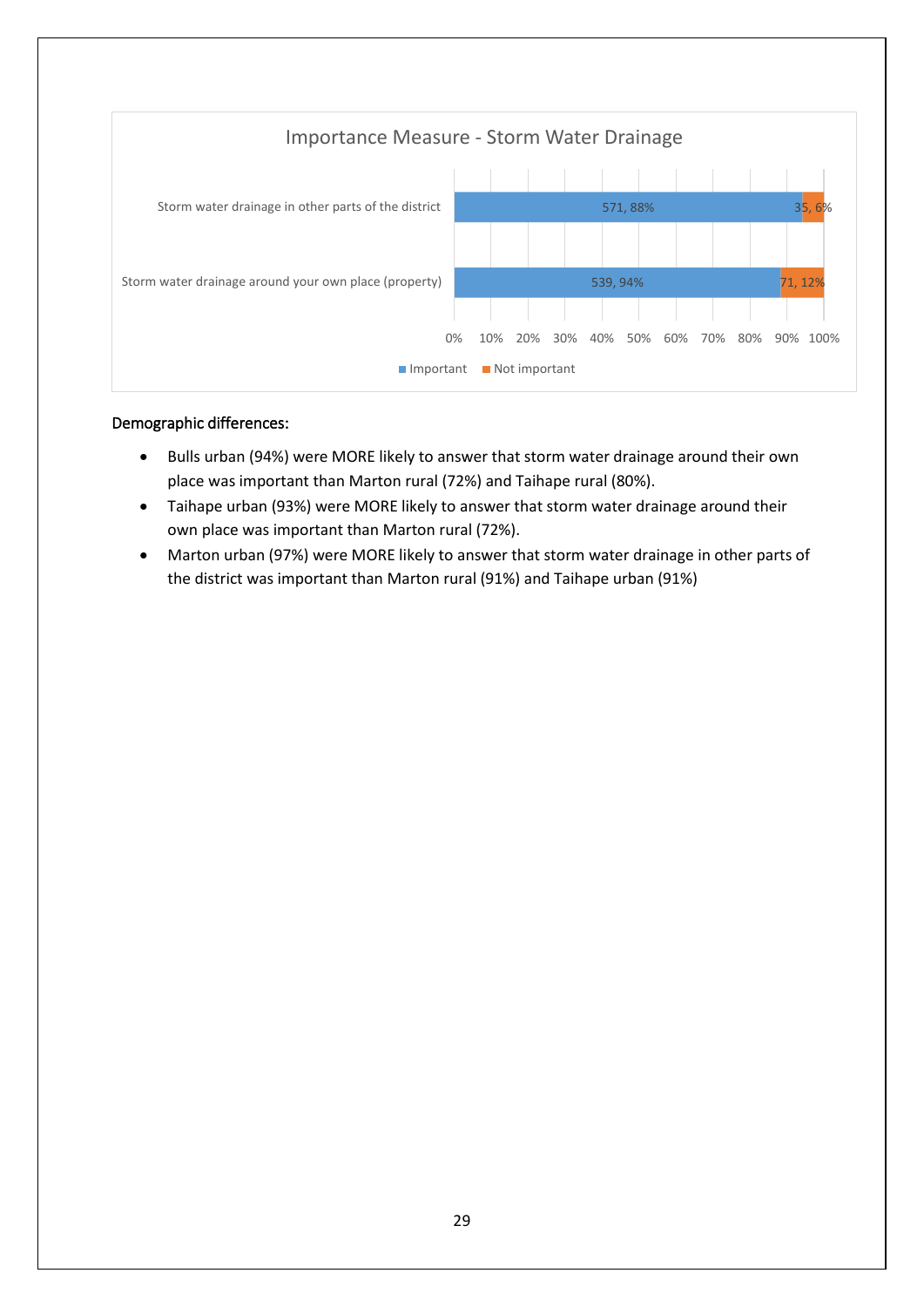## <span id="page-29-0"></span>**Communication**

This years' survey included a section on communication

## **Satisfaction Measure<sup>28</sup>**

Responses indicated that residents felt generally satisfied or neutral with council's provision of information across the modes listed below.



## Demographic differences:

• 18-29 year olds were MORE likely to indicate that the Council website was an important mode of communication (82%) and that social media was an important mode of communication (68%)

<sup>&</sup>lt;sup>28</sup> How satisfied are you with Council's provision of information to you? [Please tick one response for each communication method applicable]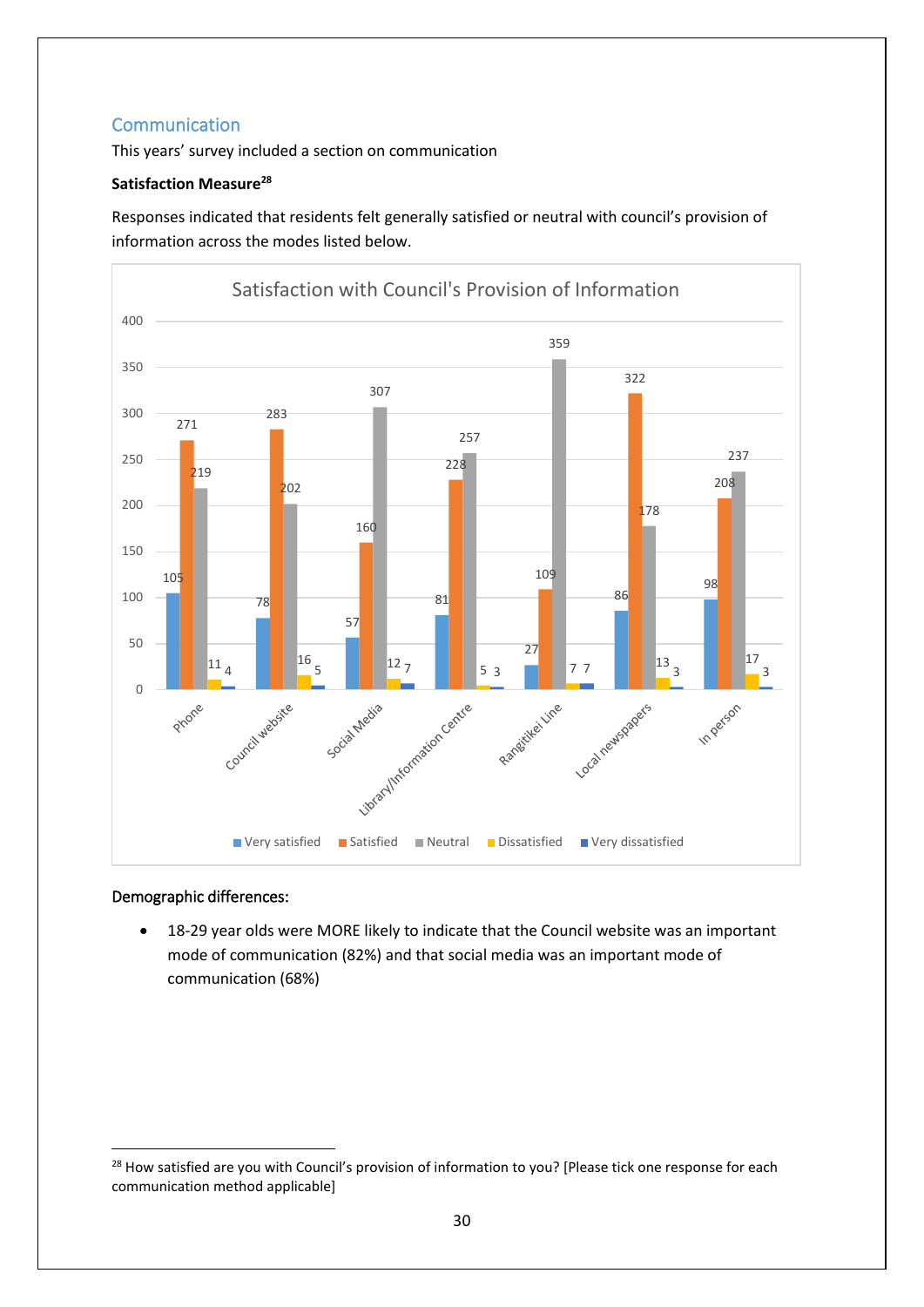#### Importance Measure<sup>29</sup>

Phone had the highest response of 'important' for modes of communication, followed by the Council website. Rangitikei Line had the lowest response of important.



<sup>&</sup>lt;sup>29</sup> Q: Please indicate how important the following modes of communication are for you to access Council information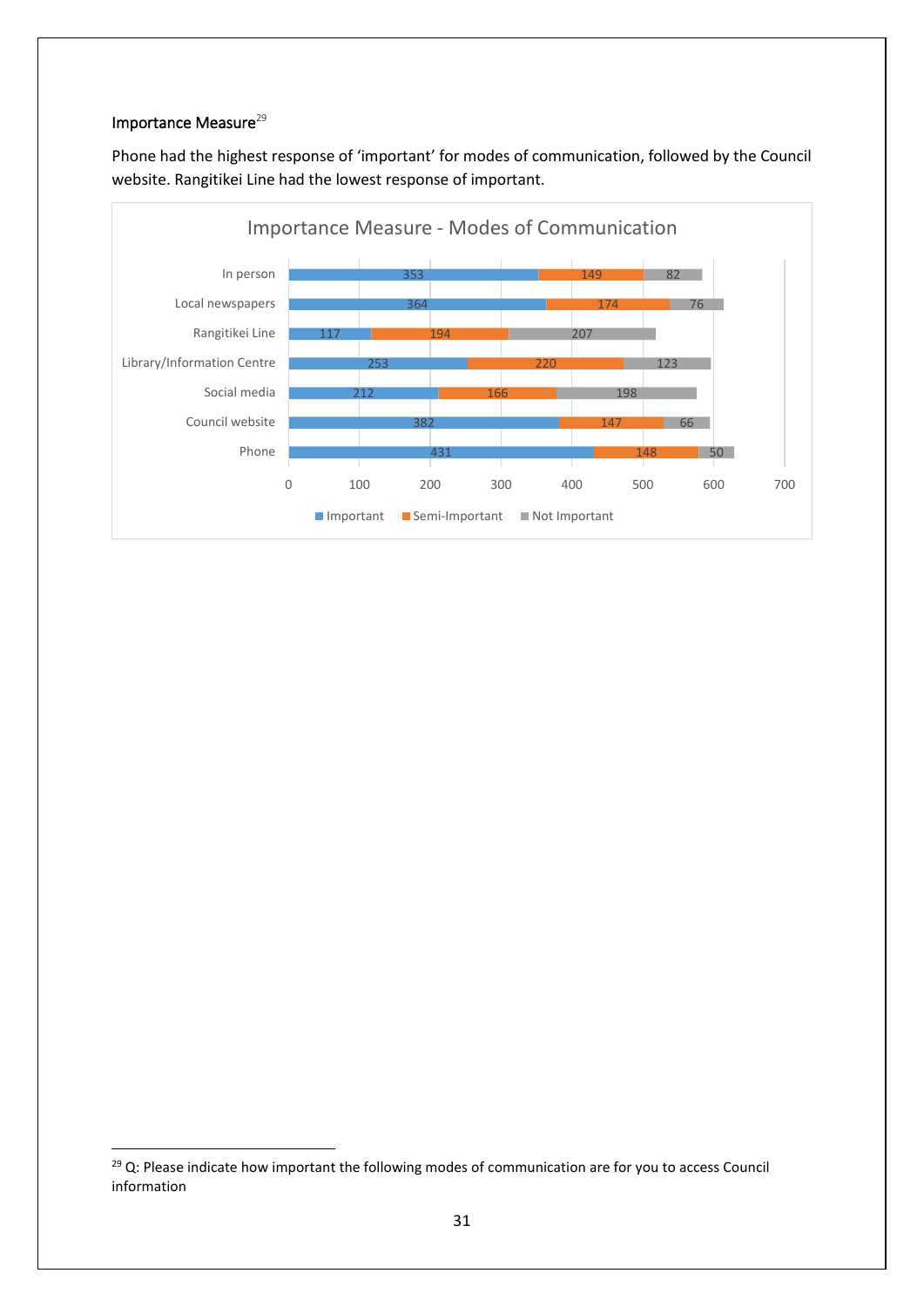## <span id="page-31-0"></span>Customer Service

The following radar graphs represent resident perceptions of customer service across various Council services taken from this year's Resident survey results. Residents surveyed were presented with six service areas and asked to select up to three values that best described their experience**<sup>30</sup>** . Results indicated that generally residents felt Council staff to be helpful, understanding and accessible.



<sup>&</sup>lt;sup>30</sup> Q: Please indicate your experience with staff in the area listed below if/where you have had recent dealings (tick up to 3 things that best describe your experience)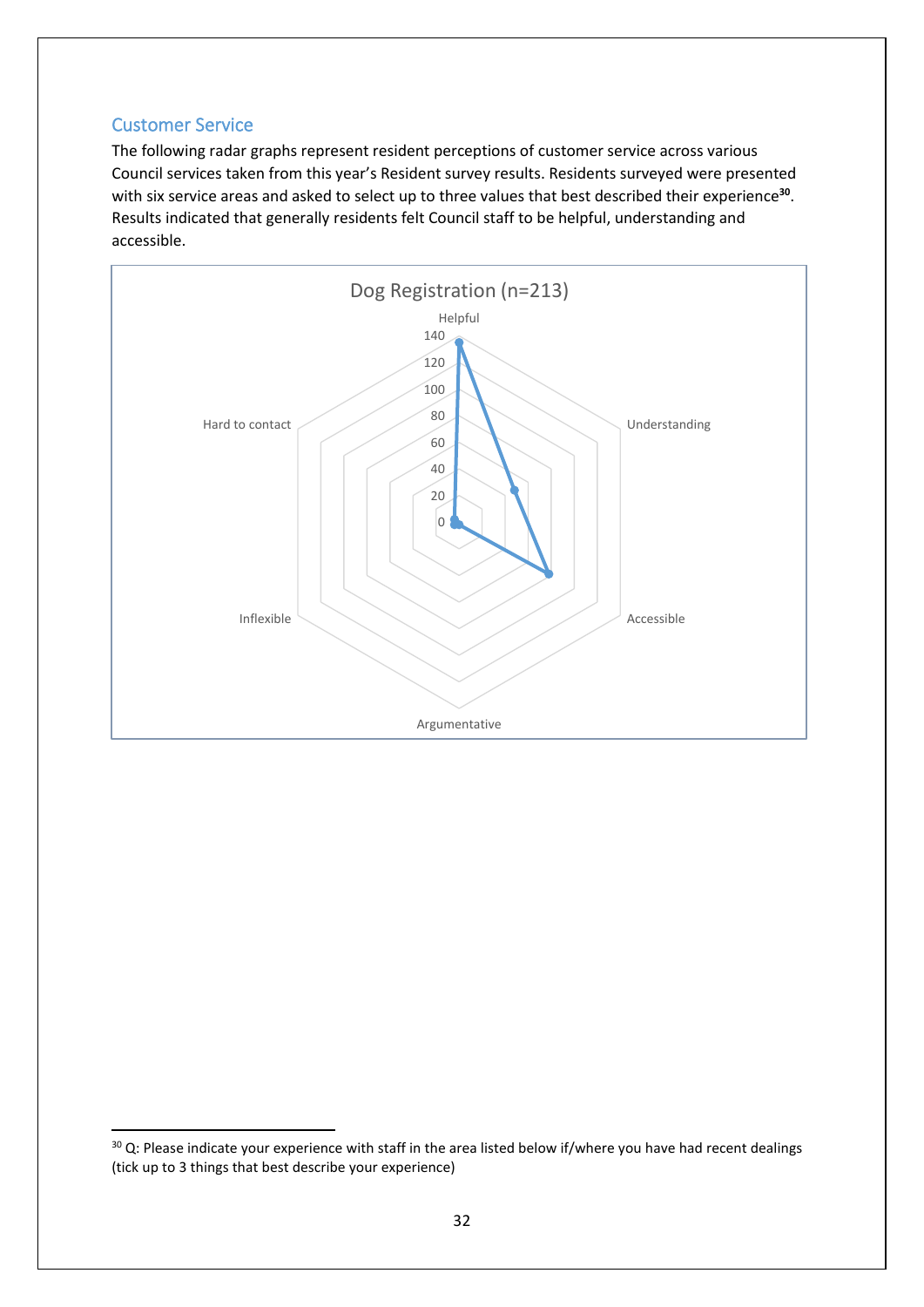

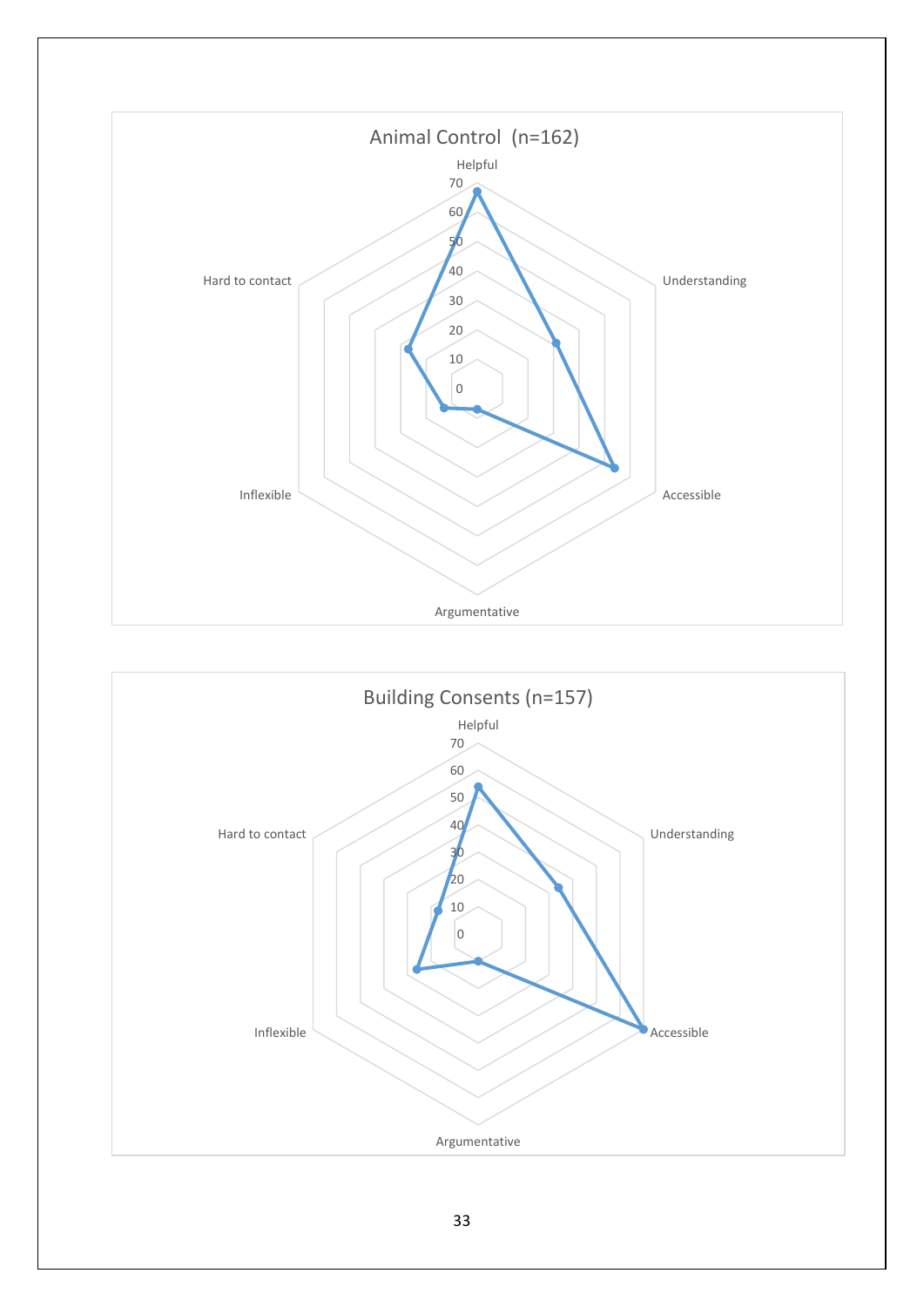

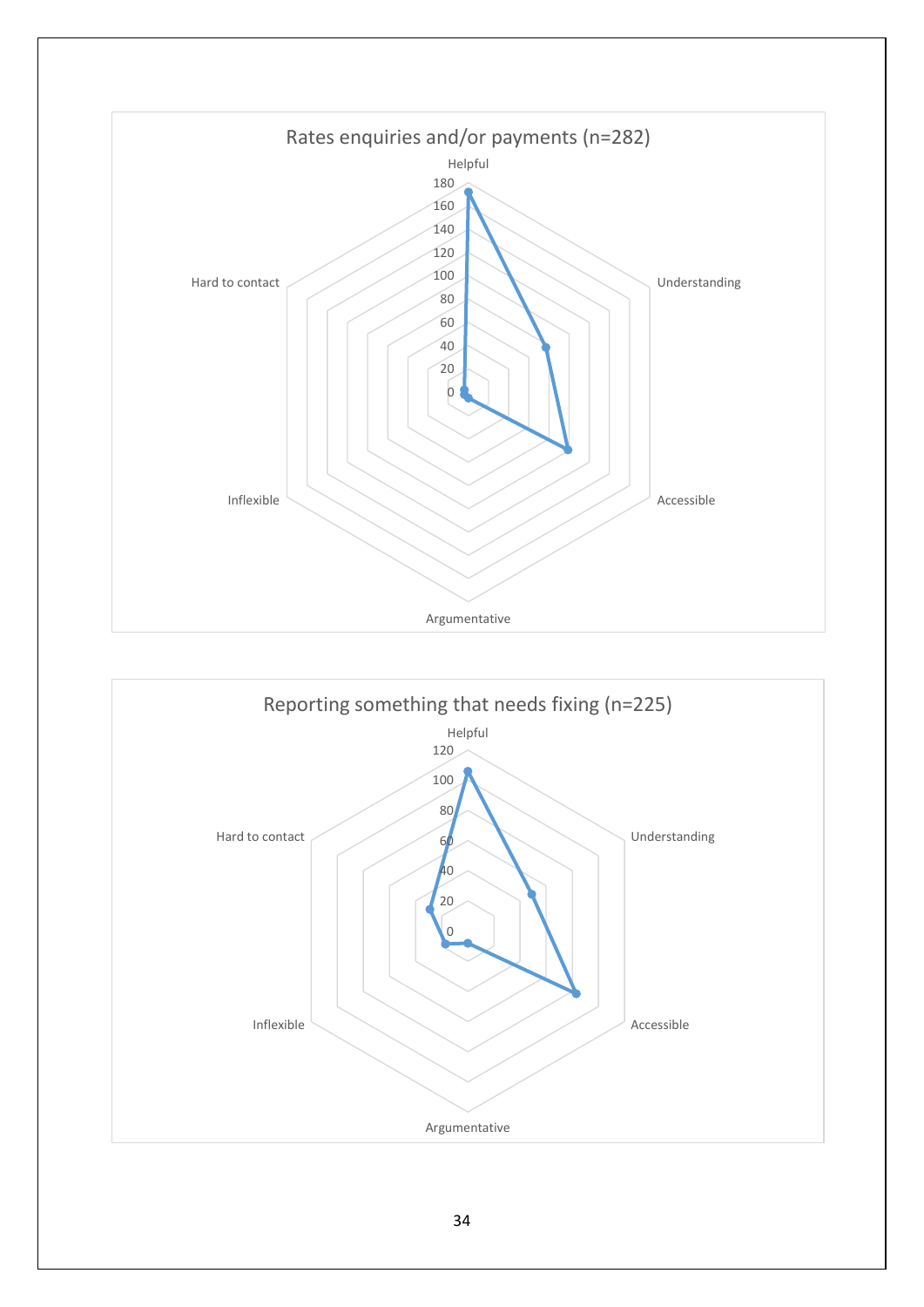

**Customer Service – comparison<sup>31</sup>**



 $31$  Q: In thinking about what you know about other local councils in new Zealand, is Rangitikei..., n = 627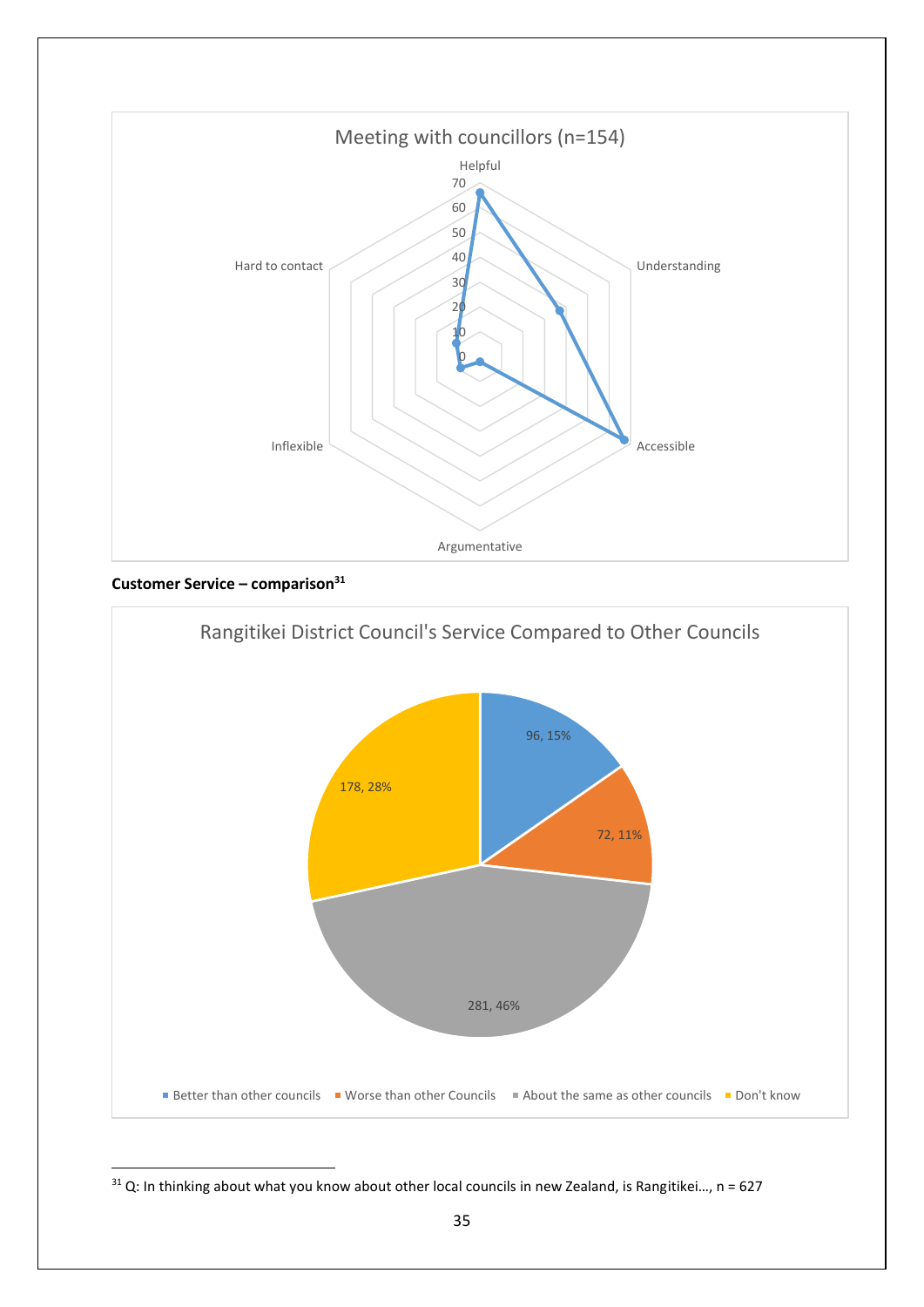# <span id="page-35-0"></span>Sample



## **Gender**

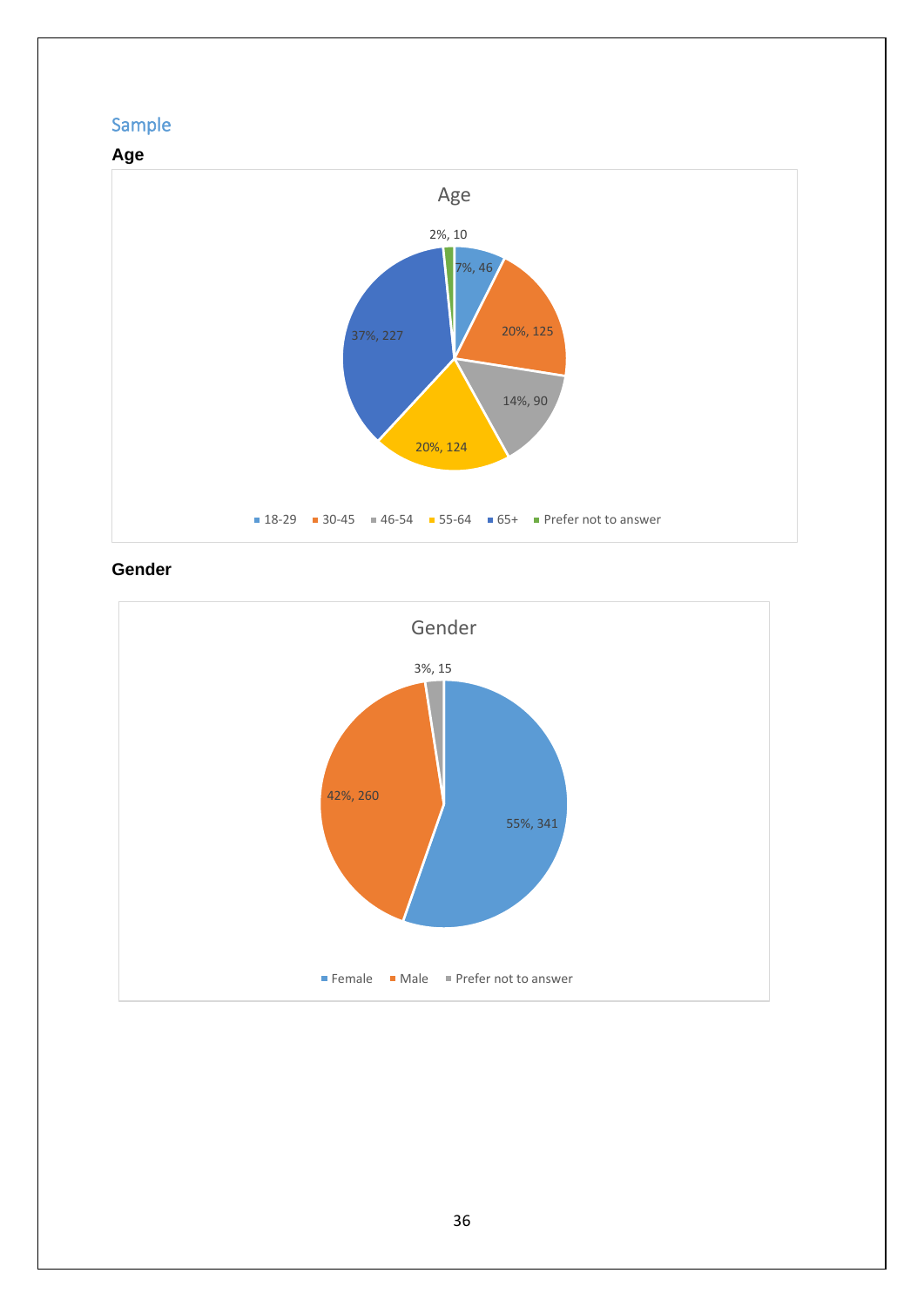### **Location**

There were 627 responses to this question. Responses: Bulls urban = 53; Bulls rural = 30, Hunterville = 28, Koitiata/Ratana/Turakina = 24; Marton urban = 272; Marton rural = 84; Taihape urban = 51; Taihape rural = 57;other = 28.



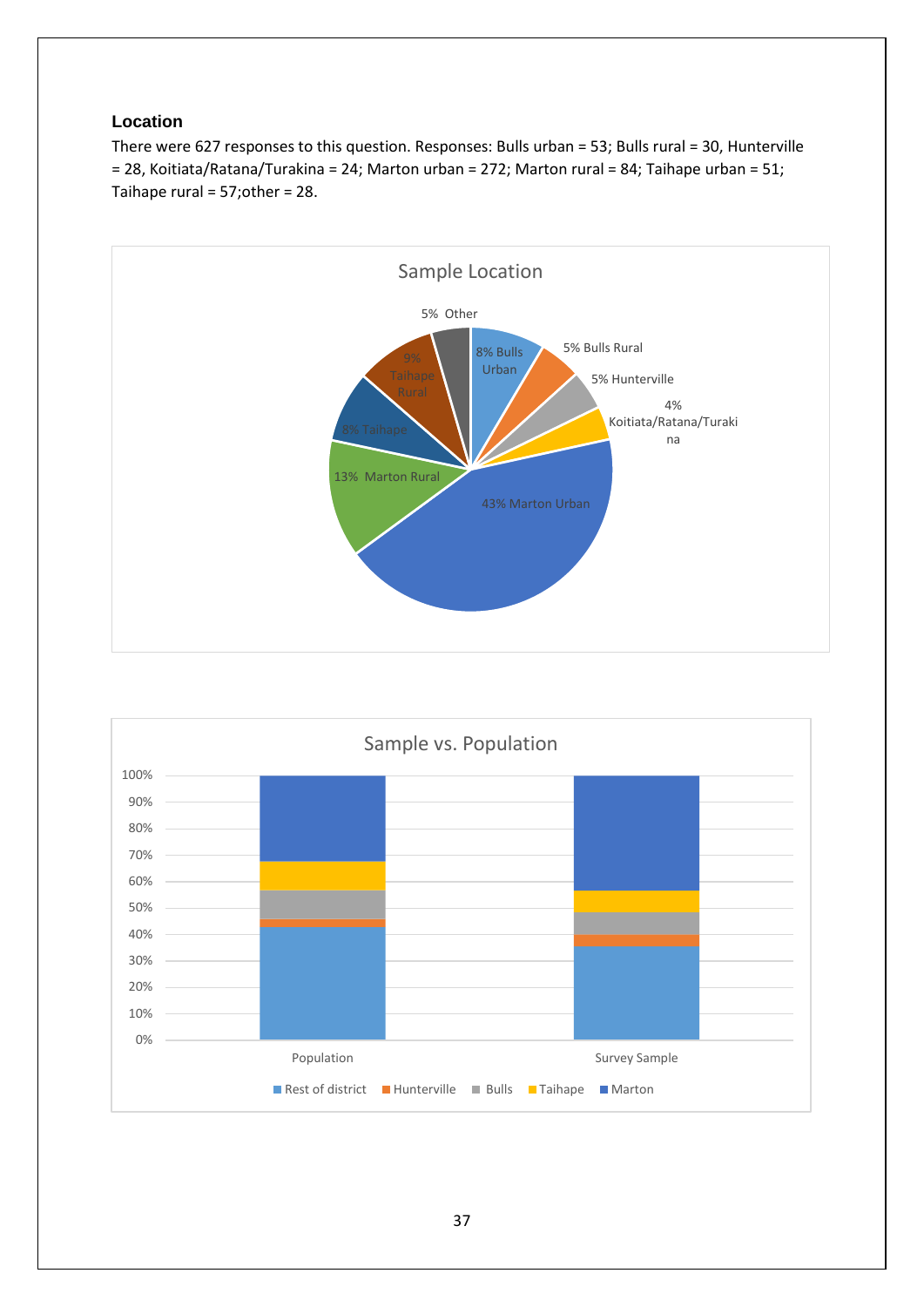# Concluding Comments

The roading network generated the largest increase in the response of 'better than last year' rising from 13% to 22%. The second largest increase in the response of 'better than last year was in the sports fields, parks and reserves section. The biggest decline in 'better than last year' was in swimming pools, down from 23% to 16% from 2016.

The introduction of a satisfaction measure was a useful addition to the 2017 survey. The highest rate of satisfaction was recorded in the section on public libraries, with 67% of respondents indicating that they were either satisfied or very satisfied with those services. This was closely followed by the section on sports fields, parks and reserves which recorded a satisfaction rate of 66%. The lowest recorded rate of satisfaction was in public toilets at 44%.

This year saw a dramatic increase in the number of respondents, with the sample size increasing from 296 to 699. This is likely due to the change in methodology with the invitation to participate being sent out to the entire electoral roll.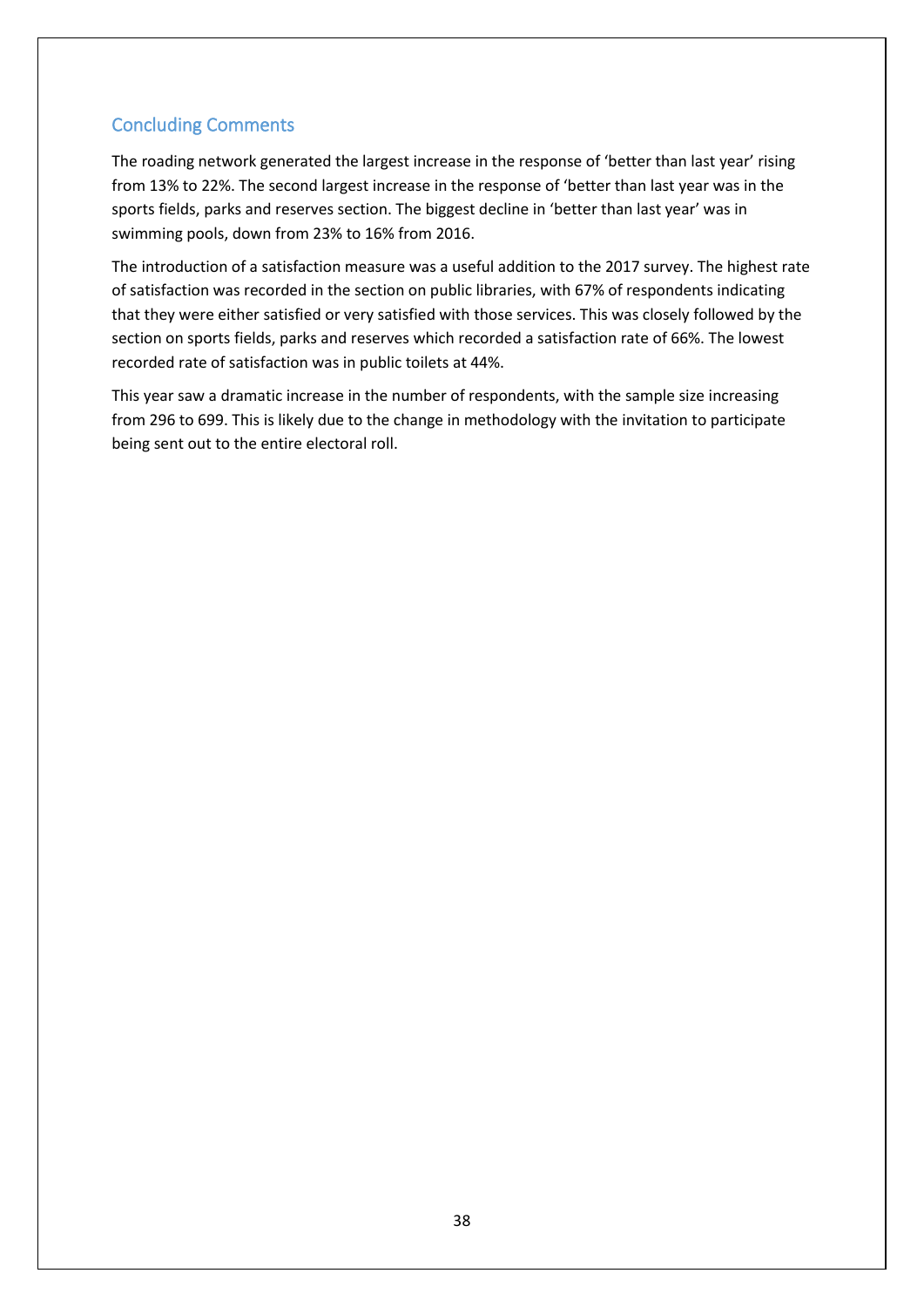## Verbatim Responses

#### **Roading Network**

- The signs into Marton area bit 'too much'
- Main street parking near to shops
- Footpaths installed along the main highways
- I think the council is doing a very good job as I have family up in the Kawhatau valley and the roads are well done
- Impaired visibility due to shrubbery at pedestrian crossing
- More footpaths needed. One side of street in Marton not good enough
- Still some footpaths needed on some of the streets. Down one side is not sufficient
- Rubbish collection to keep roads clean
- Also making sure the road is well lined
- Removal of vegetation obscuring views from road exits/intersections from council roads on to state highways
- Footpaths and curbing are disgusting around Bond and Oxford Street
- Foundation and durability are important
- South side of kiwi road bridge needs repairing
- Ratana cemetery sealed road
- Good drainage is important
- Preventative maintenance is important
- The drainage areas need to be kept clean of debris during heavy rainfalls
- Making sure all road signs are correct and replaced if damaged in an accident or storm
- Keeping all drainage sites clear of debris during heavy rainfalls
- I notice the road sweeper truck doesn't come around as often as before
- Making sure all drainage areas on streets and roads are kept open during periods of heavy rainfall
- Keeping drains clear on a regular basis to prevent flooding
- Flooding 'pools' eliminated as much as possible
- I recognise there are improvements but in some areas it has gone down. As an example there are areas in the Broadway such as the pavement and gutters outside of the Chinese restaurant
- Footpaths are not being maintained, some with loose paving stones. In Broadway the gutters are extremely hazardous. This is our main street and needs urgent attention all through. Some of the footpaths are uneven due to tree roots bursting up. Not just a few places as we walk quite extensively all over Marton.
- Footpaths badly maintained. Footpath Hautapu Street Taihape opposite Sale yards needs looking at. Floods at corner? In need plenty use this path children, mothers just?
- Rubbish, overgrown, stock Regular mowing of rural road sides during summer, more corner daylighting required on rural back country roads
- Other As a cyclist I appreciate good communication around the location and length of road works
- Rubbish, overgrown, stock. The trees on our road should be trimmed more often. They block vision and are a danger on many of the corners. Water tables and culverts should be cleaned out more to prevent slips.
- Keeping water tables and culverts clean and clearing imminent slips. Metaling roads, do not leave metalling roads till winter when the roads are soft it does more harm than good. Only put metal on weak spots. Do not over metal it causes corrugations.
- Better lighting on SH1, at turn off into Ohotu etc. One light on main road is hopeless, especially if weather wet.
- Often see roads worked on ...finished...then dug up again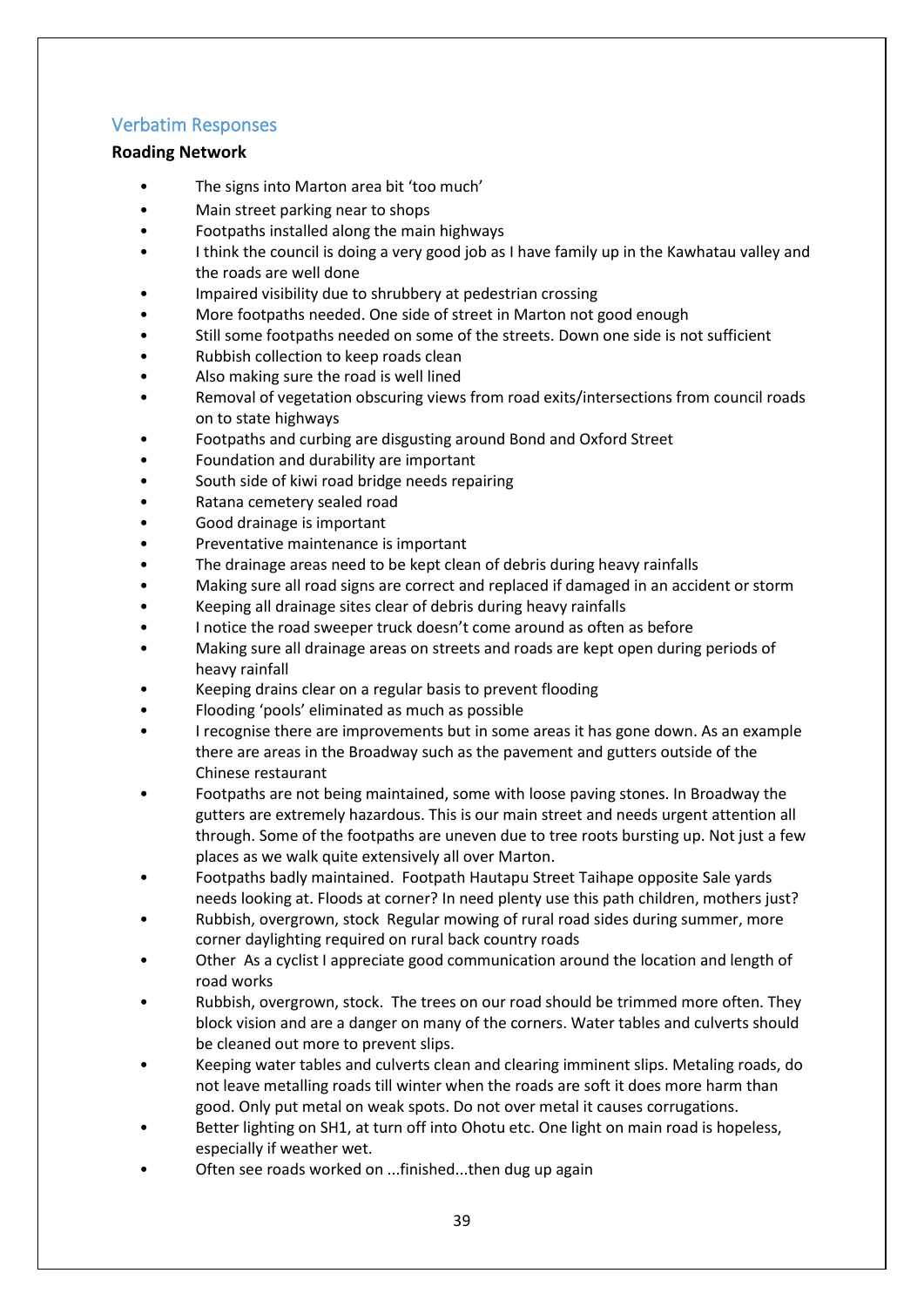- Preventing/minimising the use of smaller roads by heavy vehicles
- mown grass on side of roads, corners and gateways especially on country roads
- I would appreciate a rubbish collection system
- Roads checked by someone at completion of job so the same road doesn't need to be done again in a few years' time
- I think it's important that when roads are repaired that the repair job is done to a standard that will last rather than having to be repaired within a year or so. I feel the roading contractors are bleeding the council and tax payers with substandard workmanship and that it may be better for them to have their own in-house team for road maintenance for accountability.
- Drainage inlets. Kept clean and drains
- Why were street lights on during the day?
- drain clearance
- That road markings, especially white centre lines, are well maintained on rural roads
- cleaning of footpaths particularly in main street
- making sure the job is done right the first time
- Consider speed bumps, for example in Criterion Street. Traffic speed through to beat traffic turning in High Street and Bridge Street intersection
- Taihape District covers a large area of back country, farming, horticulture, tourist, canoeing, fishing, deer parks and farming. Signs with maps, direction, left right, helicopter access. Just driving, cycling, walking, anyone can connect all roads from the Ngorongo River east to the Wanganui access right or New Plymouth. Highway one is central north and south
- Bad street to driveway access is causing damage to vehicles in Linnet Street, Taihape.
- important for people using scooters to have a smooth ride from town to New world • vehicles parked on berm
- Sharpness of entrance to driveway has a habit of banging under the car, van etc.
- Good kerbing and access to driveways
- It would be good to have the street lights on every night. Often our end of Wellington Road is without the street lights. It would be nice if the budget could afford it to re surface Wellington as from all the digging up of the road it is quite rough. This is our main road into Marton so it would be better to have a smooth approach.
- Road markings on rural road
- Contractors in our rural area seem to have improved recently.
- I would like to see a footpath placed from 181 Hautapu Street up to 171 Hautapu Street where the footpath ends. I live at 181 and my daughter is at 171 we along with my young grandchildren frequently walk this area and it is extremely dangerous.
- Safe pedestrian crossings
- We would appreciate it if we could have a foot path to our property. At present our kids have to walk on the road
- Good drainage
- Verges bit rough some places on Parewanui Rd
- Bulls intersection needs a pedestrian bridge over the road
- Roads are to narrow especially Parewanui Rd for the high vehicle numbers sharing it with big machinery and many trucks
- would like the road surface to be preserved by restricting the movement of truck and heavy vehicles along residential streets away from the State Highway
- Clear footpaths need more support of people perhaps a bylaw?
- uneven footpath in Huia Street road very patchy
- need more trees cleared from footpaths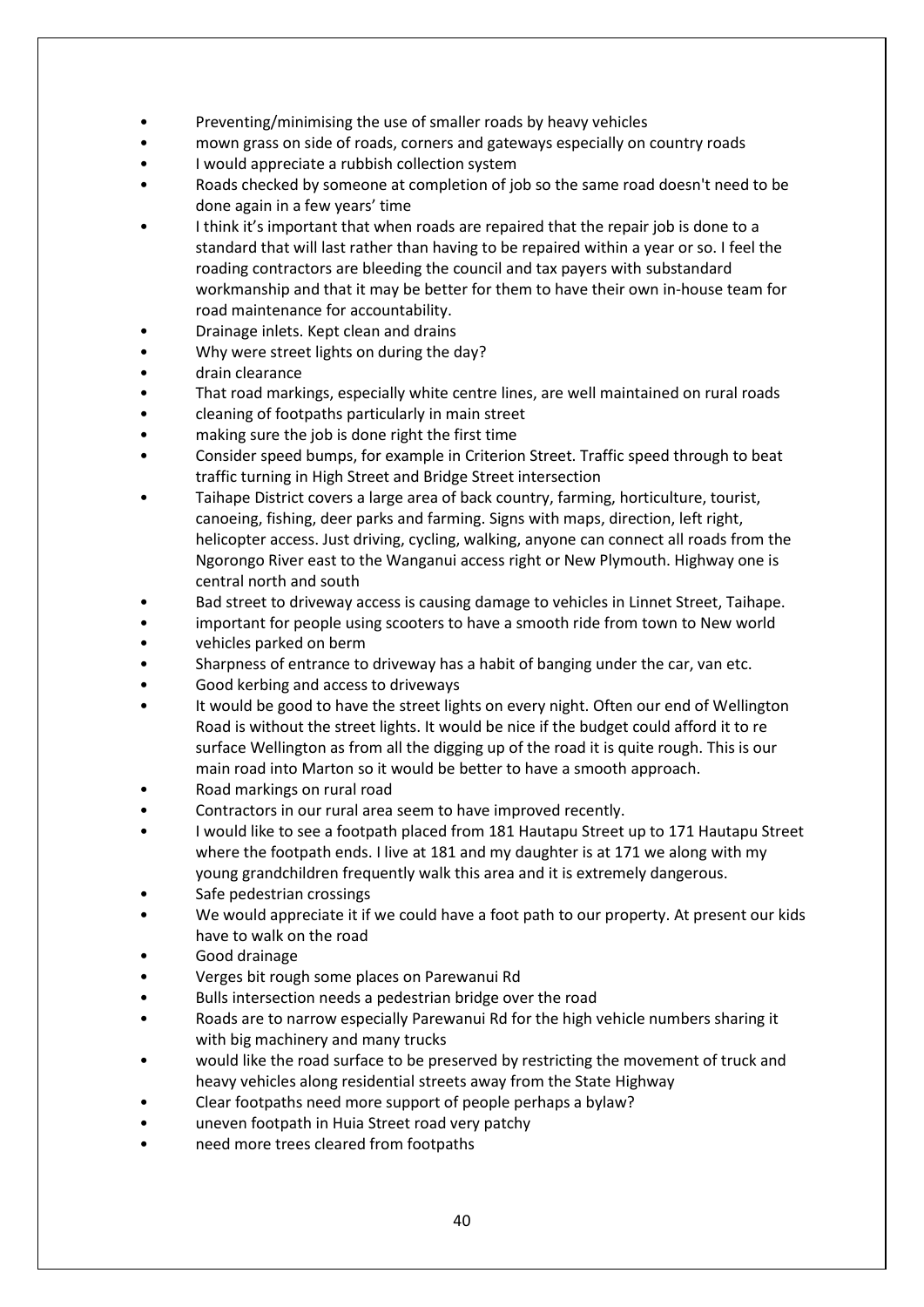- Could the transport dept. put judder bars or such after the 50kmp signage at Bulls before the vet club or reduce the mileage to 30km in an effort to stop the big trucks taking out Bulls RSA - something to wake the big truck drivers up. No need for this continued
- getting onto problems quick
- constantly patching soft spots then they need redoing in a short time
- re roadworks more emphasis on loose metal, have had 2 smashed windscreens through people not complying with 30kmp speed limits
- water tables maintained on rural roads
- just keeping the town clean and tidy and having pride in the place
- Footpaths in Taihape are very rough in places and people have tripped on uneven surfaces. Access for Motorised scooters is not good as some of them have to use the main
- A footpath leading into Taihape from the south would be great. It doesn't need to be concrete - crushed shell would be sufficient once the grass is removed. Also drains alongside the road leading into Taihape from the south also need to be cleared regularly.
- Rubbish
- Utility covers on main street are too up and down
- smoother passage over manholes would be nice
- Responding to issues, i.e. Williamson line state highway section half way along. Massive sink in road
- GOOD COUNTRY ROADS
- There are some very dangerous corners en route through Mataroa and up Koeke Road. Before commencing any work consult with the farmers as to where the soil can be relocated.
- I also represent several forest owners who receive no direct benefit for their rates, the only thing they want is a good road to take their logs out on in the future.
- regular upkeep of rural roads
- Good drainage
- Complete clean ups of smaller slips.
- Sealing Cobber Kane Lane and the metal area at the back of the Memorial Hall
- Safety footpaths as when wet they are very slippery in areas around Marton
- The Rural road are horrific. Higgins have come out Onepuhi, and completely munted the WHOLE ROAD!!!! Have done some touch up jobs, but the road is SOOOO dangerous. It's only a matter of time until someone drives off the cliff!
- Please investigate ways to improve Kakariki-Halcombe Road, in conjunction with MDC, to reduce the appalling number of truck crashes along that stretch of road.
- footpaths are disgusting
- spraying of weeds
- Maintaining roads after storms. There are often trees down across the road that locals have to sort.
- Important to maintain the weeds that are in the road verge and drains. All sorts of very noxious weeds from the river metals are invading productive land via the roadsides.
- A proper check of crossings for wheelchairs carried out by hospital staff. At present Taihape access is too abrupt. Now this includes crossing in the residential areas not just the main street. It is a wonder clients have not tipped out of their chairs. I know some have had to be rescued by passing pedestrians.
- Vegetation trimmed on sides of roads for visibility, water tables in culverts cleared out regularly
- Mowing or spraying grass edges on gravel roads
- Stream maintenance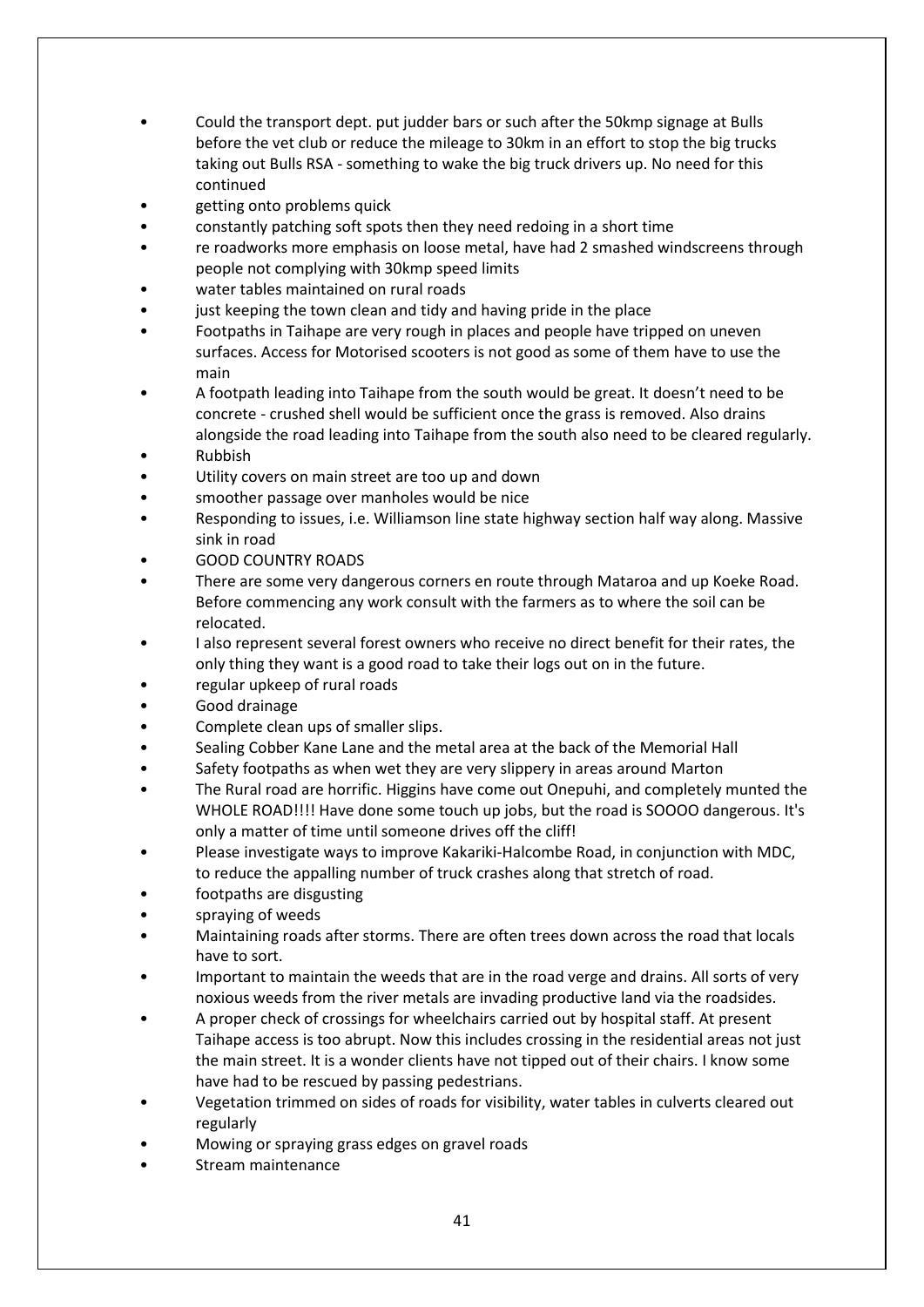- no dog poo on foot paths
- Speedier remedial action on roads that need work
- Sealing of gravel road on Cobber Kane Lane and gravel area behind the memorial hall!
- Grass cut more for visibility on corners, t-sections etc.
- pedestrian crossings
- On rural roads having a decent berm on side of road so heavy trucks and trailers don't tip over, as is occurring regularly in our area.
- I live in a rural area so lighting and footpaths are not important to me but would be for people living in town.
- I live rural and so lighting and footpaths although important to people living in town are not important to me.
- Please get footpaths on both sides of the roads
- We live in Oaklea Ave. Our road was tar sealed twice within a week. It did not need resealing at all. The money could have been put to better use.
- It is dependent on rates available as the network is extensive/safety is the bottom line
- Intersection Bulls Bridge and High Street, requires to be reviewed, it is a very busy area and there is not sufficient space for trucks to turn.
- Wellington Road needs sleeping policemen to slow down speeding traffic
- clearance of storm damage
- no chip sealing; this is just road destruction with potholes appearing almost immediately after the 'seal'
- Our road was shut for over a year, I realise it wasn't a priority but a year is a very long time and a major inconvenience
- Vegetation is well cut back from footpaths especially in Marton where in most streets only one side has a footpath
- Roadways and footpaths free of overhanging trees, tree roots not damaging footpaths from beneath the surface
- Resealing of foot paths in Turakina after contractors dig up for network connection very poor.
- Footpaths to be clear of encroaching vegetation from resident's properties. Especially where footpaths are narrow with power poles on them as this forces footpath users e.g. mobility scooters to go onto the carriageway.
- where the footpaths meet the roads, with a pushchair is not easy on some
- keep footpaths free of plants etc. growing out from properties thus reducing usable width of path
- Park's
- Roads NEED to be swept after they've been resealed, loose chip on corners is life threatening to cyclists and motorcyclists
- don't fix roads that don't need it
- More street lights down the junction area would be fabulous
- Training plants, trees and bushes on the side of footpaths
- Tar seal more gravel roads
- Maintain gutters in Marton
- How difficult is it to reset street lighting times? I have made several calls over the past year to the after-hours service (well done for that service) because of whole blocks of Marton have not had street lighting. I have also noticed street lights on during daylight hours and have reported this too. Can we please have Broadway well lit? I have noticed several lights out along the footpath.
- drainage to avoid surface flooding (good cambers on roads)
- Two classes of visitors come to Marton, voluntary and involuntary. The involuntary usually come to Marton via the Highway 1 deviation which does not provide a good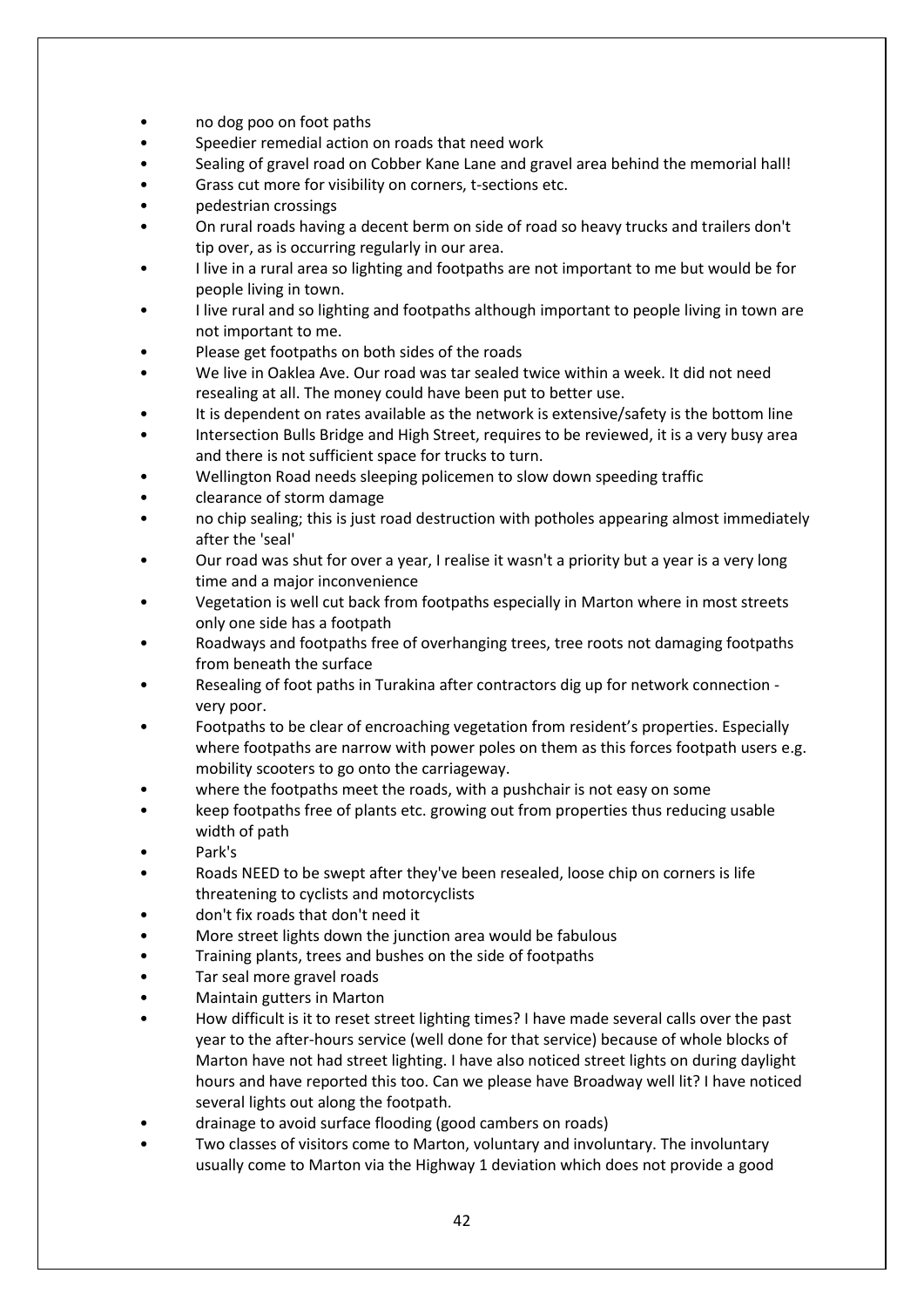impression of the town with uncurbed roads, neglected vacant sections often with cattle grazing them. Poor signposting is also evident, a visitor coming from the south via Wings line, has no signposting to the town until they reach Calico Line. It is things like this which create a poor impression. Not only of the town but also of the Council.

- Fixing the gouges on the Taihape-Napier road that the snow plough gouged out a couple of years ago. It's very dangerous for motorbikes.
- better drainage
- Kensington Road/ Wellington Corner, too sweeping, cars come round this corner without slowing down and either I or my neighbour or someone crossing this road is going to get killed
- Balanced repair cost of maintenance of roads.
- Widening of Beavan Street ---- Urgent -- very dangerous far too narrow
- That the lawns that are on the road side should be mowed by the council and not by the household that is next to it, that is what our rates are for isn't it.
- Gutters need cleaning more often. They would be clean when the rubbish bins got cleaned out
- Surface water reduction
- regular grading to eliminate corrugations, vegetation mowing, spraying intersections to keep a clear view
- Getting road humps put on wings line cars still speed along this road! We have children and elderly living in this street for goodness sakes and it can be quite frightening for them??
- Would like council to keep footpaths clear of overhanging trees & shrubs or ask the owners to do so, it can be difficult to walk on some footpaths because of overhanging trees etc.
- It is too hard to turn right in main roads of Bulls when the traffic is busy. It needs some way for traffic to effectively get out during busy periods. Businesses and pedestrians will also benefit from this
- Rubbish
- driveway from road to gate
- Vegetation should be kept clear of footpaths
- parking,
- Roadside weed spraying
- Maintenance of water tables and culverts
- Adoring a great job the first time not a substandard job that needs fixing within a couple of months

#### **Swimming Pools**

- don't use
- Up until a few years ago I was a frequent swimmer. Ill health has curtailed this activity in recent years.
- go to the river or beach
- have given up swimming
- chose not to swim
- Wanganui Splash Centre Car pool to use facilities from Koitiata. Much larger facility with a gym and is the same distance for us as Marton Age.
- Age.
- Don't use swimming pools use the gym in Feilding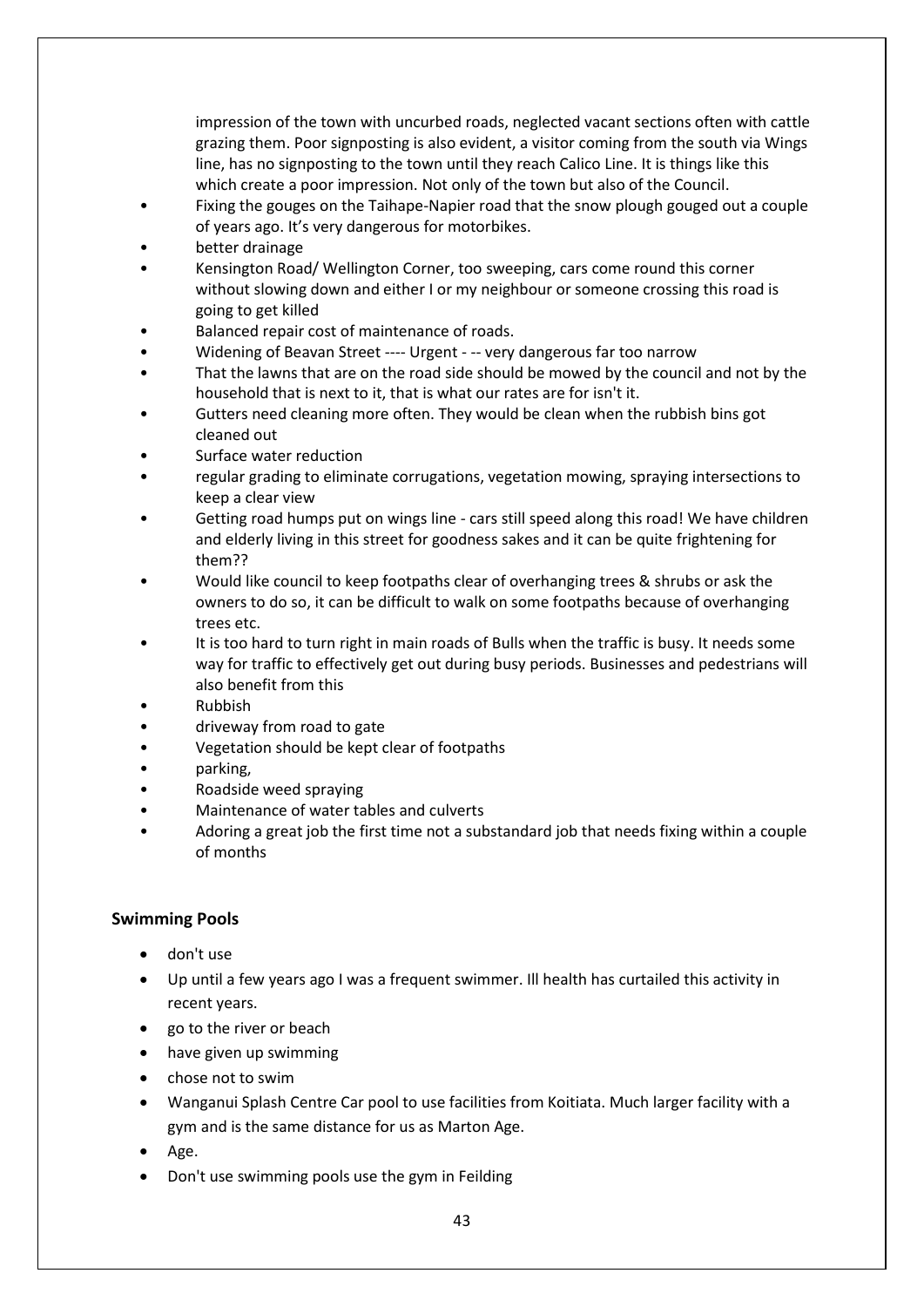- I keep forgetting it is there and when I do remember its closed for the season
- I don't swim
- When my children used the swimming pools they found bowel motion floating in the water. Absolutely disgusting.
- Do not swim
- Live and work out of areas. Time and access more suitable to use Whanganui or Palmerston pools.
- My age
- I like to have a spa after a swim plus there's not much activities there for the kids so we either go to lido or Whanganui
- We don't visit the Marton pools due to bad management of the pools unfriendly staff, not user friendly for kids and schools.
- I don't swim
- I do not swim now
- Can't stand the smell!
- I do not swim
- We live in Marton and use either Lido pool in Palmerston North or Whanganui pool. Didn't know Hunterville or Taihape had pools... But I suppose that information could be on that queer of the queerest signs leading into Marton? But who knows what that is all about, it has to be the most stupid sign I have ever had to try and read... Good grief!!!
- I don't swim and don't have a young family to take swimming. If I did have a young family I would be keen to use the facilities
- because I don't swim very much
- Don't swim
- I don't swim.
- The Marton pool needs to be available and publicised more. The last time I was there the showers did not work well at all. The pool itself is good and staff were good.
- The staff are all friendly and helpful. We were very pleased that the pool is now open 9 months of the year but would be nice to swim in the winter months if weather prohibits walking outside. I applaud the programme for pre-school learners, very necessary.
- I don't like chlorine treated pools. Pools are sources of infection if not treated to the extent where then chlorine spoils the experience.
- I am 83 years old and no longer want to swim.
- Non swimmer
- I am not a swimmer
- Distance to swimming pool, I swim in local river or Pukeokahu school swimming pool
- Swimming in a public facility isn't my thing.
- Don't swim
- They are hugely important for the children to learn in. Turakina School has a pool, I would hate to see that go, country kids need it, plus it's a source of water for the Ratana Fire Service. I only swim at Lake Taupo when we are out on the lake.
- I am 68 and don't swim often but I do have my own pool
- NOT IN MY AREA COSTS MONEY TO TRAVEL TO THEM
- I go elsewhere.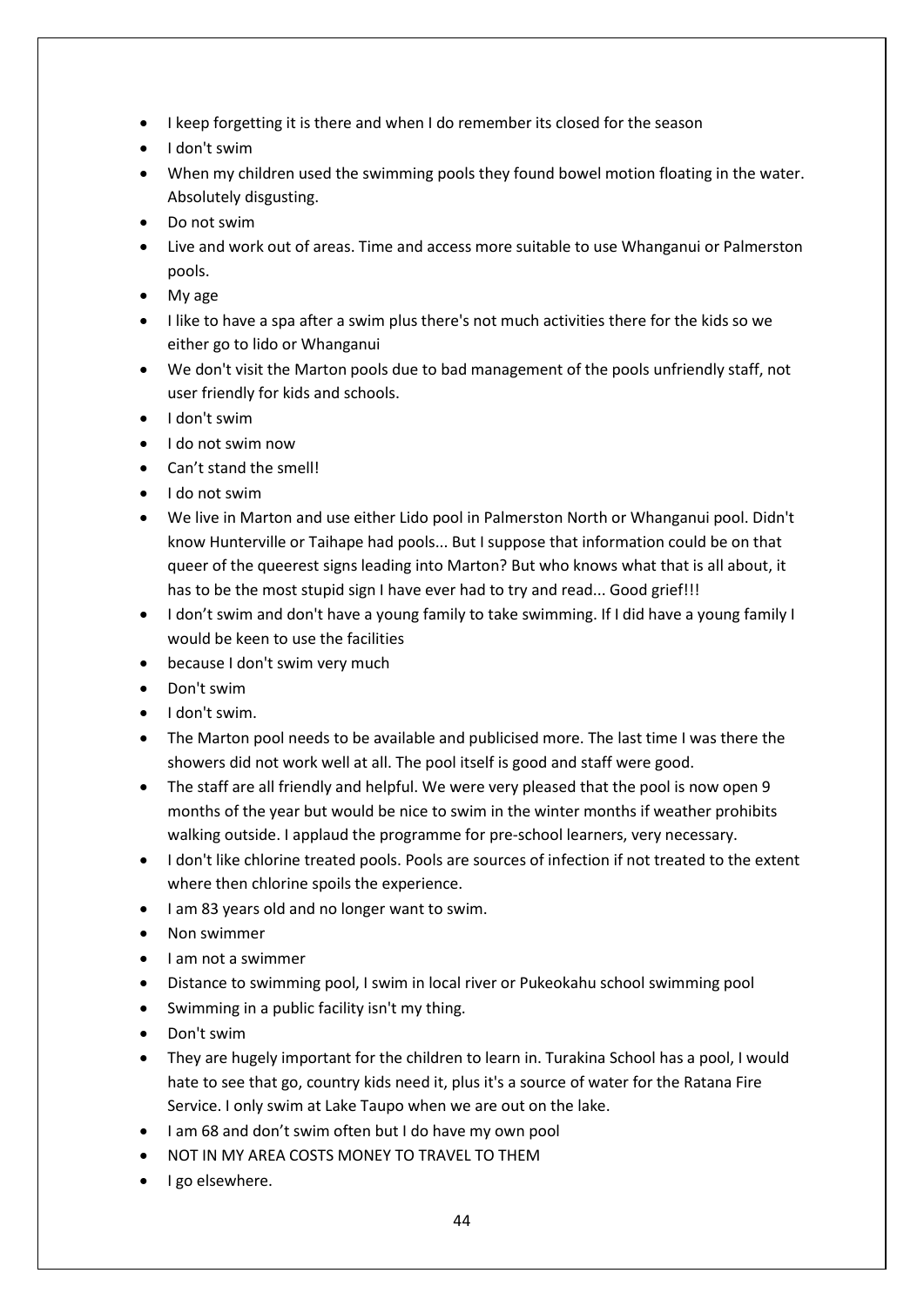- Rather swim in a river.
- I don't swim
- Whanganui Splash, Whanganui East pools
- I simply do not use the facilities
- Don't know anything about the pool. Hours, heated or not, Costs, any other services
- Have no need to use them
- Don't swim
- Don't swim
- Don't swim.
- Don't swim
- I use Feilding daily as it is well run and maintained with superb changing rooms that complement the excellent water condition. Well supervised by friendly helpful staff
- Not my thing
- I don't go swimming
- don't swim
- don't swim -don't enjoy swimming with the great unwashed
- I used to use the Marton pool occasionally, advancing age means I no longer use the public swimming pools but I do think that a covered heated pool is important for any small town. Generally an open pool is useless for 8 months of the year.
- I don't swim
- I go to Marton if my grandkids go
- I am not a swimmer
- Feilding because there is no organised programs for adults at local pool.
- I don't like to swim
- getting close to 90 years you don't use them
- I don't swim anymore
- I swim in the Rangitīkei river down at the meetings by Utiku
- I don't find the Taihape Pool that attractive and it is closed for a significant part of the year
- can't swim and love walking
- I don't have time or the want to swim...
- don't go
- not a good swimmer
- Lido in Palmerston North. Its bigger better facilities bigger changing rooms, more pools.
- Not a good swimmer
- Lido in Palmerston. Bigger and more variety of pools, MUCH better changing rooms. Just better facilities.
- Palmerston North lido more activities there slides etc.
- Palmerston cos that's where I meet family members
- I don't go swimming
- Don't swim these days mainly because of age
- Can't swim and not really interested in learning. Haven't used a swimming pool for over 40 years.
- Prefer to swim at the beach or an outdoor pool, hot tub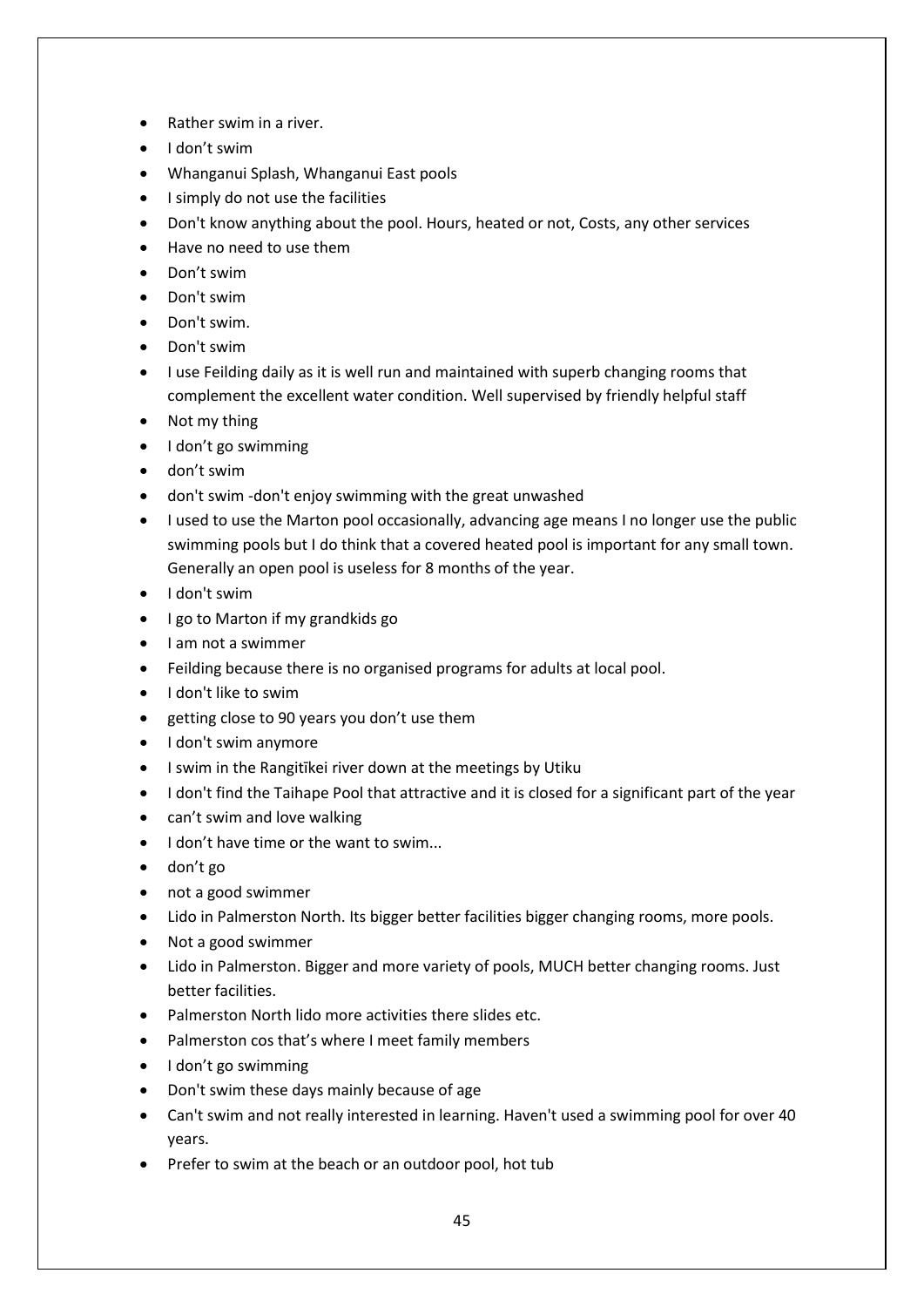- I do not swim, but are supportive of those that do.
- we do go to Feilding in the winter as Marton is closed, would love love love it to be open year round
- I don't swim
- can't swim
- Not open when it suits my requirements.
- I work in Palmerston and the pool is closed when I want to use it, otherwise I'd love to go to our pool I hear it's really great!!
- Because I am severely disabled and not happy in swimming pools at all
- I am over 60 so have not been swimming for about 10 years and also I am not a competent swimmer
- only don't use it due to bandage on leg covering wound
- Cannot be bothered. Haven't swum for years.
- too far away from Bulls
- Pity all the school children are not taught to swim now
- Use Paraparaumu occasionally
- Not warm enough. Taupo Turangi
- I have my own swimming pool
- don't swim
- I am not a swimmer
- It is my personal preference not to swim in any pools
- DO NOT SWIM
- I don't enjoy swimming so I don't swim at all. But when I get older I may use the Marton Pool for exercise, which some of my friends do.
- Don't swim
- Would rather use the river.
- do not swim
- My age and inability of being able to swim. But I did use them when my Grandchildren went swimming approx. 15 years ago. I was always impressed by the clean surroundings at that time.
- Taupo during the winter because Taihape not open
- Have home pool
- I do not use the swimming pool, I'd rather swim in the river
- Can't be bothered travelling to Marton. I live in Bulls.
- we are not swimmers at all
- Don't swim
- l don't go swimming
- not a swimmer
- We go less and less as there is nothing for kids to do there and when they make their own fun they get told off or asked to leave. Or on many occasions all the lane ropes have been out and only a few lane swimmers using one or two lanes. When kids go into unused lanes they get told to get out they for lane swimmers yet no one is in them. No equipment for them and filling in the dive pool was a silly idea as that is what drew in the older kids. Kids now swim elsewhere making our beautiful facility worthless and hard to maintain as no one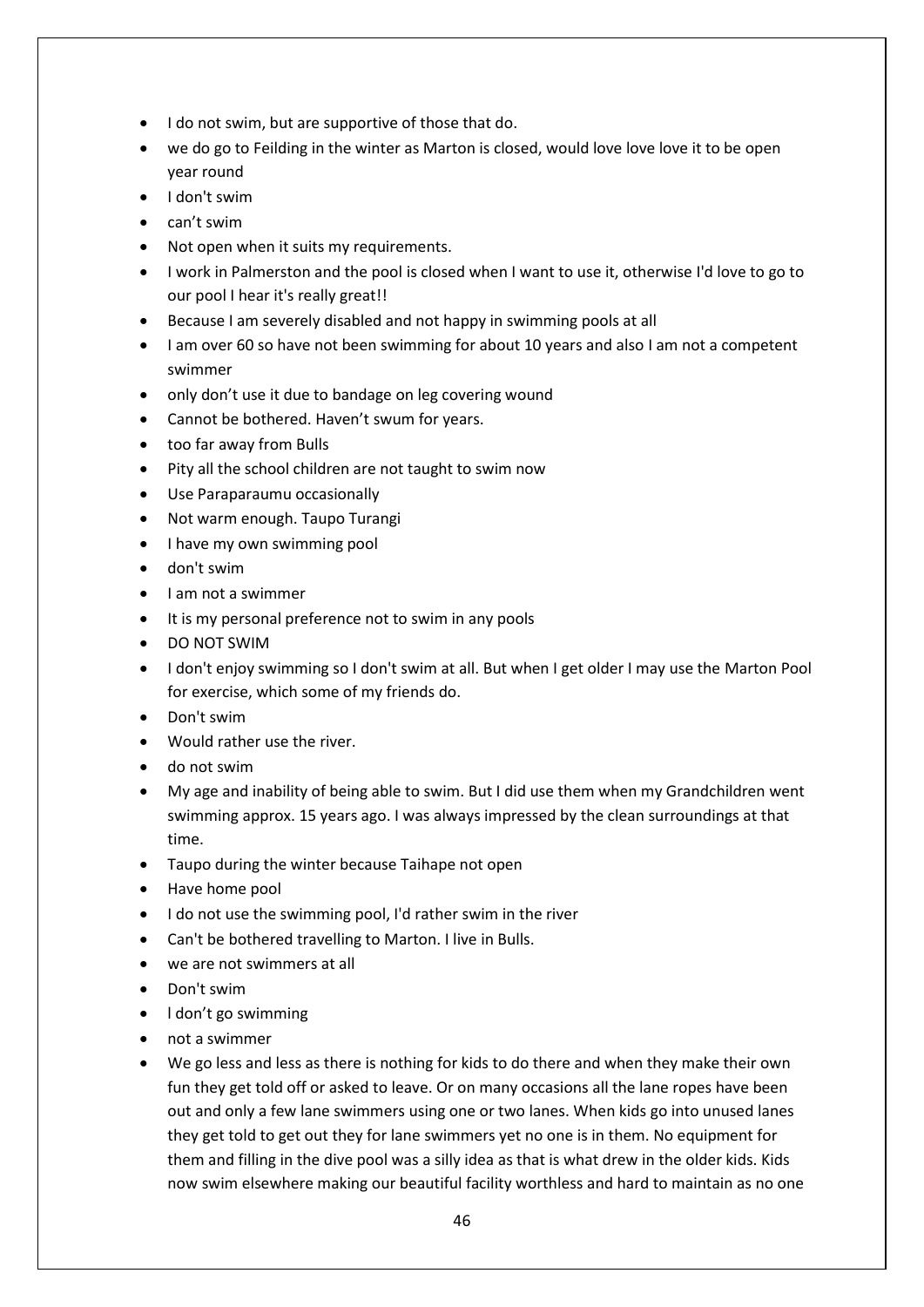attends the facility. My children often opt to swim elsewhere now as they have been told too many times to get out of empty lanes or told off for making their own fun when while swimming - shame really as it was once a fantastic facility.

- I only swim in the Rangitikei river, there is no chlorine and I can take my dogs with me
- Live outside the area
- Don`t Swim
- I don't like pools and prefer to swim in rivers or the sea.
- Children have all left home so no need to take them. used to use them
- I just don't--- its personal
- Have been travelling around so haven't had the chance. I am planning to use them in the near future
- I am not a swimmer so personally don't use them at all but have taken my granddaughter there in the Marton pool and was quite impressed with the facility
- I'm not one for swimming I don't frequent any other pools
- I don't know where the pools are
- Don't swim in public pools. Prefer rivers or ocean
- I go to the beach, as no public pools in Bulls
- I used to use them when my boys were young but I don't enjoy swimming now
- Not interested in going swimming at this stage
- I can't swim, so I don't swim.
- Over the winter period I use both Makino and Splash Centre because they are open.
- Don't use any public pools
- I use swimming to exercise in winter but unfortunately it is not open over winter. Go to Wanganui Splash
- no dairy farming up here our rivers are still fine
- use friends
- because of my condition I am not allowed to swim
- too many kids
- We live rurally by the Rangitikei River, so that is our swimming pool!!
- Don't swim so not a problem for me
- I do not use the pool anymore. I want to go to aqua exercise classes but they are always during the day which does not work for people working out of Marton.
- While I didn't answer 'never' in Q13 I would just like to add that I take my children to Feilding each week because they can offer year-round swimming lessons
- Because it is not in use 12 months of the year
- We use the pool regularly at Taihape we didn't answer "no" to question 13 BUT we want to say how dissatisfied we are with the fact that such a valuable resource is only open for less than half of the swimmable year. We have to use Waiouru for casual swimming and Feilding (Makino) to keep our son in regular swimming lessons. This is such an under-utilised facility in our Taihape township.
- My own pool, or the Rangitikei river
- There is no swimming pool in bulls. I go to Feilding Makino pools. This is because I also shop in Feilding. I do this because I feel there is a better range in Feilding and less chance of being shot.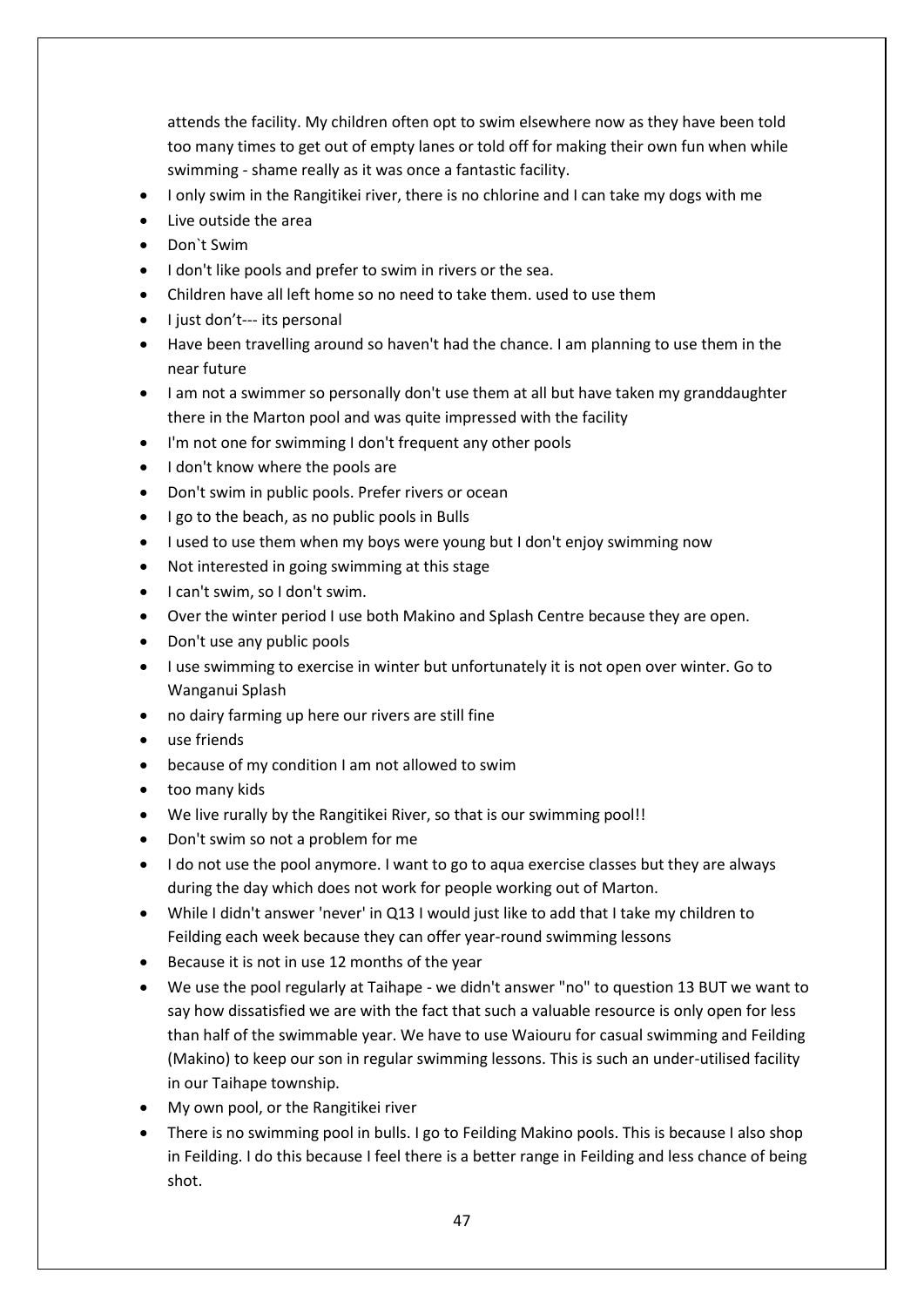- Use river
- I have no children to take out and if I went to the pools (which I used to do) I do not want squealing rowdy unsupervised (by parents) children all around me. Not my scene.
- Only swim in river or in Lake Taupo on holiday.
- Swim in the river because of location
- They are too cold!!
- I don't swim and don't have children I could take there.
- I have used the Marton pool for my child, otherwise I use the pool at Ohakea
- I don't swim. Occasionally use pool I Hamilton for family get-togethers
- I don't go swimming
- I don't go swimming
- There is nothing for the older grandchildren at Marton pool since the dive pool was filled in. Seems to be all about pre-schoolers now and they get in for free
- do not swim
- My own
- I don't swim and only go to hot pools for a soak
- Live in Turakina Valley and no desire to travel to swim
- Marton good swimming lessons. However we need them open all year to continue swimming lessons!!
- Chlorine levels are unbearable
- Don't swim
- I do not use swimming as a recreational pastime or exercise regime. I do however, believe we should have them.
- not covered not heated if it was heated I would use every day Wanganui
- Not as young as I used to be and swimming was only important to me as a recreation facility where I could take my children and grandchildren.
- I swim in the river, it's right outside my house
- I can't swim
- Ohakea pool is available. Also the free swimming lessons have ended so my child hardly uses the Marton pool
- I would use them for fitness if they didn't close over winter.
- My preferred modes of exercise are cycling and walking however including swimming isn't totally off the radar
- I do not swim and my grandchildren no longer need me to take them they use river
- LOL I LIKE DA SALT WATER IN DA SEA
- Not interested
- Regular at private pool and the lido due to working in Palmerston North and ease of access before work and lunchtimes
- I live in a remote area away from all your swimming pools
- We have our own
- The pool facilities at Makino are fantastic (it is council owned) the swimming pools in the Rangitikei (except Taihape) there is not much for the children. Taihape is an hour way we only go there if we are passing through, and it is closed in the winter.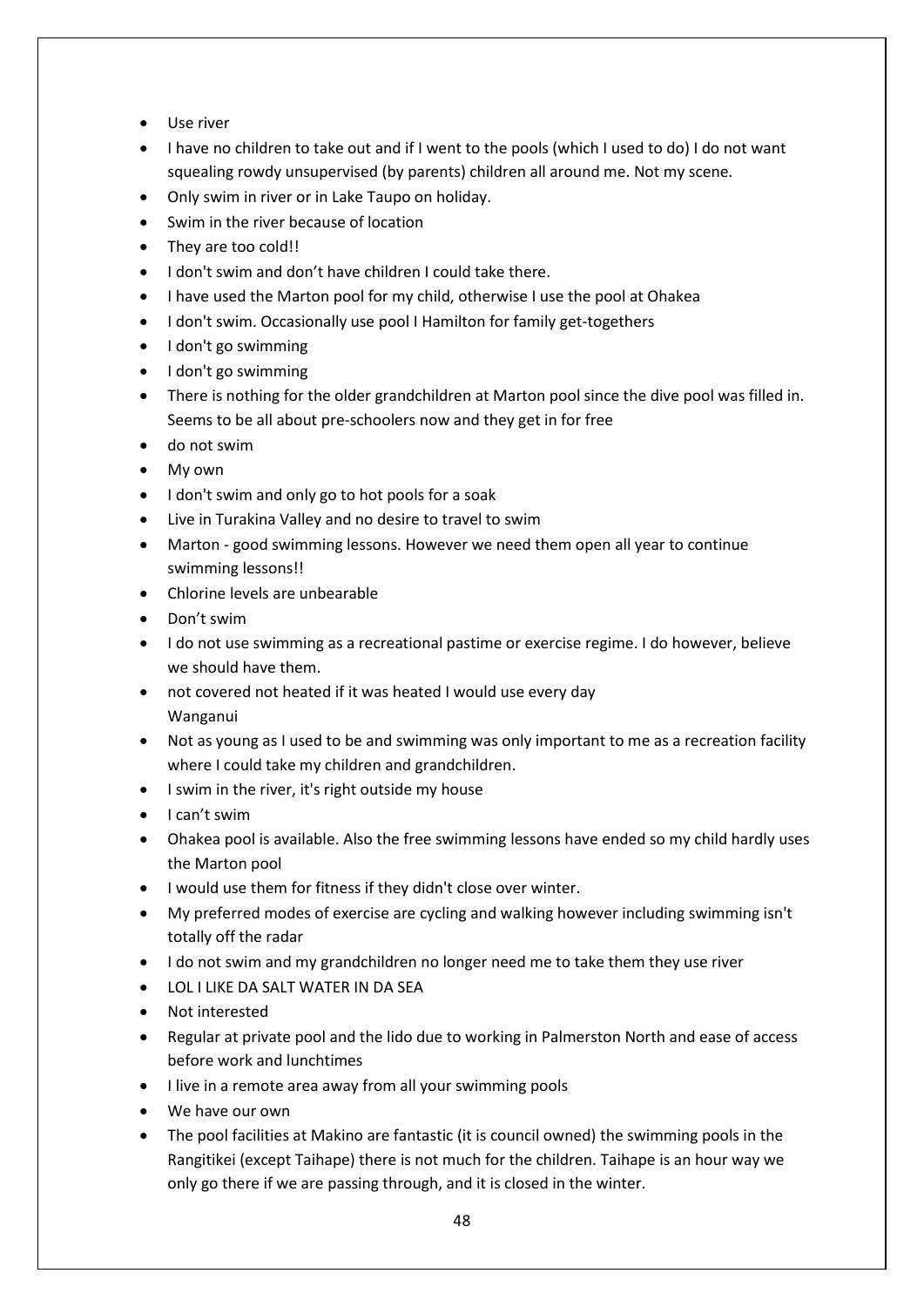- I don't generally swim in swimming pools at all. I live by and work on the Rangitikei River
- Not really a recreational swimmer and the kids have left home
- I have never used the swimming pools, however I am considering using them next season for exercise.
- I don't like to swim in chlorinated water, prefer a swim in the sea Hunterville because I live in Hunterville
- I prefer our spa pool
- I float like a stone.
- I don't live in a town with a council pool and I have a pool at home I can use
- I just don't swim
- Because I live a very busy life, but my daughter is a user of Taihape Swimming Centre
- Older non swimmer. Grandkids love Marton pool, however
- water makes me wet and I've seen what it does to iron
- Lido in Palmerston North as I go there with a friend and they have a spa pool
- I use my Daughter's pool in the summer
- Distance and work in Whanganui
- I use the RNZAF Base Ohakea if any. Turakina School pool has been closed to the public for two years - which is good as it gets abused after hours etc.
- I am not able to swim but would do aquarobics if it were available in the winter months
- Using pools involves getting so "wet"!
- Do not swim
- **River**
- Other than in my school years I have not used the pools since then, as an option for fitness I have considered it once or twice, if I was to follow up on that it would be in Marton
- I reside in Ratana Pa and spend more time going to Whanganui.
- Hunterville pool only open in the summer, don't like swimming
- Never use pools
- Makino, better facility, warmer pool and it's open year round
- Health reasons
- Nothing negative just never have the money to use any public pools so now and again I swim in the river
- I don't enjoy swimming.
- I'm answering this for you need attraction at the pool blow ups for in pool even long term slides
- Have own pool
- I prefer the rivers
- closer to Whanganui if I ever wanted to swim somewhere
- Palmerston North reason why? Big n and easy to go live too far away
- have my own private pool that I haven't swum in this year
- Just not a swimmer
- They are not in locations close to me
- I don't swim in pools, preferring to swim in the river when conditions are favourable in swimming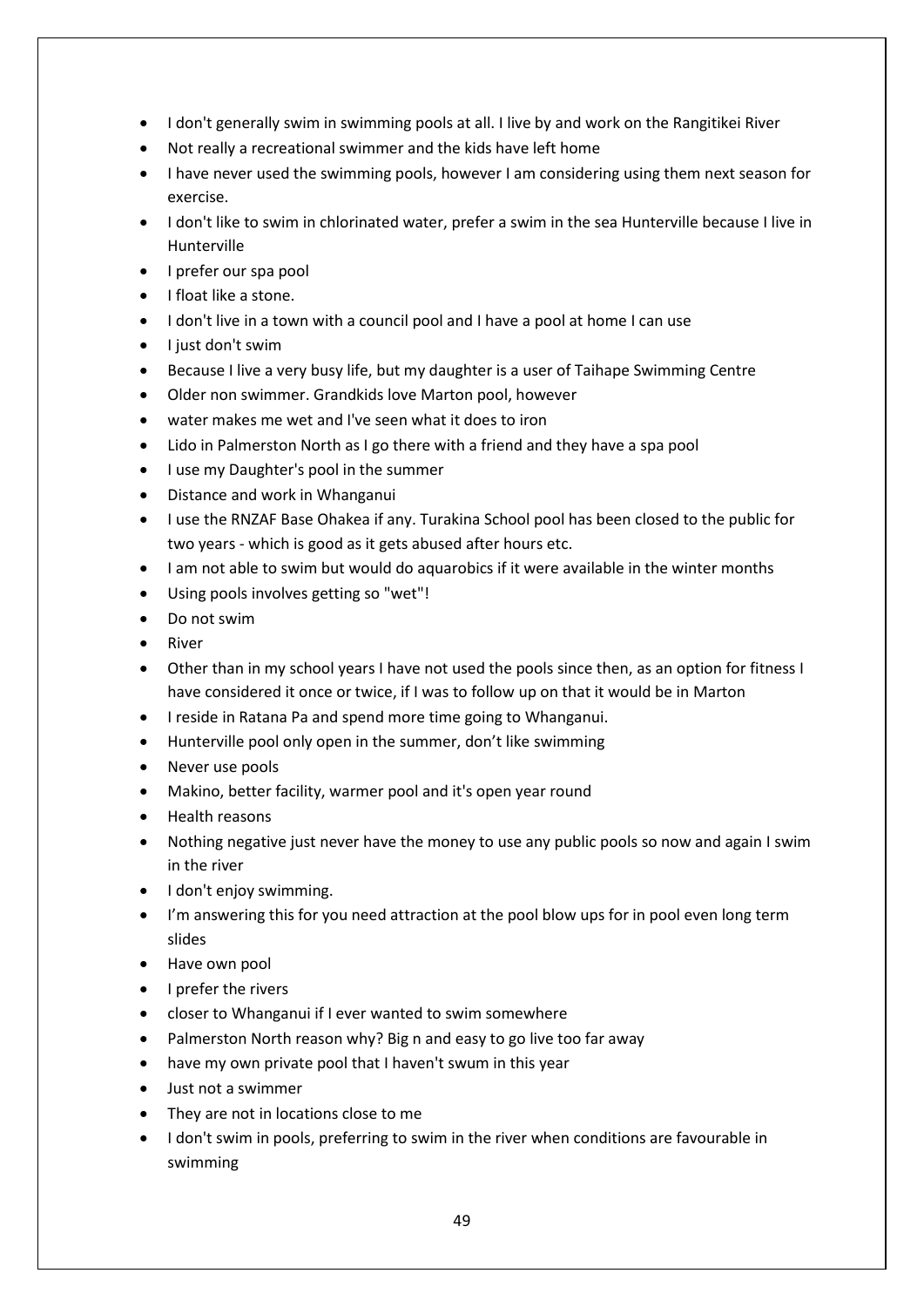- I don't swim, our children having lessons but we got to a Feilding due to instructor we have had for numerous years
- Don't swim
- We go over to Wanganui a lot as they have a water slide and good parking
- I don't swim
- I use a School pool, reason being the council pools are too expensive and also it's not all year round. I do travel to Wanganui as I know I get my money's worth there
- Haven't got around to it
- Not a swimmer
- I don't like to swim in chemicals
- I simply don't swim.
- I don't swim very often at all and if I do I prefer private spots rather than public places.
- Don't swim
- don't swim
- I do not swim at all.
- Swim in river. I like pools to be long, 50M not 25M.
- Ramp required
- I need heated (or hot) pools at my age
- only like warm pools, visit Greerton pool in Tauranga occasionally
- Don't swim
- Chlorine puts me off
- I would it if they set up programs like aqua jogging or water exercise. They seem to focus on just the swimmers
- I use to go weekly. Due to the outside area (Diving boards etc.) I have stopped due to my kids unable to have more fun. The pool is a waste of money and time and needs its act together
- am too busy with work and the pool is not opening after hours
- Do not like using public pools
- Haven't got round to it yet
- We have a swimming pool in our backyard :)
- I work full time & I have no idea if they have any activities plus I hate the smell of chlorine

#### **Libraries**

- don't use
- Obtain reading from book fairs or borrow from friends.
- I am usually too busy with my work and never had kids up until now. Now that I have a young child I would visit more often in the future and I do think it is a very valuable service to have
- [Not needed D](https://www.surveymonkey.net/analyze/b1sT0D0ss7u2UoDm6hPWDoo4Cisb3d8kjEIMTAEN9TE_3D)on't need to use the library
- I have an e reader it never occurs to me to go to the library although my mum uses it a lot
- moved to Marton November 2016 haven't needed to use it yet though it is definitely important and if I had a child I would use it weekly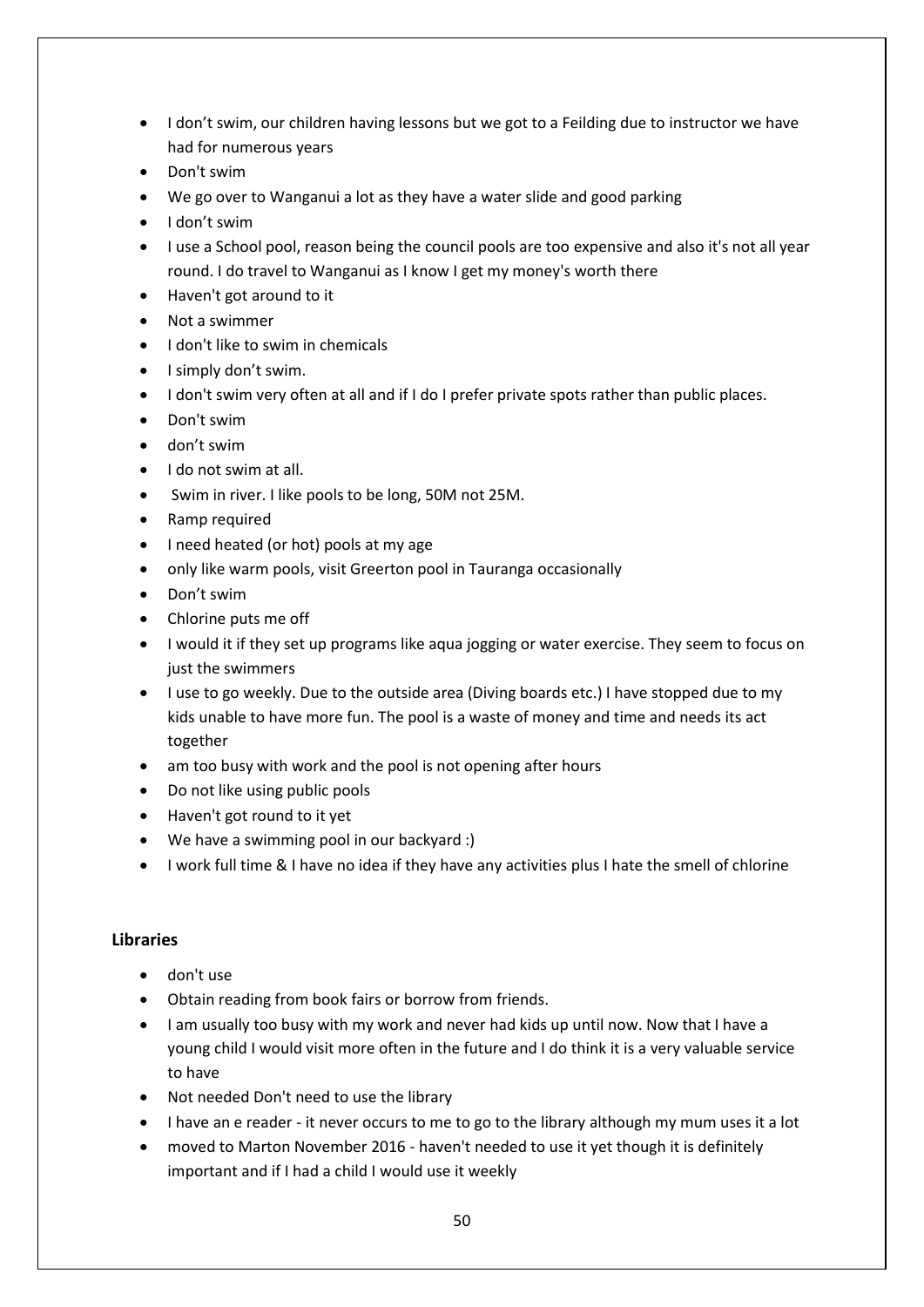- Moved to Marton November 2016 and have not had a need yet to visit. Definitely would weekly if I had children though
- [Buys own books](https://www.surveymonkey.net/analyze/b1sT0D0ss7u2UoDm6hPWDoo4Cisb3d8kjEIMTAEN9TE_3D)
- I buy my own books... and use the internet
- Library are becoming irrelevant in the tech era
- Work in Feilding so use that one
- I have no need to go to the library. Have the internet if I need to find out information
- I use my computer
- Same as pools answer
- Have 3 young kids who aren't old enough to be quiet for long and I don't want to disturb others at the library. We will make use of it when the kids are older
- Can access a wider range of resources in Palmy
- I used to use the Martin library many years ago and then Palmerston North library. Now I use a kindle so don't use libraries.
- I don't read enough to need to go to libraries
- Don't need to
- we use the Whanganui library as it has a better range
- By and large the Marton library staff are very good. I find it frustrating to see so many younger people using the computers to play computer games. I realize I go against the trend but I do not believe the computers are there for game playing (Sorry?) I also believe the library has got rid of a lot of very good books (I know because I have bought quite a few)
- Staff very friendly and helpful. The Marton library is housed in a rather small, old building, not allowing the books to be adequately displayed or housed. I maybe old fashioned but the purpose of a library is to read and borrow books or for study and research. There are far too many computers constantly in use for games. I do not understand the logic of books selected and especially the type of books discarded for sale. I have bought many, but wonder why they are for sale. E.g. a book recently purchased obviously for a younger reader charts the origins and cause of WW1. It is clear, concise with maps, diagrams and photographs. This in a season when we are commemorating the 1914-1918 war! The front entrance is awash with untidy leaflets and information board? Never updated.
- Not a reader other than magazines.
- we lived rural and have internet
- I work in Whanganui, live in Turakina, and only read when we go to the lake. Not enough time in my day. Love books just too committed with other things, start a book - never finish!!
- Information is now available on line when required I purchase books and magazines I wish to
- I should use the library more often, but struggle to read all the publications that come in the mail. Red Cross book sale also provides a lot of books.
- I am too remote from any council library.
- Not in my area so don't use
- I use a library elsewhere.
- I buy most of my books or use the computer.
- I have my own books.
- I don't have time to read
- Visit Whanganui library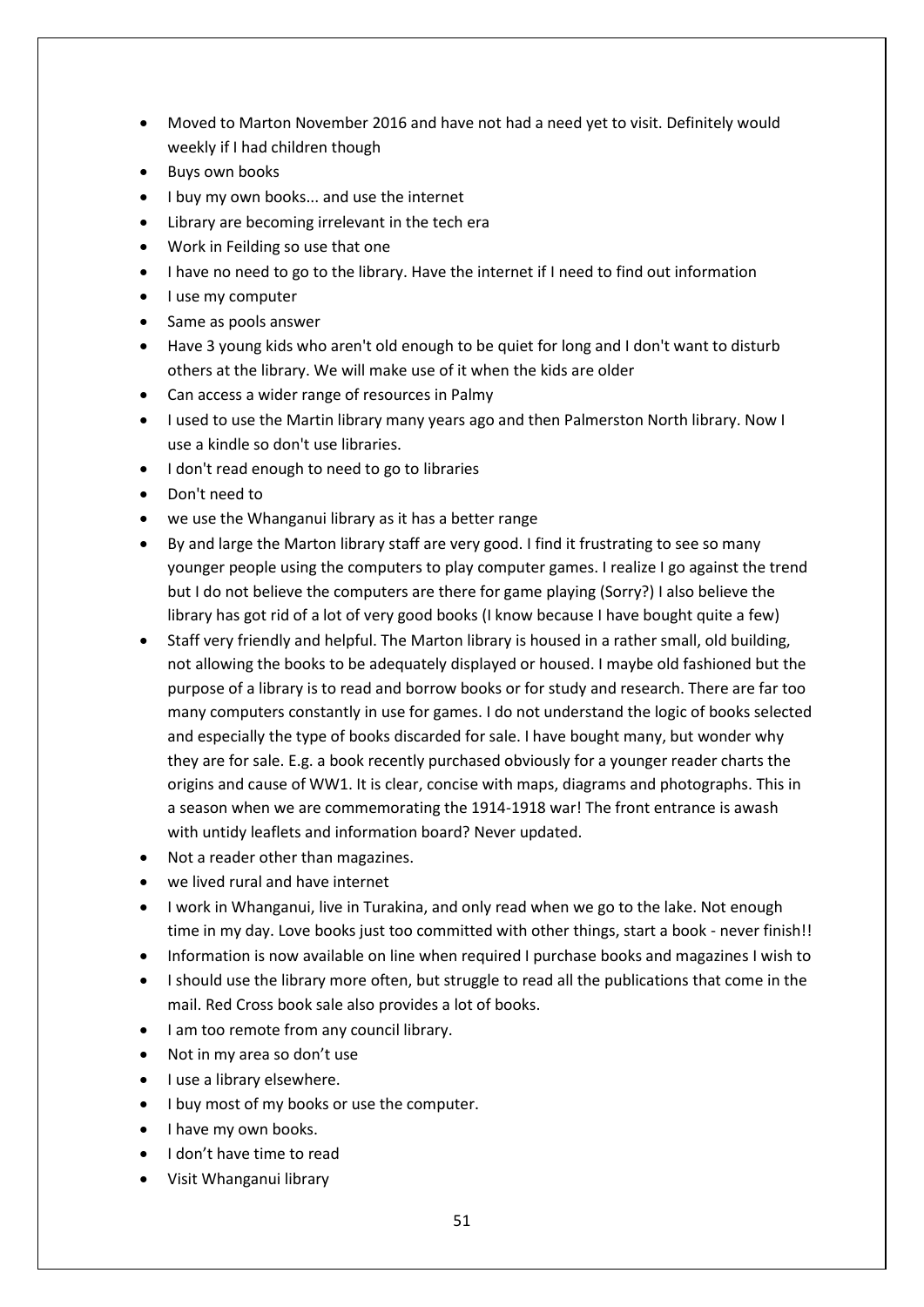- I use the Taihape library
- No purpose at this point.
- Work in Wanganui, don't have time
- I haven't lived here long enough but would use Bulls and Marton when I need.
- I use my computer for research.
- Usually buy books or for my kindle
- Never thought to use it. Use other libraries for study purposes e.g. Massey University
- Buy new or second hand books.
- I buy my books
- 24 hr WI-FI
- I belong to a group who swap books amongst ourselves
- Get books online
- no call to go
- We are not getting the range of new books we were. The staff no longer seem to take an interest in the books nor displays
- I am slow reader, it takes me months to read one book
- I only use the Marton library
- stupid question and not enough space to answer it
- I am a reader and have plenty to keep me interested. Can generally find out through computer services. Change reading material with friends.
- don't read books
- No need to with Internet at home
- I do not regularly use any library.
- I usually use online services instead of the
- Have a lot of books only checked electoral rolls, plus putting up notices concerning community facilities. Will certainly use them this year as we are now very settled in Marton
- I work out of Marton so time is an issue. I have not been in the Marton library for some years, however when I was studying there were no resource or information/educational books available - this may have changed? This meant I had to go to Palmerston Library.
- I have never had the need to use the Library in Marton as I can use the library facilities at school in PN or I go online if I need information.
- I don't require library services at the moment
- Our closest library is in Marton which is 20 kms away and we never visit Marton unless we go to the doctors
- Have more reading than I can cope with
- I have in the past used the Library, when my children were young. I don't make time to read enough now to need extra reading material. However, I do think it is an essential part of our community
- Have one on the RNZAF base
- Not my cup of tea however my kids use it
- regularly visit Feilding library as it has a better range of books
- Feilding Library because it has a better range of books.
- Research library in the National Army Museum, Waiouru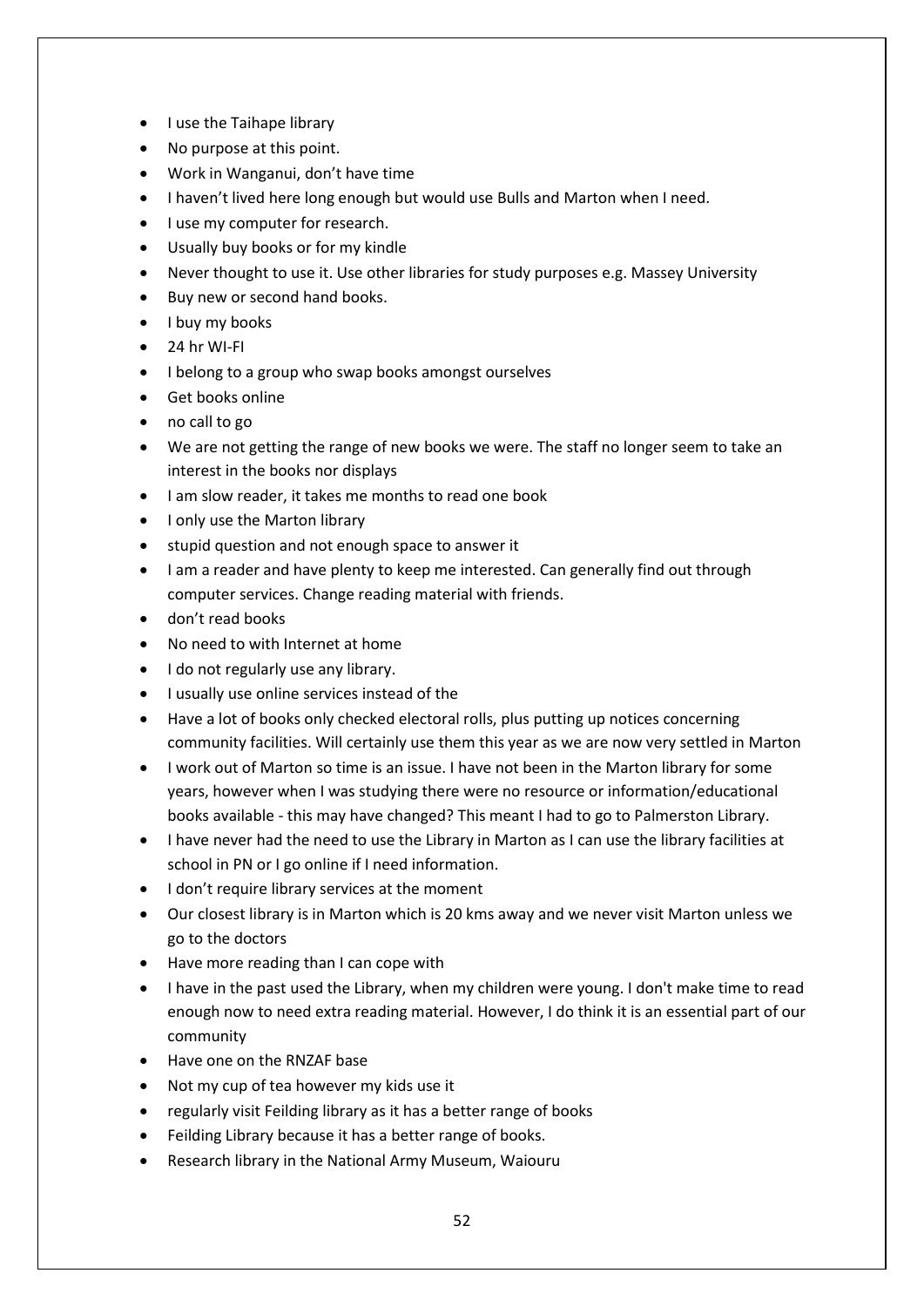- I work in the Palmerston North Library and our library is closed when I go past. I'll get there one day!!
- download my books on iPad
- no need
- Only use Bulls library to pay rates etc.
- Other things more important
- I believe libraries are important but I work overseas.
- we live rural
- use internet for books
- live too far away
- I have never had to use the Library because I work out of town.
- Not had the need to visit
- Don't need to
- Don't need to
- Don't live in town ,no need to
- I HAVE NO REASON TO VISIT THE LIBRARY
- Don't read.
- Have no need to use the library
- I do not have a need for using the library.
- read my own books if and when I have time
- Libraries don't really interest me
- I don't have a need to. I do like the Palmerston North Library as it has so much happening there
- we are not readers as such
- l have not used the
- Use google to find out anything, but still think it is important for the community
- I use to use the library regularly but found they didn't always have the books l like to read so I went electronic and read that way now.
- Where I live in Katikati. Regular user
- Information I require is via the internet
- Have had no need to, I use the internet at home for everything I need.
- We live in Whanganui and have a Bach at Koitiata. If I use a library it is most likely the Whanganui one. However I have been impressed by the services of Marton's library in the past.
- The Marton Library is earthquake prone and should not be councils main civil defence hub
- I have been travelling around so haven't had many chances to.
- quite busy travelling at moment but hopefully will be using library in future
- Never use the library as I use the Internet of my e-reader when I wish to seek information or read anything that interests me I download onto my e-reader
- Don't need to never frequent other libraries
- Never use libraries.
- Do most of my research and reading online now
- Not really into reading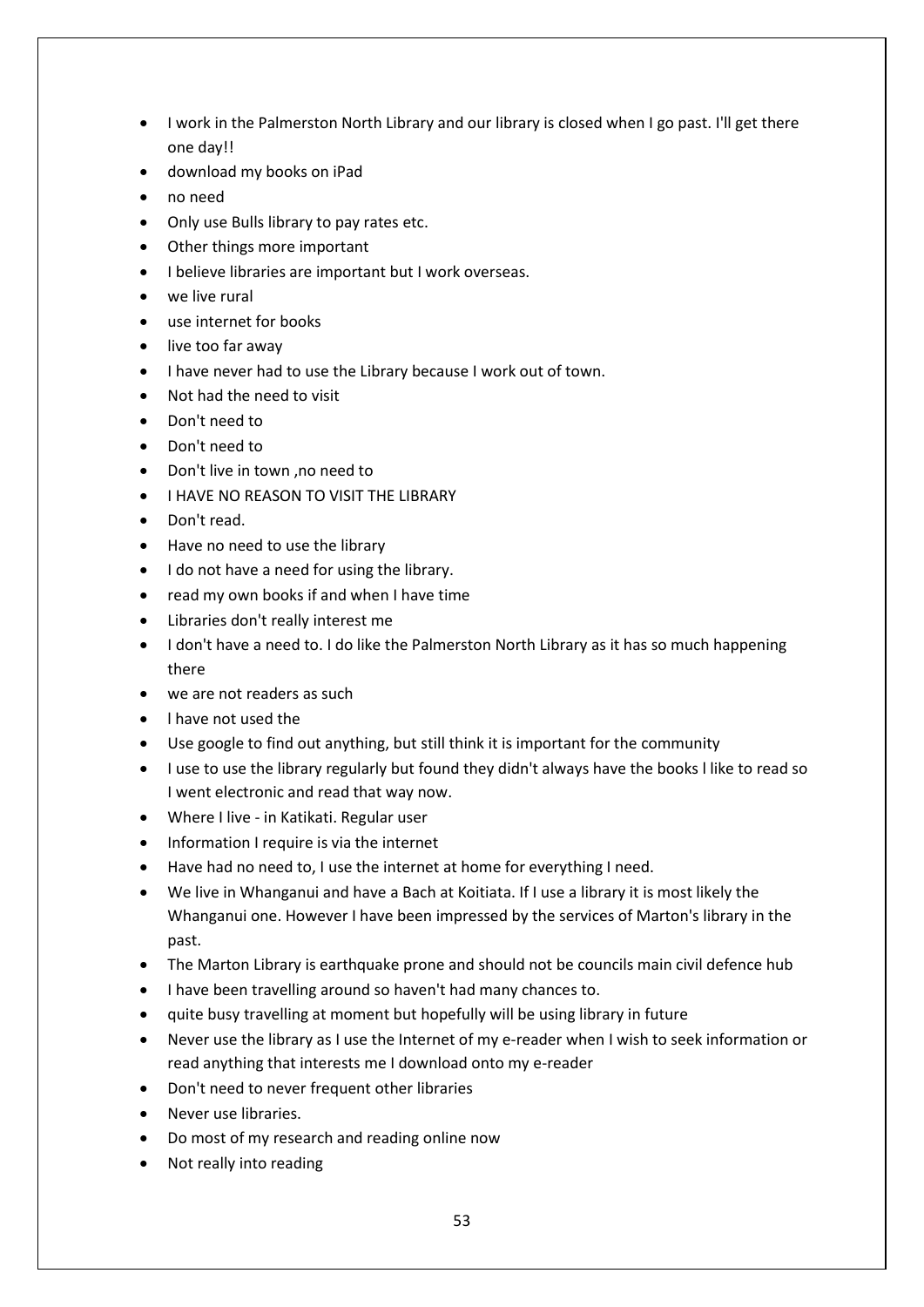- Use Palmy library as in Palmy
- Not a great reader and if need information the Internet is so quick now that technology has overcome the day to day reading books. Great facilities just need to go with the times and expand. Councillors need to take staff and look at how other towns have adapted to the new technology and move forward one thing don't get left behind as Marton donor saw the need . Thank you Mr Carnegie.
- Haven't needed to but hear it is very good and will use it when needed.
- Don't do a lot of reading of books, usually farming magazines are my reading supply which come in the mail
- because it's easier for me to find stuff online than have to walk to the library
- book range limited
- used to use when wife was alive and working there but have need now
- NEVER HAD CALL TO USE LIBRARIES
- I just don't use the library. I buy or borrow books. I work outside of Marton so I can't get to the library.
- do not have the need
- I live in bulls. The library is pretty scummy from what I recall. Also not very welcoming. I read a lot. But these days I do so electronically.
- I prefer to get my own books, puzzles and exchange within family. Until recently I worked and had little time for library
- Don't have time to read have internet at home. Not in town often enough to think about using
- I use the Ohakea library
- I buy my books or swap with friends
- Buy my books electronically
- I have access to information and don't usually need to use the library services however I do use other services such as applying for licenses, funding grants etc.
- I don't read books
- get organized I have marked I visit Marton weekly
- Have never had reason to use the library .we live in the country and reading matter comes from paper deliveries through the mail box.
- Always worked out of the district and it was never open or convenient in the times I may have wanted to use. Now that I'm retired most likely to use
- we have heaps of book at home
- **Busy life**
- I don't read often and the internet provides me with all other information I require. I believe it is important for us to have libraries, however.
- With the advent of the internet and portable devices such as tablets, I tend to use Google to find info that I may want. I also use an ebook for reading.
- no
- Whanganui
- Never have a need to go to a library
- ??? I do use the Bulls library.....
- internet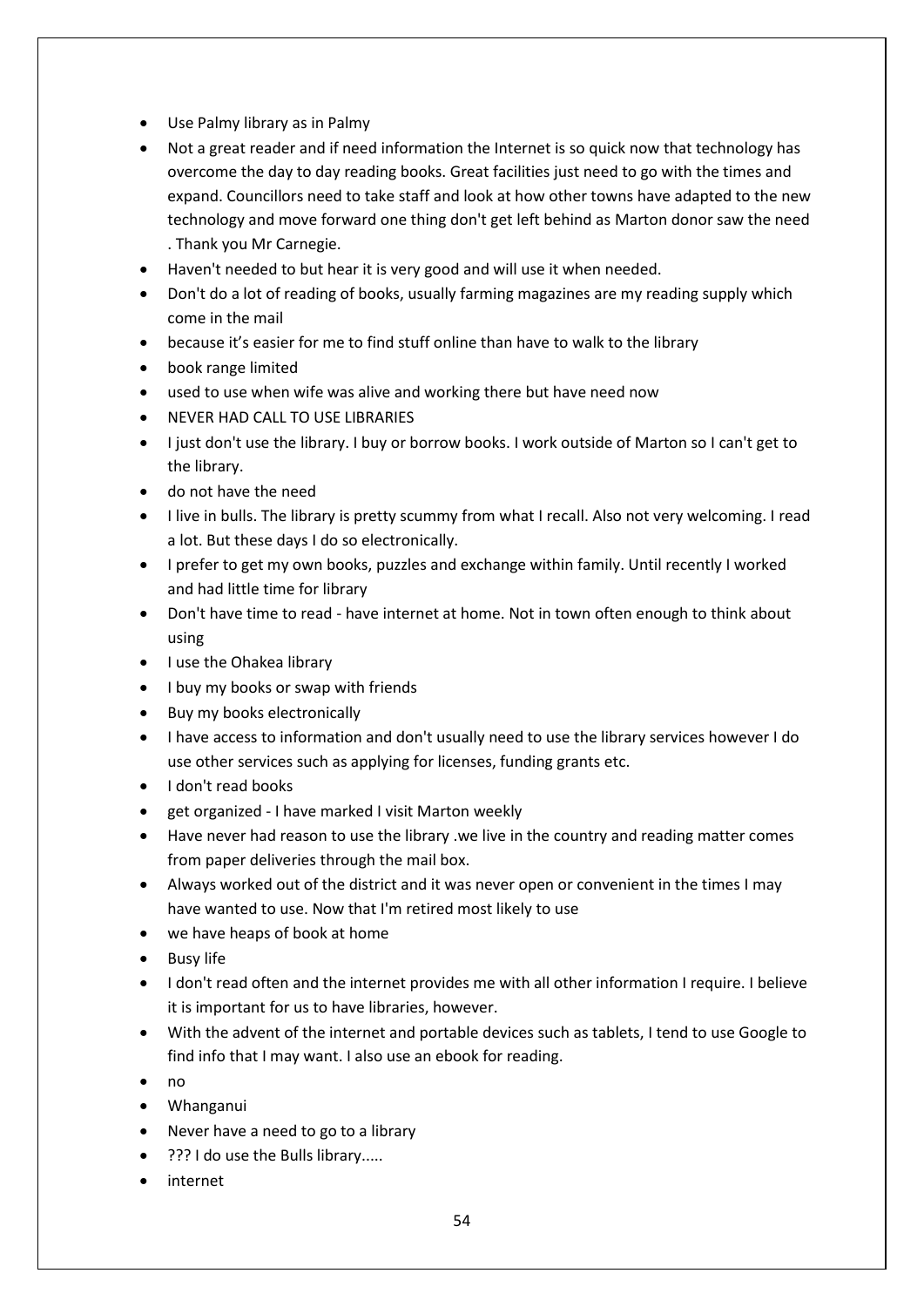- Don't have time to visit the library. Everything is provided online
- Never had the need to visit the library.
- Not a broad enough selection of books. No spiritual, or philosophical books to speak of
- GO ON LINE OR USE DA I BOOK
- The library in Marton does not look very appealing with a lot of times when you go past there are lots of people just hanging around outside just using the free Wi-Fi.
- Palmerston North library and Massey Ease while working in Palmerston and particular books I am after for study purposes and research
- The kids use school libraries. I have never been into the Marton library.
- Don't need to
- I purchase books from Bookshops and e-books
- I buy ebooks now
- Have no need to
- Never found a need to use a library.
- I either buy books I want to read mostly reference books (non-fiction) or download books on a Kindle (fiction)
- not interested
- No need to.
- Palmerston north
- Do not see/have the need to. An important local requirement but not for me.
- I haven't had the need to use it
- I get information off internet.
- have not needed as I can find what I need elsewhere
- Palmerston North. I make good use of Marton Library but I also pay to belong to P N Library as they can afford to hold a larger range of books. It's therapy for me to visit P N lib once a month!
- Internet use at home and work. Will need library and internet when I retire
- I have a Kindle I down load books onto
- No need
- **Internet**
- I use RNZAF Base
- Most info is accessible via the Internet. Don't have time to visit libraries
- Home
- I don't use any Libraries.
- My interest is online reading material and second-hand books
- Read on line
- Don't have time to visit libraries
- I never go to the library as I have many books at home and I buy them online
- We have google now
- I go online for any research
- use Whanganui library because its closer to me
- I don't feel the need to use it
- I used them when I was at primary school. Information is easily accessible online these days.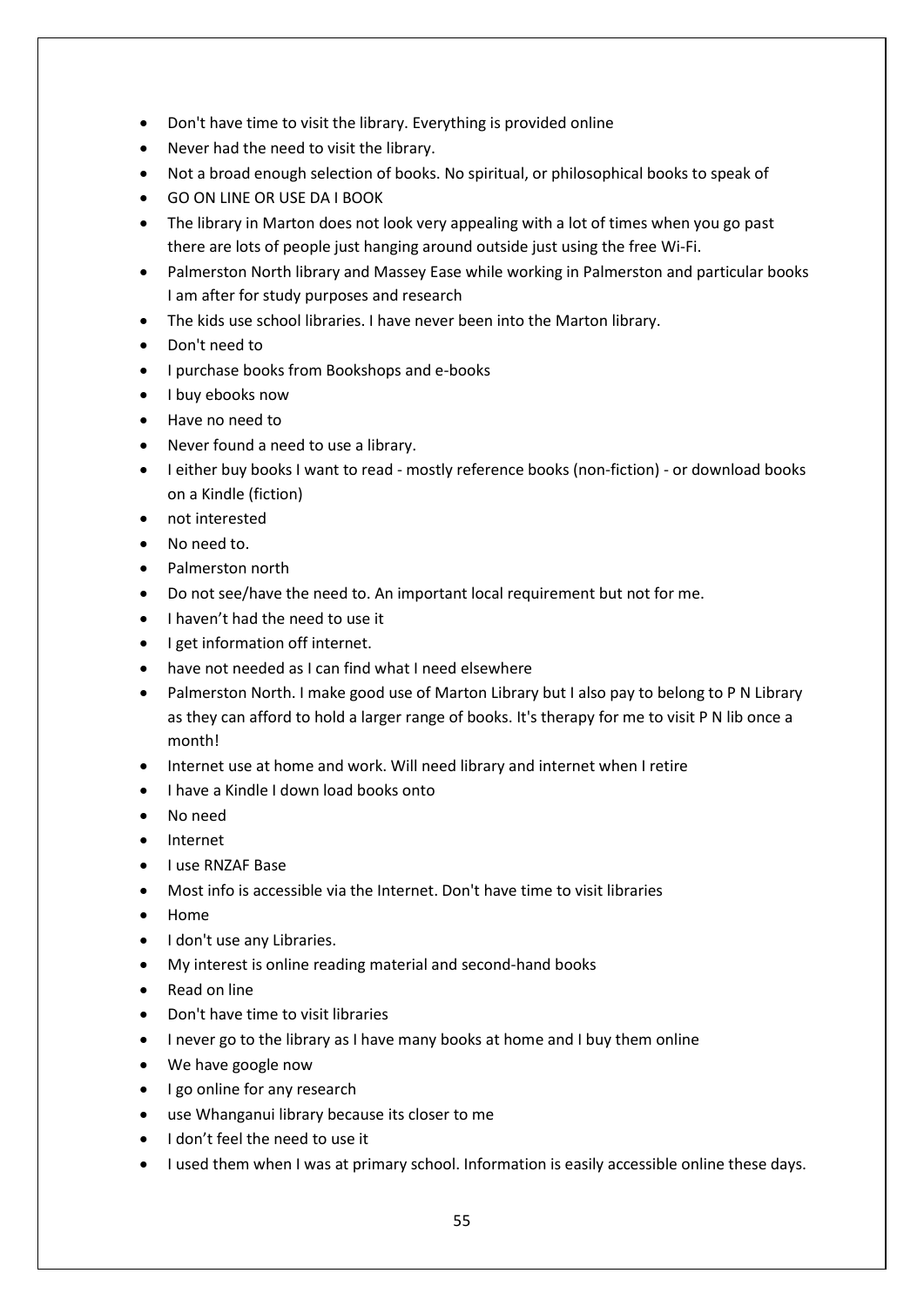- Palmerston North. This has the advantage of being a city library, is clean and well resourced. PN is primarily a library and is not confused about what's important. Online services are low key and not dominated by a bunch of pathological junk website addicts (see Marton library). Online services are not important in a modern library ironically - in Marton they are not used for any useful purpose like study or and an extension of library resources. Access to Gaming and YouTube are not something council should fund or facilitate.
- The information that I need is usually not available through public libraries being of a technical nature so I use the internet
- Don't have the need to
- Not close to me or where I work
- There is no 'never' option available for Q24!! think you mean Q19
- don't read books
- they do not have what I want and I would rather buy books
- As of yet I haven't joined
- Libraries should not be improved as once the older people die off internet will be the only way people read /reference books.
- I use other library
- I have 3 very young children...getting out, especially to a library isn't really an option HOWEVER I would like to use it in the future!!
- I buy the books I want
- I use the one in Palmerston North. Great library with good selection of books and comfortable seating to read and relax.
- I use Feilding library, because I go to Genealogy meetings there.
- I am not really a reader so don't go to libraries
- Not a reader other than newspaper delivered daily.
- Not needed to use the facilities, but may do in the future
- Libraries are over rated for what they cost the rate payer in bulls. A mini bus twice a week to Marton would be sufficient for most people. then they can use other council facilities at the same time
- I use the Hunterville library at the Hunterville School
- none outside of Marton
- I prefer to purchase books
- Just not that keen on books, with the internet and finding out stuff other ways, the library space might be better utilised in say housing
- I have stopped using the library as much because it is NOT QUIET so you can sit and read in peace. IT is combined with a child play area and very noisy.
- Used to visit Marton Library approx. fortnightly. I now have an e-reader and download my books from the Library online.
- It's opening hours dissent fit with my work hours
- Did when I was at school 20 + years ago and now have no need to but should bring my kids in. Needs to be bigger and more inviting and advertise more.
- I buy all my own books
- I use the internet
- Haven't needed to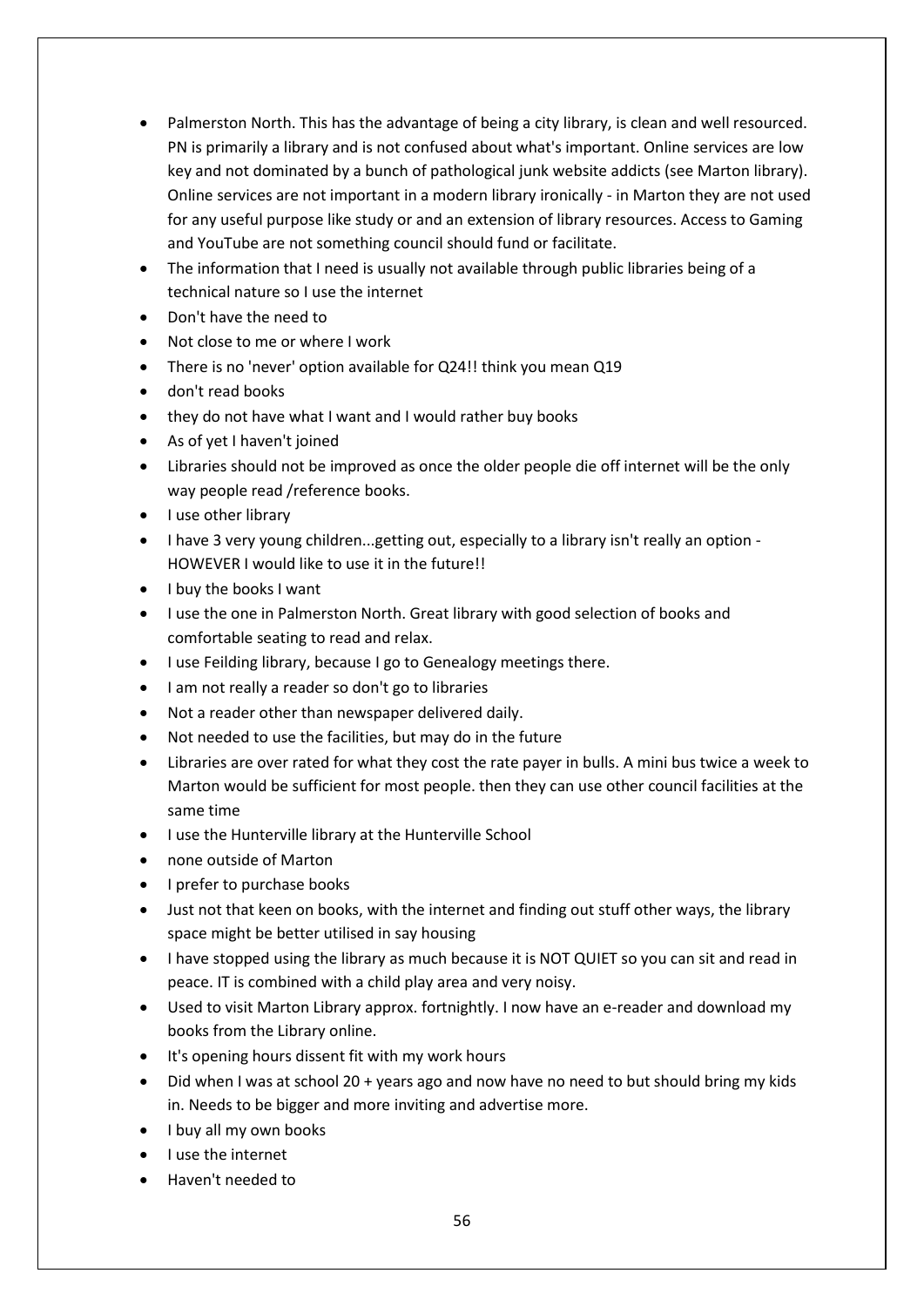• I use the library at the polytechnic I attended

### **Sports Fields, Parks and Reserves**

- Children's playground could do with something new. Paintings on fences look good.
- Don't know
- That these facilities are provided free of charge. When visiting town it is embarrassing to use hotels that you are not patronising because the public toilets are closed sometimes as
- It is a great shame that the HUB never went ahead as this would have provided many with additional sporting options, resources, quality games/trainings/facilities and experiences to the out of town visitors/opponents.
- I am one of the 30% of Bulls against the new building, if you look at the future costs of necessary expenditure coming up rates will have to go up which will make it hard for
- Reserves around/for increased use of the Rangitikei River as recreational area. Like the idea of cycle trail
- Skate park Ratana
- Basketball court would be great
- Very satisfied with the maintenance of Marton Park and the gardens.
- would be great to see a playground for the kids
- Kids need safe places to play, no vandalism , broken glass ,tagging
- I think there should be a place where motor homes and/or caravans could park overnight, with toilet facilities available for them. This would have to be in addition to the NZMCA camping area already in use by their members.
- The grass needs to be mown regularly and kept in good order.
- Notices so visitors are aware of what the town has to offer them.
- I would like to see places not going to waste like the old hockey turf. It doesn't have to be a hockey turf anymore but it's a good size lot for something fun
- Impressed by the quality of parks and sports fields.
- The overall friendliness of the parks as that invites the public to use them. I think the council staff maintaining the hedges and flowerbeds around the town do a good job. I do wonder if a little more finance was available if it would be even better. The gardens can make a real impact upon visitors to Marton. (this is not a criticism, rather a suggestion)
- Gardens are well kept. However more could be (should?) done to chastise home owners/landlords to trim trees and overgrown vegetation in the urban area. On our walks we are constantly attacked by overhanging trees and sprawling vegetation onto the footpath. Some trees are perilously close to power lines.
- Playground Papakai Road upgrade
- A fenced-off area for exercising dogs
- I commend Athol on his upgrade of parks
- In my opinion it's best to focus on the existing issues that affects the Rate payers in Ratana such as the water supply, recycle station and sewer ponds etc. instead of looking at additional facilities.
- More playground stuff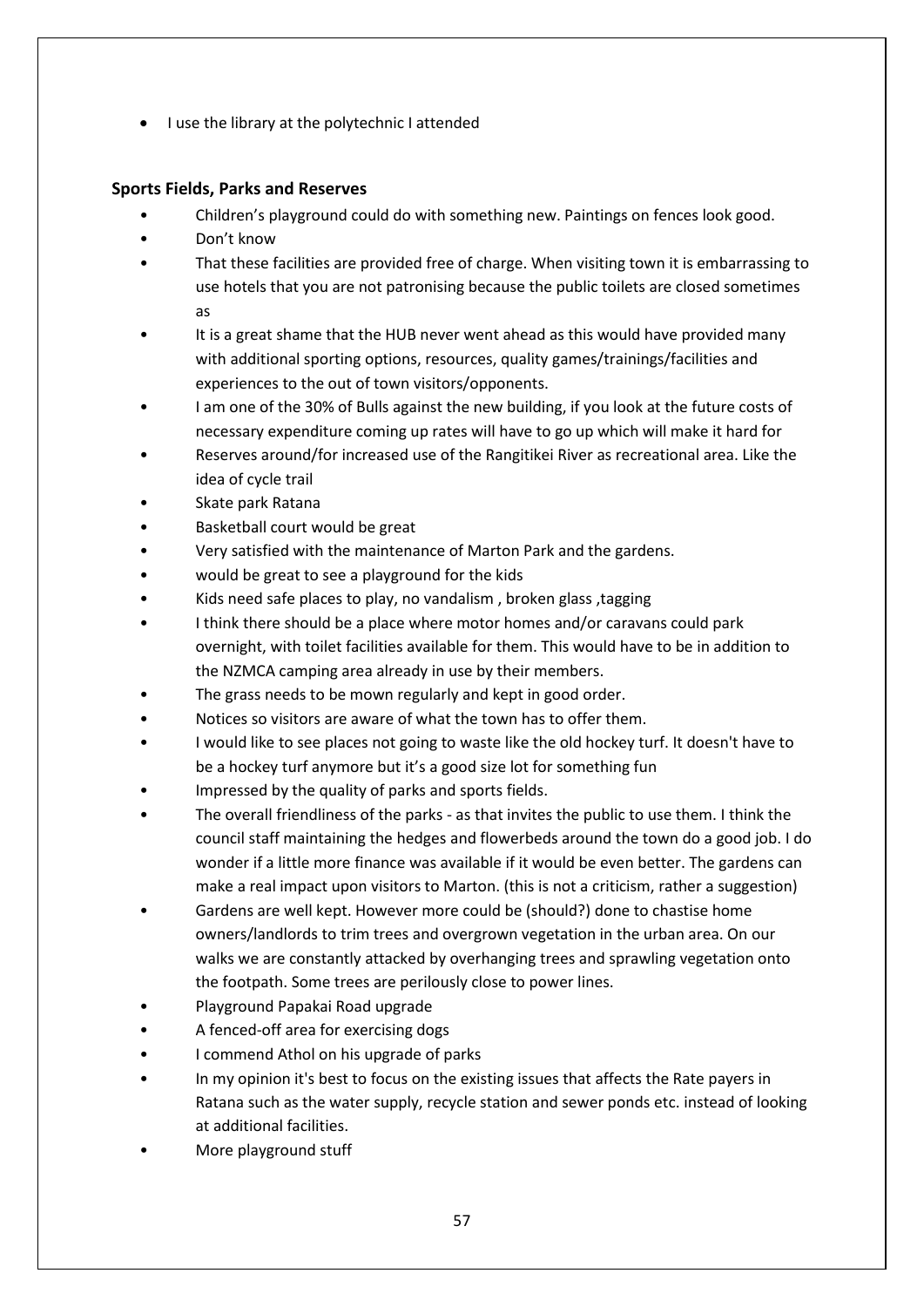- HAVE RANG EACH YEAR & ASKED FOR GORSE TO BE SPRAYED & STILL WAITING ONCE OUT OF CONTROL IT IS HARD TO BRING IT BACK WITH OUT THE GORSE
- Be good to see more areas in the district that dogs are allowed in or can be off leash at. It's difficult to find a reliable place in Marton to walk the dogs. We have plenty of lovely spaces, maybe one can be set aside as a dog park. There are many more dogs in Marton kept as pets these days, not just working dogs.
- wasp nests
- Unable to answer above, as do not use these facilities.
- We definitely need public toilets at the sports fields at Centennial Park so people do not go behind buildings to do their business!!
- artificial hockey ground please
- 50m covered pool needs to be modernised and kept open year round
- picnic areas
- security
- I won't remark on these I don't use them
- retention of existing facilities
- That there be provided more facilities to walk ones dogs
- I do lots of walks around the back roads of Marton and don't play any sports due to my age
- Upgrading our playground facilities would be awesome as these are used all year round and need upgrading.
- Maintenance work and upkeep by contractors should be inspected to insure the level of workmanship they are contracted to do.
- Realise the weather is a major factor for maintenance
- Walking tracks available, fitness centre, railway station, camp grounds, swimming pool, horse sports, bowls, cricket, tennis, dog trials sheep several places throughout the district and amp show. A group of locals have a club for a variety of pet and house dogs in town.
- potentially have too many parks
- swimming pool
- safety, toilets, shade
- Toilets for spectators and participants
- The parks look good from the paintings and artwork volunteers have done.
- Maintaining existing facilities to a standard and not demolish and replace once gone always gone grand stands halls etc.
- Activities that give visitors to the town something to do while they are here
- I would love to see cycle trails in place.
- Toilet facilities to enable family picnics
- Security at night time
- could continue to improve Rangitikei river under and around Bulls Bridge
- Bulls Skate Park could be improved. Would it be used more if located near SH1 and help bring customers into town?
- Retention of the Grandstand located within the Taihape War Memorial Park
- I use the track through gardens on scooter most days and am touched by the standard of care particularly for the flower plots, very well kept, attribute to your boys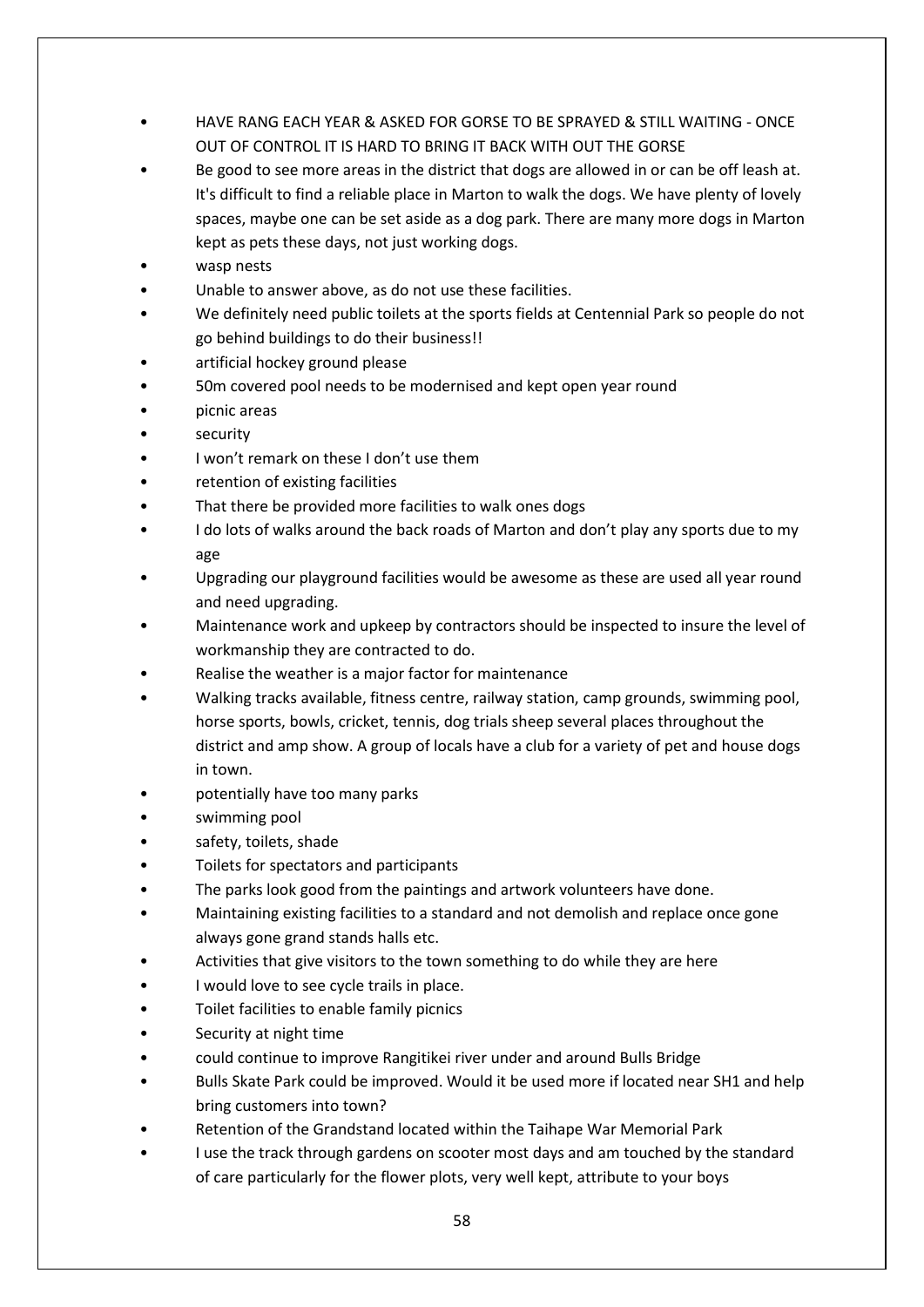- Don't use them so don't know.
- Lawns at the local park (Wilson Park) could be better mowed??
- I really am not qualified about sports. I am too old to play and have no kids here. But it all looks pretty good to me.
- making sure that the fields are drained well to play winter sport on
- Decent playground for children
- cost to ratepayers
- Would love to see some description of toilet facility at Walker Park in Bulls as this is a well-used park by both locals and passing motorists. It is a convenient place to stop for lunch or a rest break however it is inconvenient having to then make a further stop in order to use the toilet. Lots of children utilise this park and the convenience of having a toilet onsite would mean less hassles for parents, more comfort and privacy for children, and less incidents of having to urinate (or potentially defecate) within the park environment, i.e. in bushes, behind trees etc.
- more walking tracks
- Maintain and retain safety shoulders on all roads to make roads safe for cyclist and pedestrians.
- More playground equipment in playgrounds for children. Pool facilities need looking at especially activities to do while at the pool as at present there is nothing for kids to do there and when they try to make their own fun they get told off or told to get out of the pool.
- An enclosed dog park would be great, where dog owners can take their dogs and let them run free safely
- more toilet facilities
- I like to have access to places of unmodified nature e.g. Koitiata reserve, Tutaenui Stream
- Exercise machines could be erected at intervals along the walkways in Marton park
- Keeping the parks and fields litter free!
- Control of Weeds, particularly Creepers in the reserves, it is out of control and killing native trees.
- Our parks and reserves are a window on how we value our community. They need to be well-maintained and well painted and have facilities for all age groups. I.e. exciting play equipment places to rest sport facilities and beautiful to look upon. Huge I know but very important. Lots of people don't have access to such things in their own spaces. And such things make communities tighter, supportive and more pleasant for residents and visitors.
- Upgrade the toilets and shower block at the Bulls Domain
- rubbish tins at parks
- Having access to other opportunities on a parks would be great. Credit due though the grounds are always looking great thanks to Athol and team
- Would like to see a new playground. The ones we have don't seem to be maintained very well. Park at end of Dunsinane Place needs a good clean.
- The children's park is absolutely pathetic!!!!! Seriously spend some money on it!
- Would like to see a playground upgrade
- We need a better playground to take children to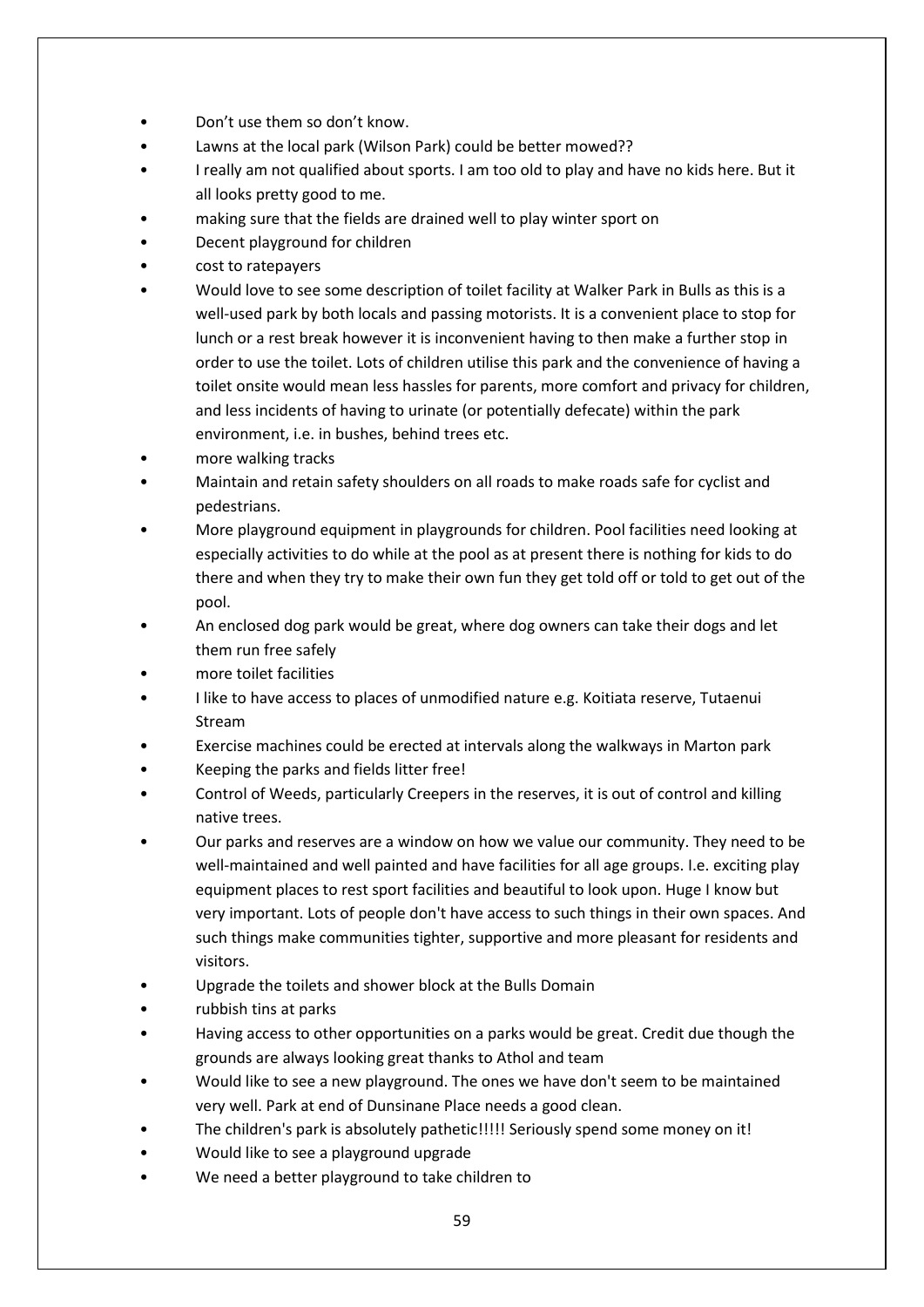- They should have more facilities. Toilets, playgrounds, Skatepark, lights and cameras. Cycle trails should be better (advertised, signposted, and maintained)
- Wider thinking into what we can attract to our great facilities and develop on that the whole region can gain through employment and offering the locals a wider choice of activities.
- Attract usage with reasonable prices
- camping ground
- Swimming pool open year round, even if only for the morning.
- Off road cycle trials would be very nice to have in the district. We do not have any along the river as other districts have as far as I am aware.
- The condition of the toilet facilities at bulls domain
- Mangaweka bridge
- Repair and up keep heritage walk way behind the Taihape Memorial Park.
- Dog friendly
- Taihape grandstand toilet upgrade
- Presently conversation is once again being entered into regarding the construction of a marae complex within the town precincts. The importance of such a project is vital in the minds and hearts of many in the community. Thus and so it is also vitally important that the council take up the mantle in this matter and begin talking to the community concerning ways they and we can get such an important project off the ground!
- Hockey turf
- public BBQ
- Mountain bikes trails, a great opportunity to bring people to our area. E.g. Bike path along the Ridge Rd and through old railway tunnels. Possibly a Motorhome stopover area with toilets and possibly showers.
- fenced dog area/park
- I would like to see toilets put at the skate park or somewhere close by as there is nothing available at this end of town. People have to ask shops to please let them use their toilets. Not good enough when promoting Marton.
- Plunket playground needs a upgrade majorly
- I would like to see public toilet facilities by skate-park or up top end of town somewhere so people can stop asking shopkeepers to use their toilets.
- Tidy parks and reserves which are mown properly so you can easily walk or kids can ride bikes through them
- Need a new park suitable for toddlers, pretty schoolers and under 12. There is no suitable place to take my 1 yr old and 3 yr old and 7 yr old.
- Safe enclosed dog-walking areas
- A walk way by the stream would be nice. Better than the weeds especially behind the swimming pool area. The walkway behind Marton School is excellent and could be continued right through to the park on Calico Line?
- Weed control or eradication.
- Sports grounds well kept. Up to users to contribute time and feedback
- Bulls Domain playground is in need of updating. A decent slide (that slide is the same since 1984 when I use to play there). There is sufficient space and it would be ideal if it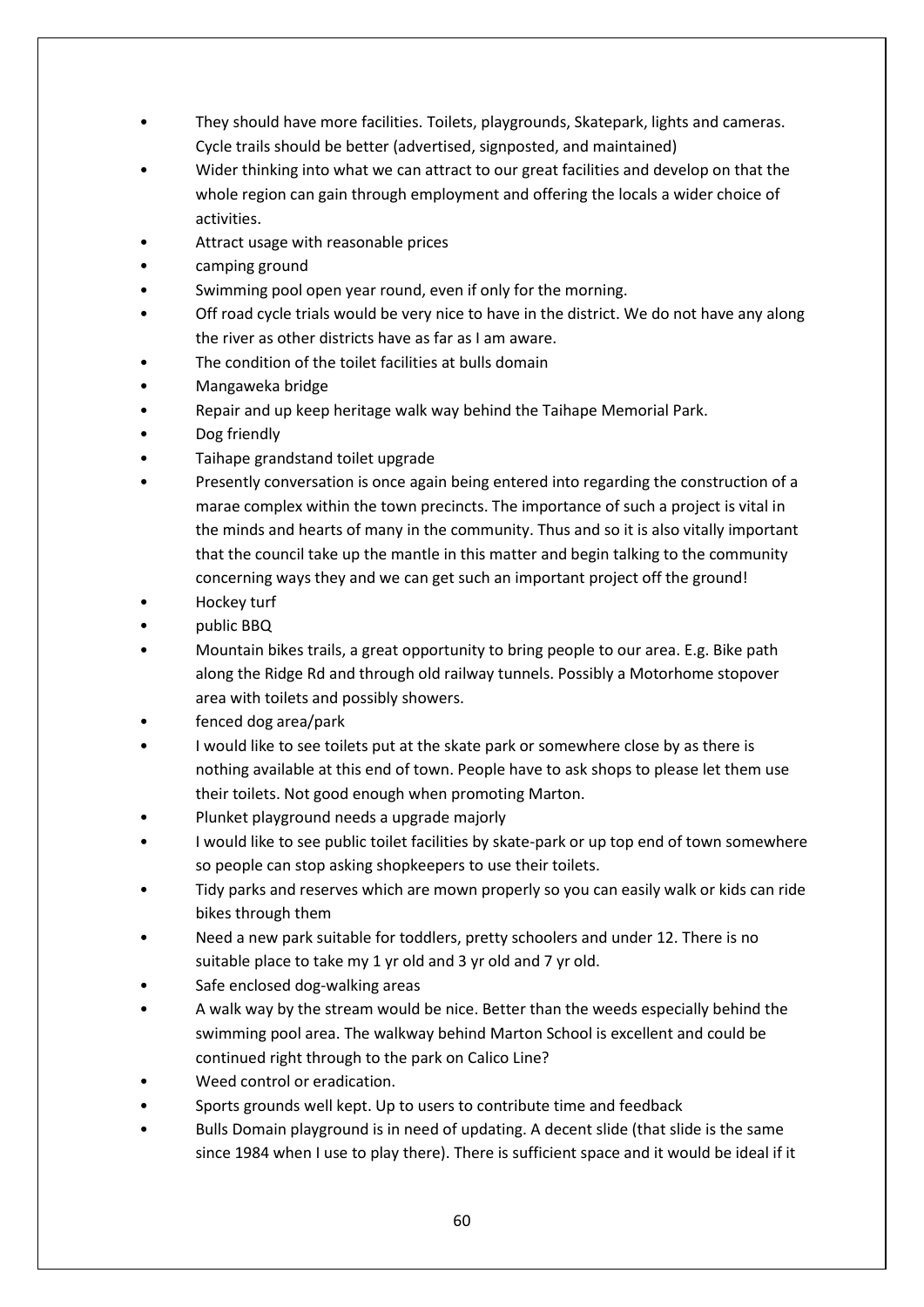extended closer to the sport grounds so parents who are watching sports are in a closer proximity to other children who attend. The grounds are normally maintained well.

- quality drainage, bulls has one of the best fields around at the Domain
- Need to have a more comprehensive playground facility for kids.
- We need a decent playground, the ones in Marton are terrible. They are so old and unexciting
- Access for wheelchairs etc.
- How well the public gardens have been kept this past year in Marton
- Berm mowing especially on entrances to town.
- **Security**
- Need public toilets
- Toilet facilities & rubbish bins
- fencing around the parks, so small children can't run off
- This is a Biggy on my list the parks are terrible!
- playground by skate park & picnic tables there plus toilet
- Perhaps the development of a mini Golf course behind Shelton Pavilion by the skate board area would involve more family participation and laughter.
- more parks for varying ages, not just the stuff for toddlers
- It is great to have a variety of resources for different age groups....in different locations...
- Less is ok if it mean what we have is newer and maintained at a higher standard
- The current facilities are sufficient
- Construction of walkway/pathway/cycleway along Rangitikei River in Marton Bulls area
- walking tracks
- As a ratepayer should we be paying for the swimming pool? Do they need to be closed in the winter
- Speed limit signs n bright bold letters/numbers
- driveway from road to gate
- There needs to be more toilets available at parks as I am sick of running to the nearest petrol station so my children can go toilet. Especially when I am toilet training them. The park on Wellington road needs a slide for the kids.
- Need to update pathways, update parks and make them safer and more fun for kids. Otherwise Marton will have nothing for kids. Other than a Skatepark that always has drama.
- The pool is fantastic, great value for money, super happy with it.
- Why is Rangitikei collage and Nga Tawa building half AstroTurf's? Marton is strong at hockey. Build 1 x full size field
- There should be a playground at the Marton park

## **Communication**

- I like that I can speak directly to my local Councillors.
- Council staff to live the district and then they know what and where we are talking about when you ring them. Staff and councillors to be more engaged with the people they are serving and working for.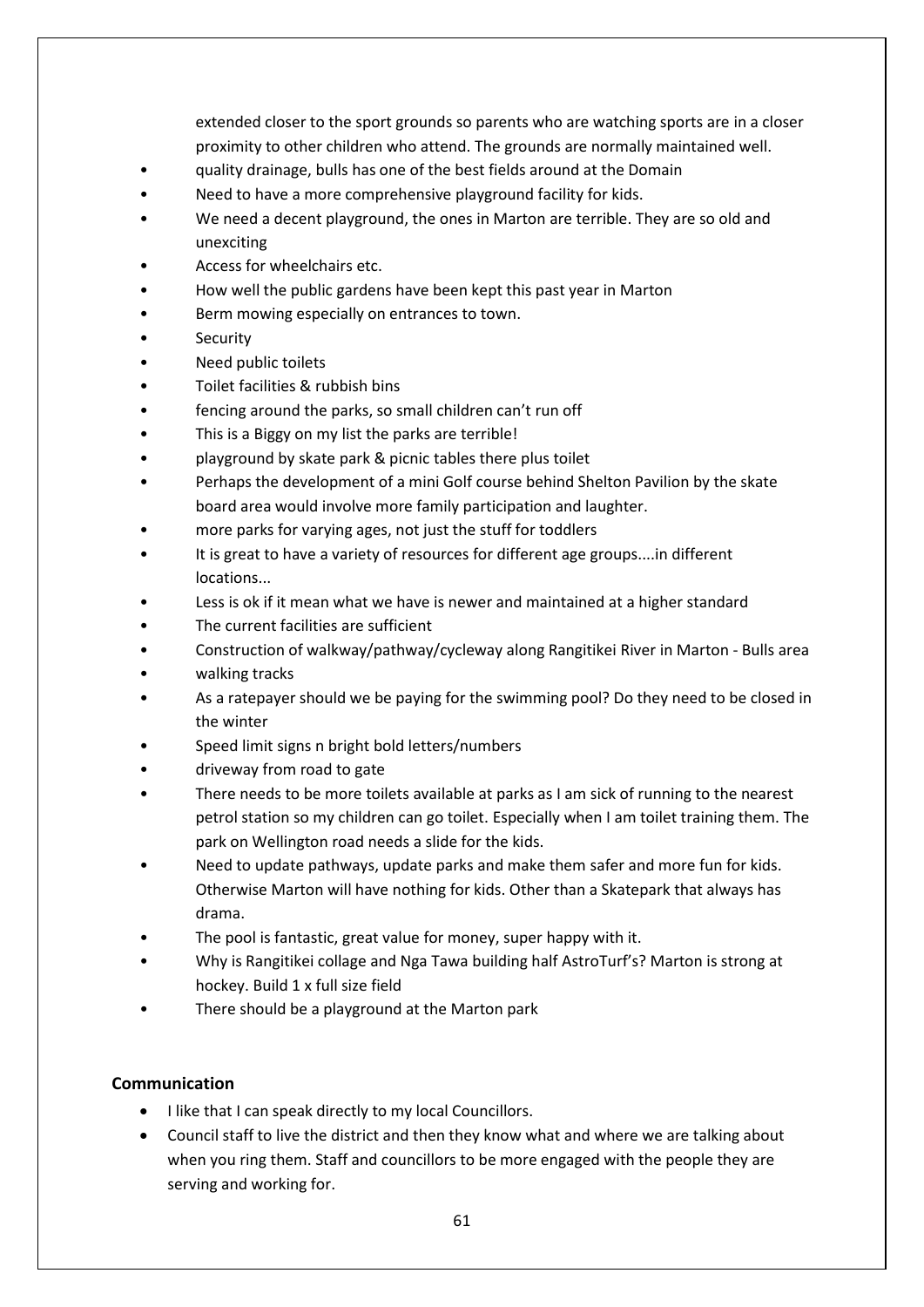- Sending an email and getting a prompt reply, the same day is important.
- When I send an email, I would expect a prompt reply, at least the same day. I was not impressed when I sent an email to the Policy Analyst on 5th May, 2017, ( today) and received a reply, automated, that said "Thanks for your email, I will be out of the office until the 4th of January, and will be responding to all emails when I return on that date." This would not make Marton or the Rangitikei District Council look professional, and encourage people to come and live and work here
- What is Rangitikei Line? And why would you want to come around here in person? Odd questions I think I don't understand what you are asking
- Never been on social media and what is Rangitikei Line?
- What is Rangitikei Line
- Question what is Rangitikei Line?
- Be seen. Know what they are talking about
- Information is not reaching people not on computer or contact with library as the times has gone and outside contact can be tricky.
- What about postal media format... that's how I learnt about this survey... also what's meant by Rangitikei Line??
- What is Rangitikei Line? Public meetings are a great way for the council to relate directly to the Community, and for the local Community to air their views to others and to the Council, especially the Councillors and Executive who are supposed to represent us.
- I have no idea what is meant by Rangitikei Line
- I am responding to this survey because I received a letter, so letters do work for me.
- What is Rangitikei Line referring to?
- We are very fragmented with the amount of organisations we have trying to promote the region and towns but with no teeth that cut through the red tape created by staff and councillors to make a difference to the average person living in the town and rate payers. There is no direction and they lack the opportunity of making a difference. More surveys with the real needs of individual towns and then one three or six monthly survey of the wider district. I'm sure councillors would then have more opportunity to discuss around the table. Actual facts that just might have staff looking at our needs than there's. Here's hoping.
- There is little information that directly involves Taihape and when there is it is late. If you are confined to your home you never see anyone involved with council and yet they want residents support.
- Mail
- Mail-out re Tutaenui stream this year informed me it was on so I attended
- Never heard of the Rangitikei Line???
- preference for email communication
- Don't know what Rangitikei Line is.
- Mobile phone.
- Getting the Taihape Times back up and running
- Always good to talk to Lynne Sheridan when she has an information stall. Handout resource which was available was also effective
- Project Marton. Information sheets/flyers.
- Public meetings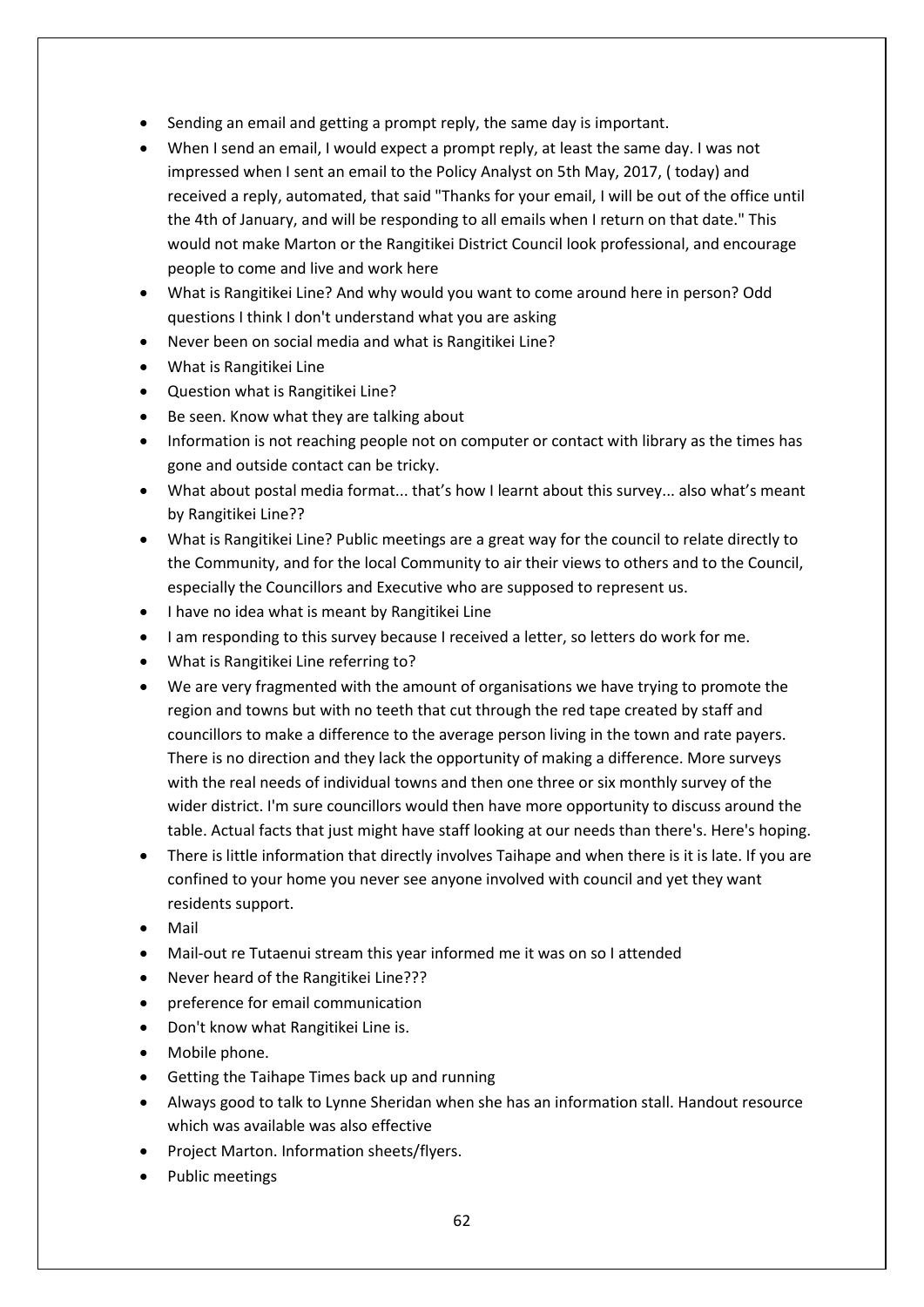- notice boards
- We could better utilise the Community Committees and also use the networks of the Community Coordinators and places like Project Marton ...... have networks out through schools and community groups....The more information we can get out the better...It's important to get as much information out to the peoples of the Rangitikei as possible...
- Better broad band access is required
- none other that I can think of
- Door to door. Council having more act together and making things happen.
- As you know we have had two major storms in the last few weeks, it would be good to have had more communication from council as to the process in a civil defence emergency. So that we know the likely procedures IF we were to be evacuated etc... I did not feel informed although I was watching via the Facebook page etc... I am not sure if we were supposed to evacuate or not, which is a concern as I have two babies, and an elderly parent on the property, so would need notice to ensure they made it to safety.
- Newsletters or updates in mailbox

#### **How Council could provide a better service**

- Information to all Work with telephone companies for better service. Open public toilets 24/7
- Could council instruct residents to clear away trees, shrubs etc. which cover half of footpaths and are obstructions to safe walking, on their frontages. A street in mind as example is Signal Street also Bond Street
- no comment
- Provide recycling bins to each household. It is a shame that we do not do this and something I feel strongly needs to be implemented. A walkway/cycle way put along the main road south, for runners, walkers, cyclists using this road heading out to the cemetery/valley road which is a popular route for the above
- keep up communication
- I am a regular pool user in Marton which is an amazing facility and is one of its only kind in the southern hemisphere! My concerns are that the pool is closed for a number of months of the year. This prevents regular users e.g. the injured who need water therapy and the elderly who rely on the water as a great support for wellbeing, not to mention school and sports users. There is SUCH POTENTIAL to advance this facility and Marton such as: Water activities like: Water polo Aqua hockey Deep diving training kayak polo kayak lessons paraplegic water sports and support water aerobics water support for injuries and recovery from surgery Arranging national and international annual events Carnival weekends focused around water sports Health club which includes injury support, exercise for elderly and other. Remedial and sports massage facilities continuing school use swim classes ongoing Spa facilities for adults during the ski season providing hot spas for passing skiers. Support facilities e.g. Barista / up market cafe facilities there is even outdoor space for the summer. With the noticeable attention on Marton e.g. the real estate market surely this is a magnet for those who want to live here these are to name just a few. Marton promotes itself as the centre of the Rangitikei and also a camper van friendly facility. If the pool was promoted campers may wish to stay here longer thus bringing more income to the town. During this 'off season' the school holidays are happening and this is such an amazing facility to support families and activities for children and youth. Whilst it is understandable that maintenance of the pool is necessary, make it as SHORT a time of closure as possible. Promotion for the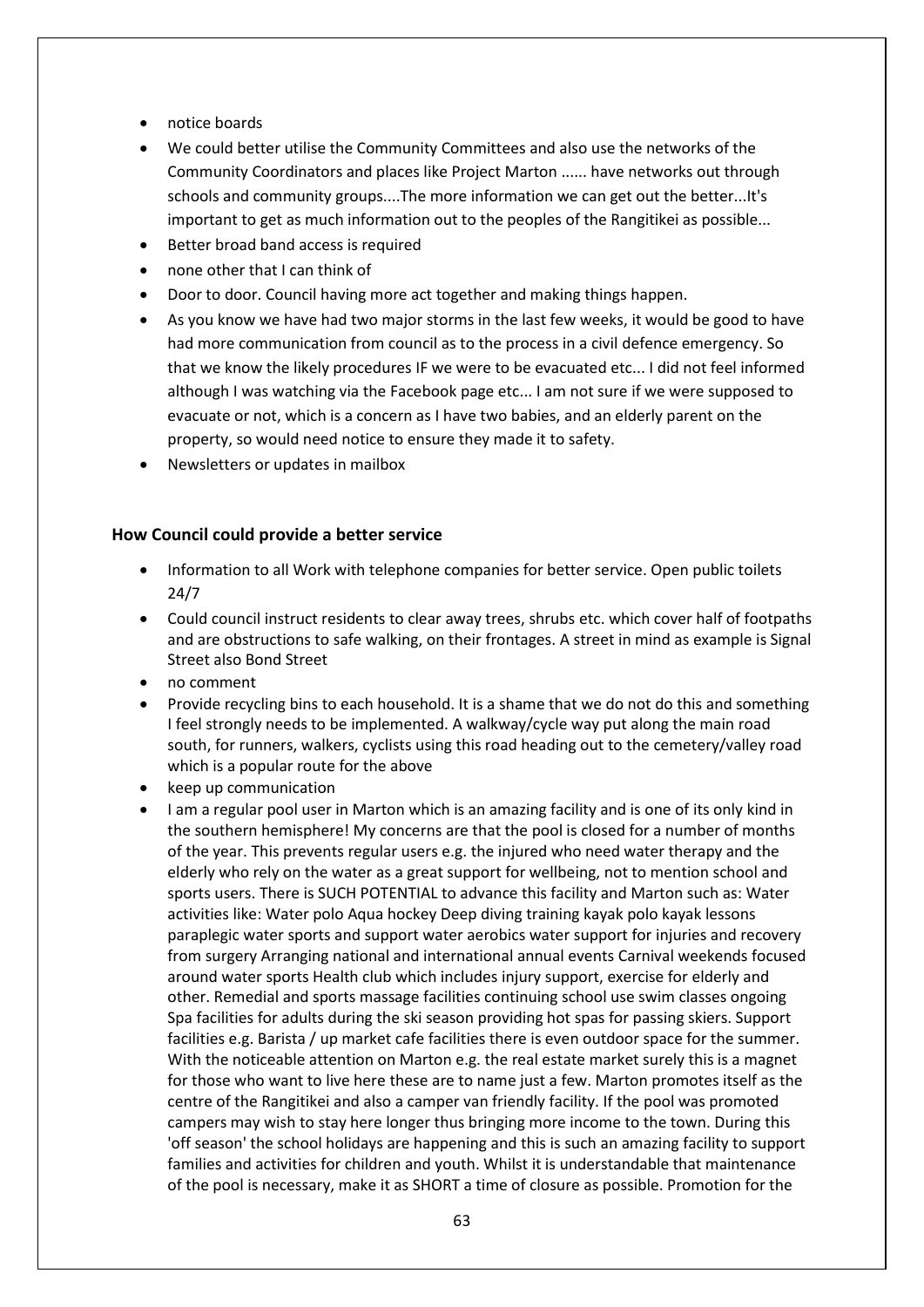pool events and Marton could be happening as its opening strategy. Marton needs to advance signage for the town and to promote this facility well before Marton is reached. Put on our major state highways, such as Flat Hills, Ohakea, Foxton etc. It could be like a big colourful image of the pool with bullet point features. This is also needed on the entrances to Marton. Current signage appears to not be facilitating Marton. It is too busy and unreadable before passing. Put signs in major cities on the back of buses which is 24/7 mobile advertisement. Have the council considered solar power to support the heating and lighting costs of the pool? The pool needs an INVITING and purpose built entrance this entrance could possibly incorporate Barista/cafe facilities. The pool facility also needs a safe and purpose built area for those of us who ride expensive bikes to the facility. Maybe rates could be lowered for the elderly by finding new streams of income into the town rather than rating the elderly out of their homes which is currently happening for some. For example a thriving and income producing pool with a number of opportunities for Marton and surrounds. Whoever had the foresight to build such an amazing facility in Marton possibly also had a vision for the town and what the pool could do for Marton? Finally investing in well thought out social media facilities not only web site advertising e.g. advertising that interacts with mobile devices that will alert people they are approaching Marton well before the town is reached. Thank you for considering what CAN be done!!!!

- Listen to the public more, i.e. the new footpaths in Taihape are awful and very slippery. Plus it looks half done and makes our town look messy. I am very disappointed by this. From what I understand a lot of money was spent on this which could have been given to local businesses instead.
- Fix the water, drinking and bathing system, its often smelly and dirty and undrinkable without a filter. Put extra filters on where it first comes from if it's been raining. Please don't blame the weather. we shouldn't be paying for constant plumber out calls
- Speaking on behalf of my Samoan community that we all know that we liven up Marton as you notices that. But some of us who come and work for the freezing work started to move to Australia and other places in New Zealand because of not enough Houses around this area. And also that we found out that all houses in Marton are all sold out. So is there any way that we can easily get accommodation around here? PLEASE.......
- They are a darn sight friendlier then Auckland Council staff and Cath Ash is great.
- Stick to your core business, don't spend money on unnecessary things (e.g. fancy pamphlets) and be mindful of farmers' needs and stress levels - your rating levels are very high for them to cope with in running their business.
- Being more informative
- Swimming pool to stay open all year round and offer more entertainment to youth at pool. Used to be hundreds at pools in the summer
- Open the swimming pool during winter
- Use better contractors for road maintenance and repairs!
- Value for money.
- The water supply needs improvement. Currently it tastes like mud.
- Could use local media (newspapers) better? Need brief, succinct alerts on issues so that people alerted and can follow up if interested
- I think it would be great to have the swimming pool open all year. There is very little to do with children in winter in Taihape, and being able to use the pool would be great, because it is indoors.
- Keep the pool open ALL year...and access funds from the Dudding trust
- Pool open year round. Better play grounds. Wheelie bins.
- Keep to promises made in 1975
- Be visible
- Reduce rates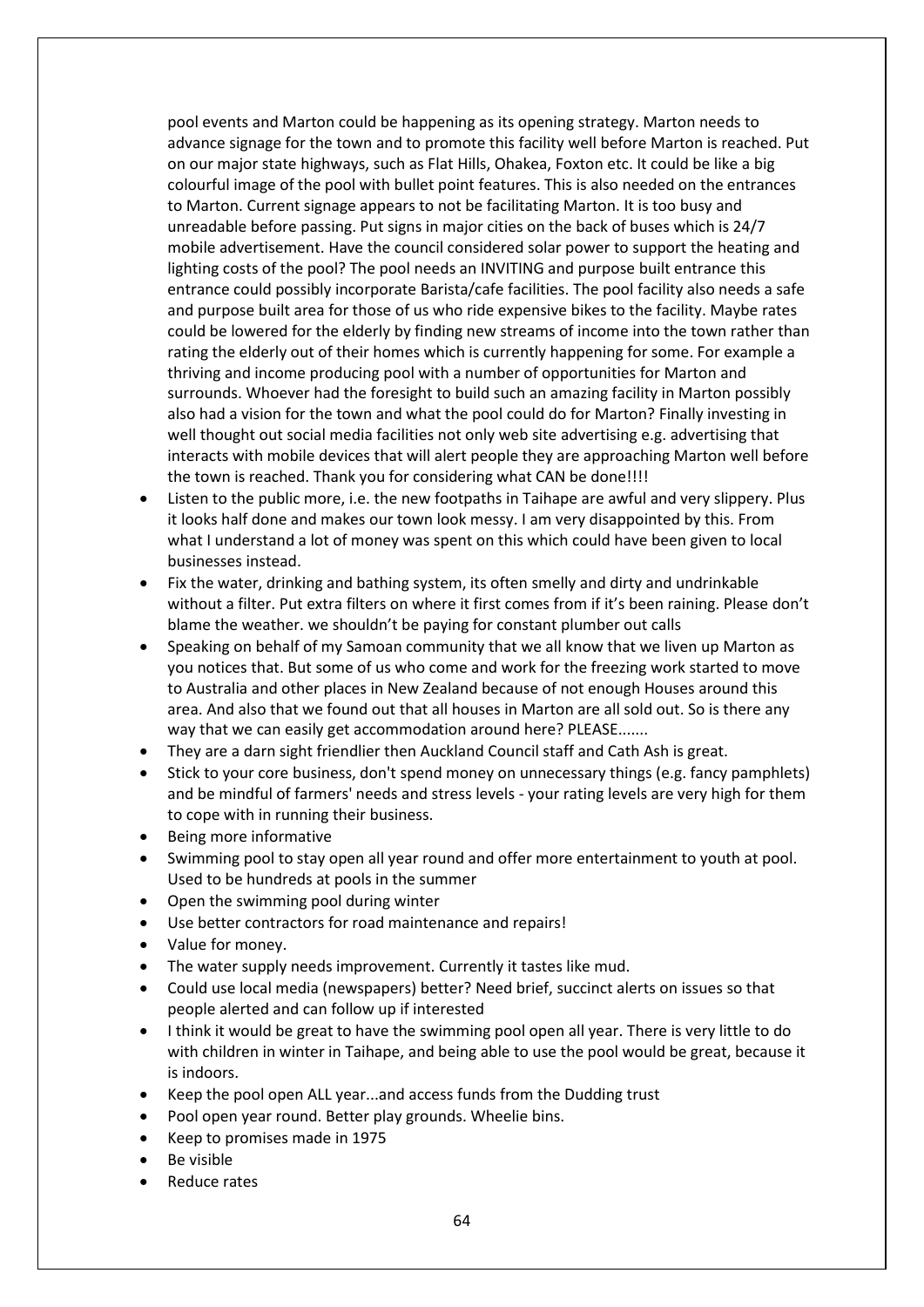- I think the town hall should be hired out a lot less as there's no cutlery and only has a small fridge. It ridiculous for the amount that's charged. Also the town does not have an outdoor basketball court the memorial hall has one but to hire for an hour is disgusting unless you're in an organization. The price should be dropped down as hall floor is not that good condition. Also if u want to have basketball games with family and friends the closest place is schools. Maybe this is something council could look at.
- Longer transfer station open hours
- That the council would remember in all its dealings that it's prime role is to serve the ratepayer.
- be more in touch with people
- All staff have the attitude of" how can I make this person's life easier"? They are your client,
- Better services i.e.: action with noise control and dangerous drivers.
- Make sure the people you send out mail to are at the address you send the mail to, not go by an out of date electoral roll
- The council needs to promote Marton more, people are moving here from larger cities, and this needs to be treated as important.
- Promote Marton as a great place to live.
- The council need to make sure all staff know answers to any question, if not, pass on any queries to another person, or suggest that they will get all the information and phone back.
- Get rid of those ridiculous sign's entering Marton. For goodness sake, you try and read the horrid thing, travelling at 100km per hour you get the first row of squiggle and you're past it. If you keep looking you would run off the road and kill yourself. Besides that it is an ugly, hill billy, inbred go nowhere sign? Most folk that we know in the community hate it... We love our little town, that horrid sign does no justice to our town what so ever.
- Better deal with noise complaints especially parties and dog barking
- Provide a rubbish pick up for rural properties e.g. at the end of the road rather than us having to take everything to the rubbish dump each week
- Become more involved with the community
- not sure
- be available to the public
- communication is the key here and it needs to be effective
- Perhaps an info board outside the council buildings or in the main streets with, what's going on this week in "insert name of town", for example, Main Street resurfacing due to start next week, with a copy of the plan for such things etc.
- We have always found the office staff to be very helpful-they are good. I am not sure which section to include it in, however I get discouraged with the amount of canine excreta around the town and there are several areas of the town where dog owners do not have their animals under control so that the animals run at and out of boundaries barking and snarling at people passing by....Many of the buildings in the Broadway are attractive buildings with good architectural features, they need to have some decorative work done on them to assist them to stand out. Good decor raised moral for the locals and assists with the presentation of the town to visitors.....We also have a number of properties around the town that are in an appalling state. Does Council have any power to get property owners to at least tidy them up?
- We have always found the front office staff helpful friendly, welcoming and willing to go the extra mile.
- Scrap the 'public good' rate for low value rural properties. Encourage recycling by providing recycling bins in rural areas as, e.g., does the Auckland City council
- Attention to requests. I would like the council to consider removing the macrocarpa, or pine trees bordering the Kiwi Road steps which lead up to Titi Street. They prevent the sun reaching 2 houses on the south side of them adding to the dampness in these 2 houses. If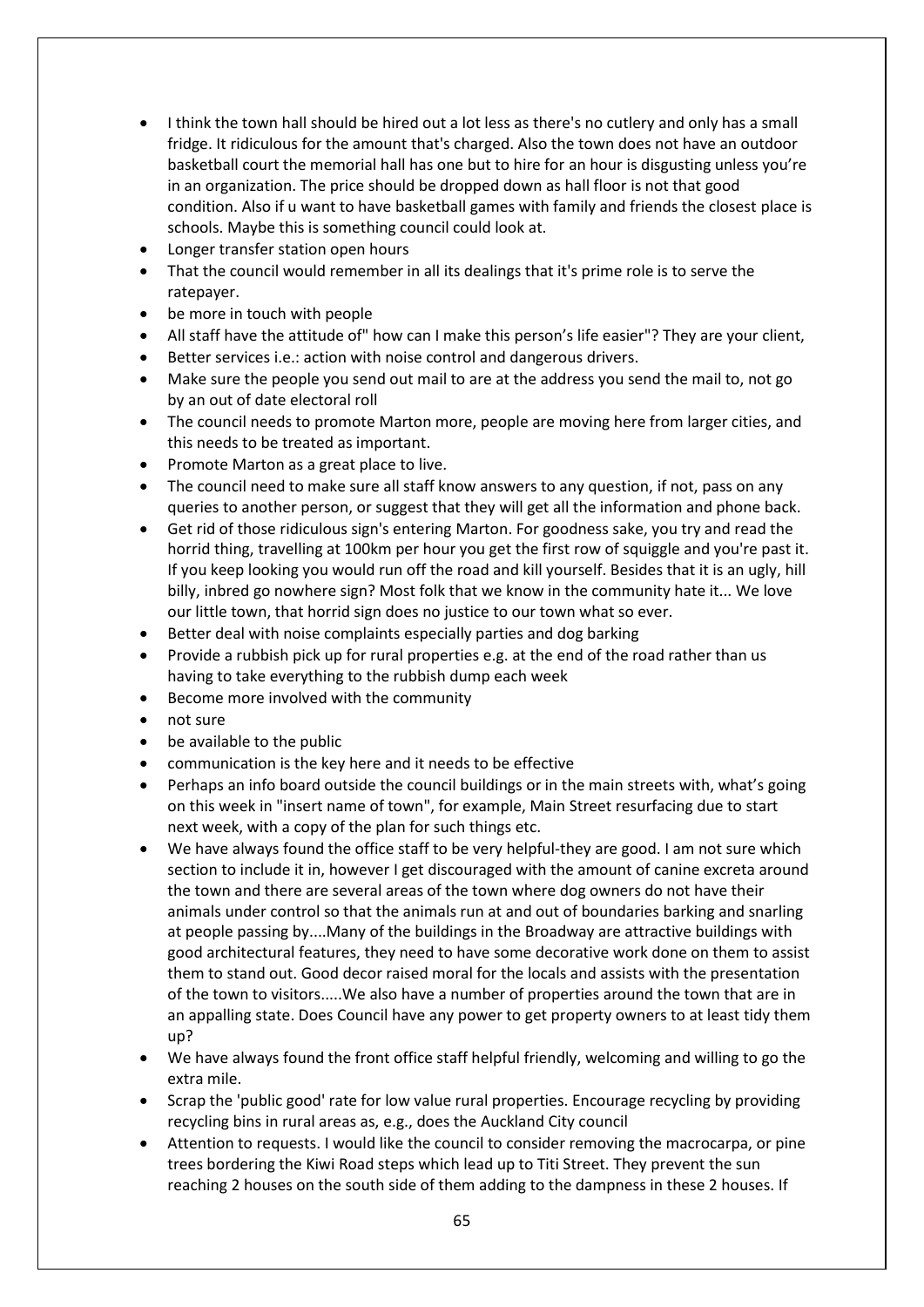the wood from the trees was sold for firewood it would help with the cost of removal. I would greatly appreciate the council acting on this request.

- I think it would be for better if there was a restriction on the height trees were allowed to be in residential properties.
- Do something more about the flooding in the CBD and the various other streets in town. Can the Tutaenui Stream be diverted, so it doesn't go through town?
- The one issue that affects me the most is dog registration fees. I am not a breeder of dogs but instead involved in rescue, fostering and rehoming when possible. All dogs in my care are neutered and spayed, therefore not used to generate income. The annual cost of registration can be very high and I would love this council to adopt fees for multiple dogs similar to some other councils. E.g South Wairarapa has a set fee for a certain number of dogs and sensible fee for each extra dog above that number.
- Have a small office in Bulls
- I'm very satisfied apart from the animal situation.
- Reduce rates
- Become more positive in response to queries and ideas. It is changing for the better, but there still exists a negative attitude to change and requests for service within Council
- Become more efficient and keep rate increases to rate of inflation
- all customer work together and look forward for some changes in the future
- Extend rural road sealing. The first 1km of Onewhero? Road was prepared for sealing about 20 years ago and to date, no progress.
- Have recycling bin, if my rates are as high as Feilding and they have it way don't we
- have better maintenance of council buildings in Taihape
- Think carefully about the rising bus depot/library situation in Bulls.
- Widen the rating base beyond land values. Be active in promoting business in the region especially the smaller towns.
- Don't know
- Would love to see an upgrade of the Taihape pools!
- Advertise your 0800 number.
- Recycling centre is excellent...but l would like to see information on what is recyclable or not. Perhaps in the paper so everyone sees it.
- Listen and react to suggestions
- Continue the footpath from Bruce St into Ongo Rd Hunterville
- Sort out the recycling situation. It is not good enough that a community does nothing about the excessive amounts of rubbish that could be collected and recycled. Isn't NZ meant to be a clean and green nation? Then prove it and put the community's money to better use than ridiculous footpaths.
- Get a handle on rates they are exorbitant for seemingly no reason.
- Nothing comes to mind.
- Keep road side drains clean and clear on rural roads so the water does not run into ratepayer's paddocks.
- A rural rubbish collection or if that is not possible the ability to be able to drop off a 'free' rubbish bag at the transfer station fortnightly.
- By not charging on rates, and GST, for water and waste water that people cannot connect to.
- Rates excessive for the services received
- Free 24 hr Wi-Fi at the library in Taihape.
- Consult with community via written survey before undertaking major projects
- Creating an industrial park to attract new businesses to town enabling greater use of the existing railway connections and increase employment opportunities and perhaps quality inspectors for road works.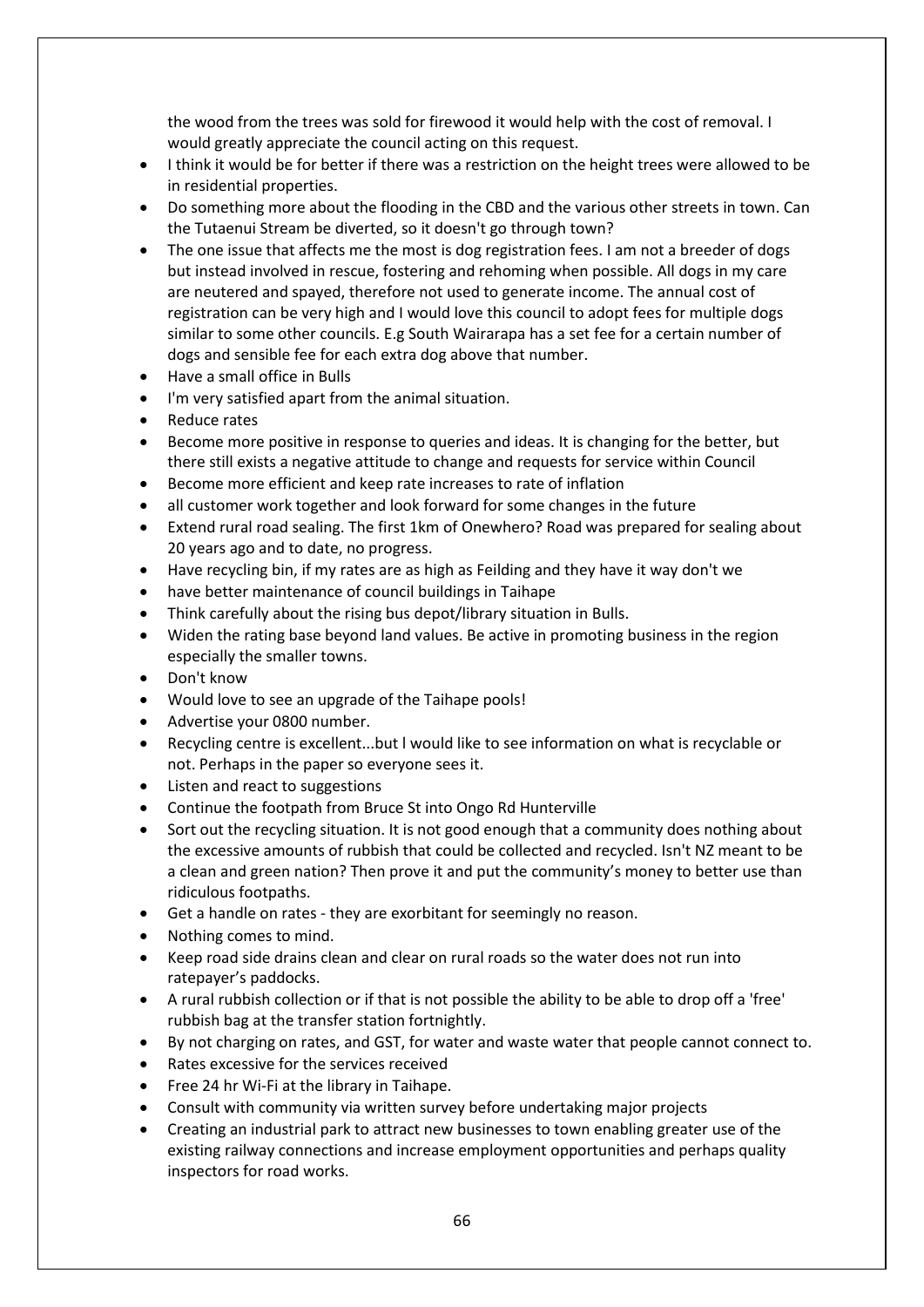- Encourage more recycling through free wheelie bins dotted around the residential areas
- Remain accessible for personal advice and ensure staff remain well trained to deliver it.
- Make sure contractors keep the drains and storm water grates clear at all times, especially when leaves are falling. Blocked drains are causing flooding problems
- not waste time pushing for a new council admin building NOT needed
- Regular personal contact to ratepayers/residents
- Encourage the perception of individual accountability on the part of elected members, i.e.: better press coverage of the governmental aspect of local government
- Too many bosses and think outside the square
- Nothing do quite a good job
- Don't know
- Don't know
- employ more efficient contractors especially for roading
- More soap and paper hand towels in public toilets
- Upgrade the Taihape Library providing more up-to-date resources
- do something about the slippery main street in Taihape
- better tasting water, lower dog registration, and having a better refuse service(dump)
- Less expenditure on consultants which add unnecessary cost to rates in the long term.
- Advise emergencies earlier. To give people time to organise themselves. This last flood was so much easier even though we were lucky and missed it. We had time to prepare. (70 + year olds are not as strong as they used to be)
- Don't know what
- Stop putting the rates up.
- Stop putting the rates up. And better rubbish collection to all areas of the Rangitikei.
- All good
- ok at the moment
- Fix up footpaths and cut trees back
- We need to retain our Health Services as our Medical services plus hospital transport and telephone lines as some areas have blind spots when using mobile phones and radio tv reception. These affect everyone in the district public transport.
- More consultation
- Ratepayers are not always wealthy and council services are needed so keep the rate rises as low as possible for all. Look closely at the Wage bill. Fair expectations need to be encouraged.
- Improve some of the footpaths. I had a fall a few months ago after tripping on a raised edge of slab of concrete (on Wellington Rd). I never thought to report it at the time, but it must be a danger for elderly people, whether they are walking or using a mobility scooter. I was walking my dogs at the time, and never noticed the raised edge until it was too late.
- No
- When the issue is ongoing perhaps dealing with the same staff member would be more efficient
- Keep the public informed in local paper of any major decisions before they are decided!!!
- Keep ratepayers informed on major matters
- Keep communicating
- Become more aware of progress either in NZ or abroad and translate that into new policies.
- I have no complaints about the current service.
- Make sure we keep our swimming pool and do more to promote it. I only go there when my granddaughters are staying but think it is a great facility and certainly under-utilized by the Taihape residents.
- Recycle bins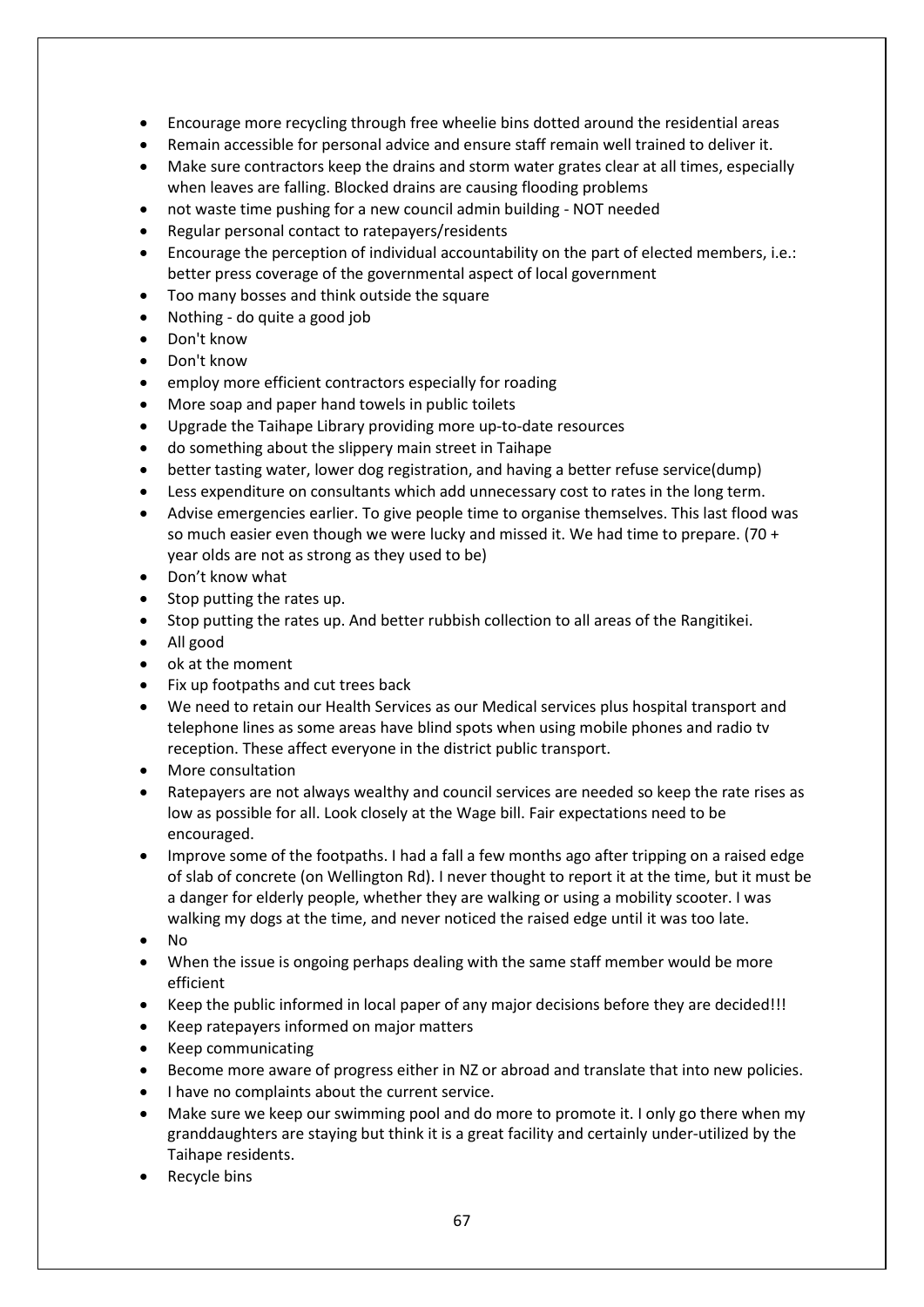- Focus on infrastructure and amenities rather than social issues.
- Reduce my Rates in proportion to my living circumstances so I can live in my own home.
- Libraries open for longer hours, especially on weekends.
- Be more visible and send out surveys to see what needs doing
- they could give us a foot path and tidy up their vacant sections
- Be more visible in a proactive supportive way. Councils are more obvious in their belief in a community and the effort they put into it rather than lurking in the shadows of dishonesty. We need to see our ratepayers dollars being used in a positive proactive progressive way
- wider roads
- Listen to the ratepayers! There is no doubt that Taihape is the poor cousin to Marton
- Work together
- No. Our Council always appear to be doing their very best for us residents.
- Enforce a rule (law) to keep young people off the footpaths with bicycles and skateboards and nothing, but when I find a problem or solution I generally let people know
- District promotion
- Take more notice of complains re roading, signage, stormwater drainage etc. that cause endless stress for residents
- stormwater
- Don't know maybe fix potholes on Huia Street footpath and uneven surface
- Learn to listen first
- Nothing??
- Better value for ratepayer's money.
- action projects more quickly
- Once every 3 months give out free rubbish bags to every house in the Area
- Be proactive encourage businesses/public with projects instead of creating obstacles.
- Be more in tune with the community they are supposed to represent. Rangitikei Council make things so difficult for people to start-up businesses and get resource consents and generally prevent the area to go ahead.
- I am dissatisfied with the amount and increase of rates I have to pay for a small property that I cannot put a garage on.
- Just cater for rural as much as urban in terms of use of rates
- SUPPLY A CLEAN WASTE DUMPING AREA
- Simplify and speed up building consents
- Tree trimming with trees that hang over peoples fences. Spraying of weeds along fence lines
- Have our actual community identity and needs in mind instead of just presuming that we are like all other towns and so responding with appropriate understanding of issues
- Education to prevent academic failure. Speakers to present.
- Relocate to a nice modern building with no old facades
- Keep rates rises to the inflation rate. When I bought my house in 2004 my rates were \$1200, and horizons rates were included, now they are over double that, and don't include horizons rate, causing my living standard to drop substantially as wages haven't come close to keeping pace with these lavish increases.
- I would like to see each household issued with a wheelie bin in place of rubbish bags. In so doing preventing animals getting at the contents.
- SERVICE OTHER REGIONS BETTER THAN MARTON HQ
- I am really concerned about the taste and smell of the water supply.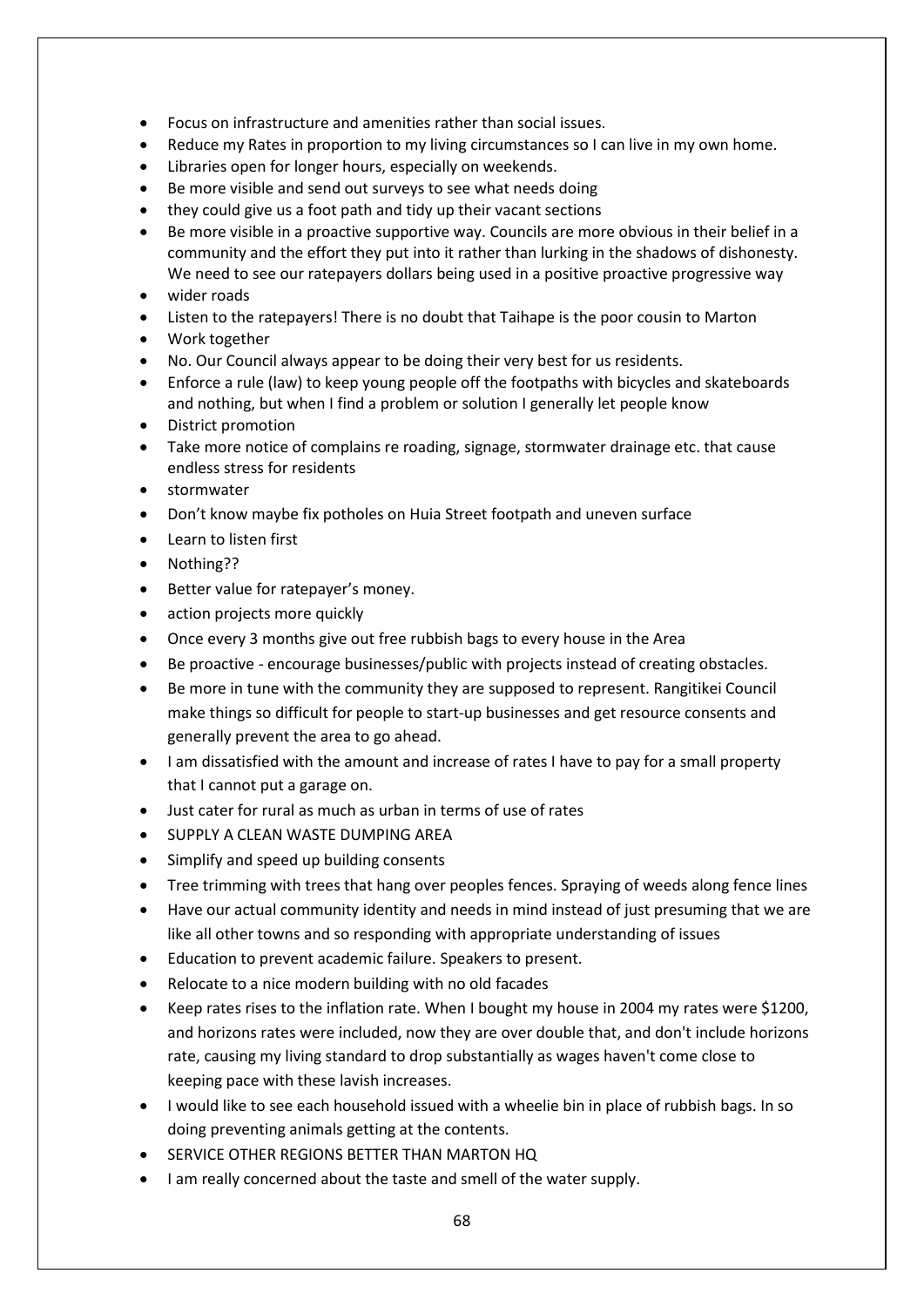- maintain our town
- Work with people not against them
- Use less consultants
- I honestly can't think of anything as I don't contact RDC often, but when I have had dealings with the staff I have been satisfied with the result.
- can't think of anything at the moment
- Clean out culverts with a shovel instead of just looking at them from the driver's seat
- use the email
- I do a lot of walking around Bulls. (Exercise). When wet the footpaths are very slippery. Would be good if this is fixed
- I don't know if this pertains to the council or the NZTA but there is a very dangerous spot immediately south of Mangaweka, turning into Te Kapua Road needs a turning bay/median, as many vehicles overtake as soon as they get to the 100k sign, Te Kapua Road has a significant amount of turning traffic, and I know if at least one accident there involving turning traffic and an overtaking vehicle
- they are all fine
- Stimulate business growth in Marton. NB the next page states that the prize draw is restricted to residents only, yet as a ratepayer, I was sent an invitation to my residential address outside the area, and invited to participate - not a good look!!!!
- Better promotion of the region to the rest of NZ
- Give those that are within the Rd2 area weekly rubbish pickup.
- I would like to see it more focused on maintaining and improving environmental quality. Rangitikei has a gorgeous environment from top to bottom
- Happy with the current level
- Improved council buildings in Marton
- I believe council have a vested interest in Māori organisations and activities, but to date have never truly pushed themselves to the fore in seeking Māori to know and understand more of what is important to Māori, their input into local council and community affairs. The ongoing marae conversation a case in point for whatever reason. The concept of a community marae in Marton I believe is a priority, and helping it to bear fruit, would not only enhance the council's popularity but also cause them to be seen as a council to be more forward thinking than most when it comes to Māori issues.
- Consider their measures of success, i.e. use a range of social, environmental and economic indicators to measure how well they are looking after the interests of the ratepayers of the district.
- Recycling bins next to rubbish bins to encourage recycling!
- everything is fine for me thanks
- We pay extremely high rates and do not have recycling bins to put out at our gates for collection come on RDC we must be the only council that doesn't provide this service it's about time ....I know you said one thing but the footpaths everywhere except Wanganui road now need replacing wander there hasn't been a nasty injury
- Be more visible to the public in terms of the councillors
- Consult more with rate payers
- Stop wasting ratepayer's money. Stop trying to kill towns like Bulls.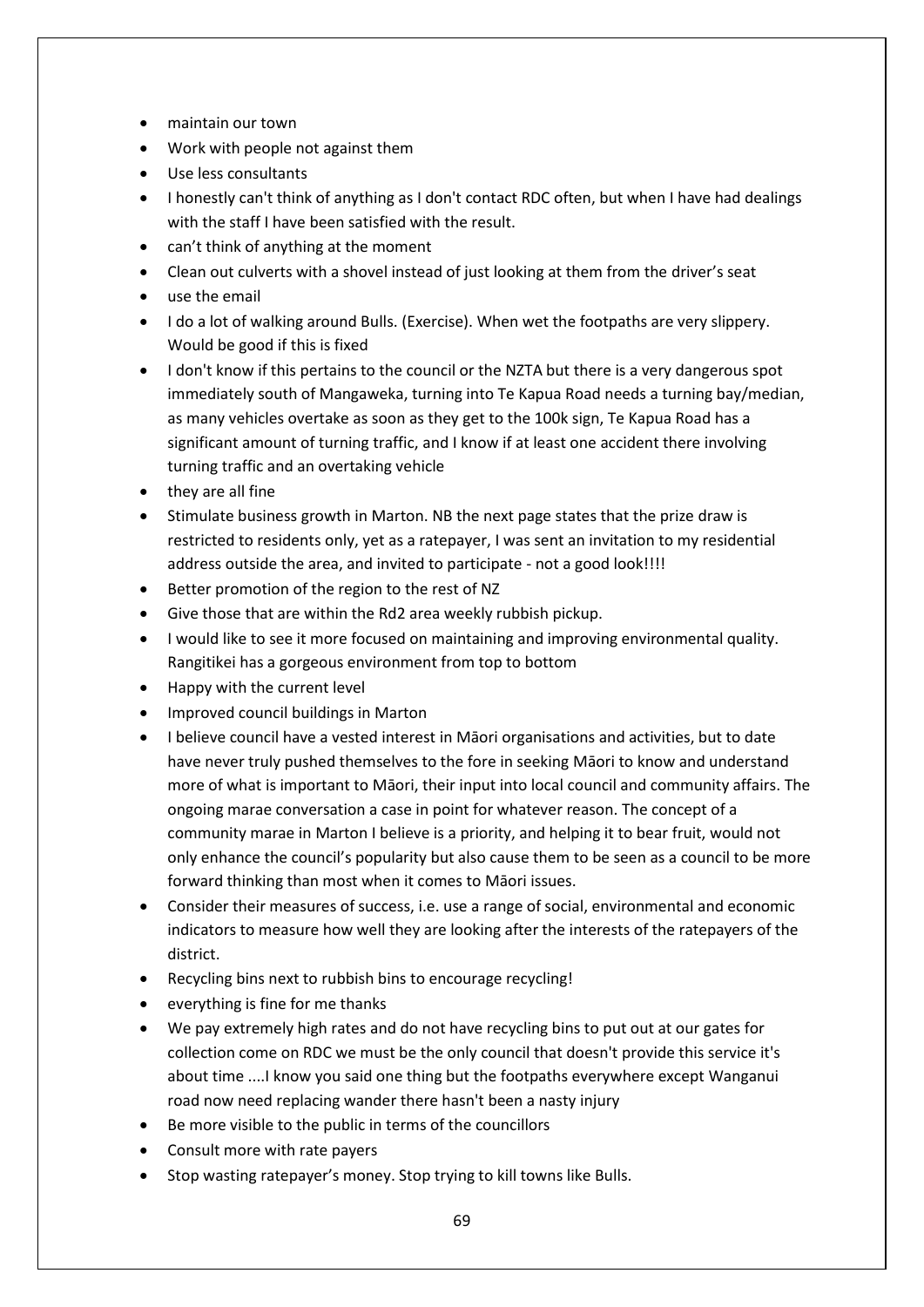- Not sure
- Can't think of anything at the moment
- Remember that it's not compulsory each year to set a rates increase. Like a household, if income is not increasing to match outgoing then new acquisitions and maintenance sometimes need to be put on hold or done at a slightly slower pace than is wanted or desired. Be very mindful of policy to attract newcomers and increase employment opportunities
- Charge less to those who use very little of Council's services. Our property has little information about it, uses no supplied water or sewerage reticulation and no rubbish collection. Why are the rates so high?
- Centralise your offices and promote a more online system of contacting and dealing with matters, to reduce costs, and our rates. Too much money wasted on upgrading your offices over the years, instead of internally looking for cost cutting of overheads, not core services. Sick of increased council debt being funded by rates increases. We can't afford it anymore!!!
- Cheaper rates
- Staff and councillors more proactive in the regions and make informed decisions that residents and staff have had equal opportunity input which means some work and amalgamation of organisations so everyone works for the one thing a better town needs which ultimately lead to a greater Rangitikei District. In other words think and work outside the square and look at other alternatives beg and borrow ideas from other councils mix and match. Let's lead not follow trends.
- A decent playground for our children 0-5 years of age. Ours is an absolute disgrace. Keep up with mowing the verges on rural roads, have rung up a number of times about this. Keep Marton looking nice for visitors. Stop hacking the beautiful trees up Bond St! Treachery!!!!!
- Send out short questionnaire to locals to see what needs doing.
- Give me opportunity to say more than just one thing here. Like keep front of house staff informed of all issues, especially topical issues. Open the pool year round. Spend as much time looking after the junction as you do the top end of town. Improve and expand the council housing portfolio. Include kerbside recycling. Offer courses to teach people how to save electricity and water. Put in tank scheme for people to save grey water for garden use. Zone change to encourage more building. Develop connected walkways. I could go on but I think I may have over stretched my point.
- Communication to community should be designed around what works for the community, not what works for council. Make the effort to find out. Apparently public meetings aren't effective, based on turnout, so start thinking creatively about how to do it.
- Work with the public to reach solutions not just quote regulations
- amalgamate with Wanganui
- Maintenance of sports facilities
- Provide more vibrant 'welcome to Marton' signage. Great town but many lost opportunities to promote it to those who know little about what's here. An image makeover perhaps
- Look after their ratepayers and stop wasting ratepayer's money. Councils should not be in the land speculation business. Too many empire builders in control.
- Look after the rural roads more there is always lots of potholes we have to avoid on the Taihape Napier Road and they seem to take forever to get fixed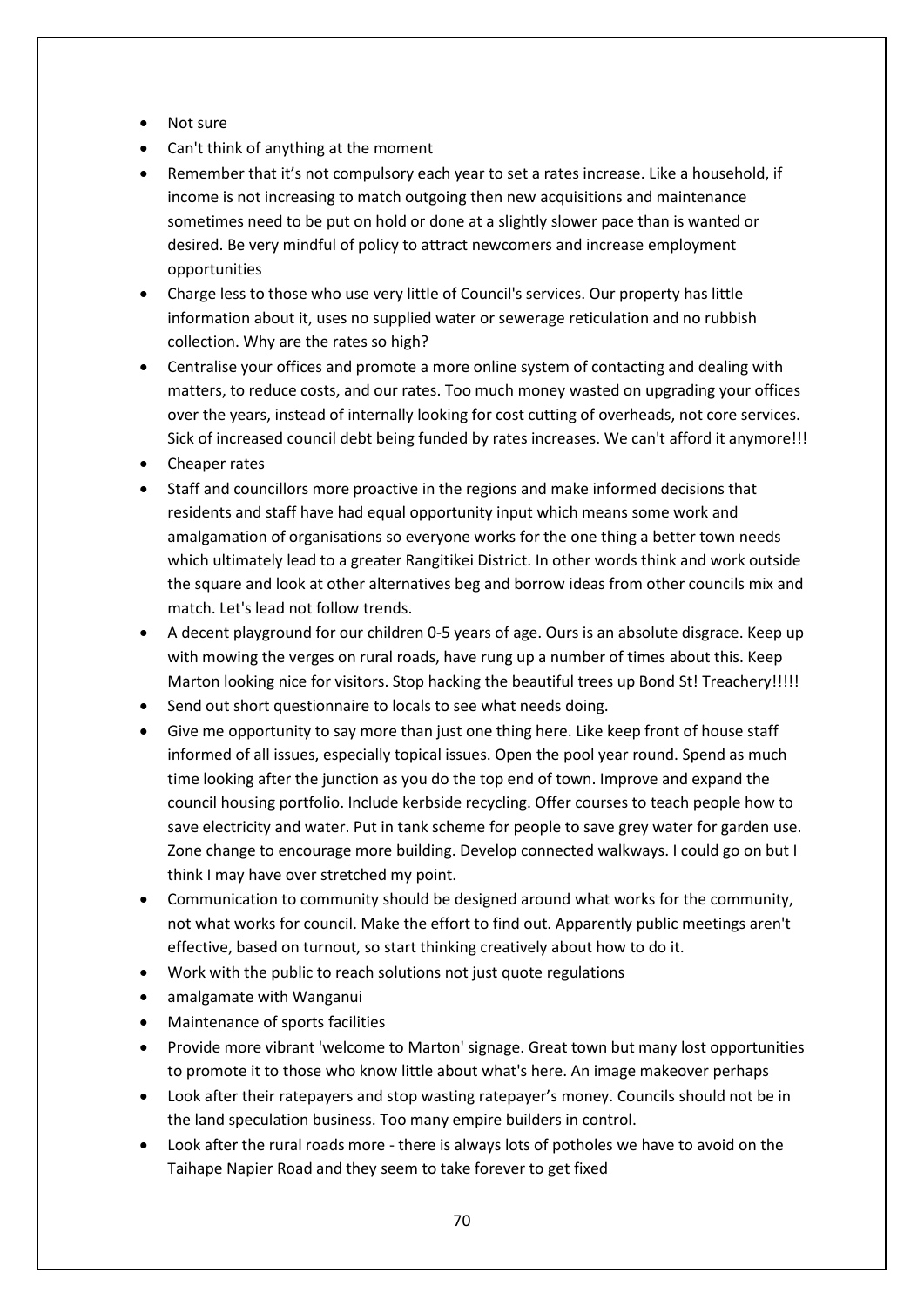- Put more resourcing into the rural areas including reserves and picnic spots that are in a terrible state and not representative of "Rangitikei Unspoilt"
- Update website to make it more user and mobile friendly. Thanks
- be more in contact with the customer/ratepayer
- Recycling is an area that needs focussing on
- Council are doing a great job. They tread a delicate balance of stretching a thin budget from a small rate payer base to provide core infrastructure over a large area. Program funding has a good balance of user pays vs communal paying. RDC should not be tempted to get into the space of economic development but leave that to private enterprise. Just remember every dollar you can leave in a ratepayers pocket can then be spent in the community. RDC should think about the biosecurity threat of weeds from the roading network.
- Take more interest in what is happening in community. I recently went to Bulls Domain with my 6 yr. old child. Skatepark is great by the way. My concern is that I had to explain why the women's toilet block has a sign stating 'cows'. How offensive is that! I am actually disgusted and embarrassed by this. I totally get the 'bulls' reference but being called cows and calling the female visitors to our domain cows is so not ok! Question is, how was that Okayed by council? Do u people even know this is there???
- Listen to the ordinary people in your district. The workers and the battlers not the comfortable established farmers and shining lights of the area
- Keep costs and therefore rate increases down to minimum. Treat rates income like your own and live within your means.
- don't know
- Rates!!!! As they at a level that the ordinary person can no longer afford. Also over the past few years our valuations have gone down with no decrease in rates so with values on the rise no increases should be needed.
- upkeep of unsealed roads to the river would be good but otherwise it's all ok
- Do more for the Taihape area. I feel council could do more in tourism in the region
- Stop adding service fees on my rates .I am a rural resident and don't use any of these services so why should I subsidise them
- visit facilities more often and where possible use them
- Take suggestions from public, i.e. new playground near public toilets, walkway through bush accessible for prams, runners, weekend walkers... BMX bike park.
- Fix the area prone to flooding on Turakina Valley Road just up from Bruce Road intersection.
- Check for properties that have trees and shrubs overhanging the footpath. I have been told in the past that Council only takes action when a complaint has been laid with a member of the public. This is an ongoing problem to the many walkers and people with pushchairs or mobility scooters and should be something the Council addresses rather than wait for a complaint
- Disappointed there is nothing about the disgraceful handling of the Bonnie Glen Refuse station or our transfer stations, location , CHARGES, no rate relief for rural payers
- KEEP THE MARTON POOL OPEN ALL YEAR FOR SWIMMING LESSONS!!!
- Moe services for rural people, we pay the highest rates but what do we see for our money
- To make the Rangitikei the easiest place on earth for businesses and builders to get started and get their work done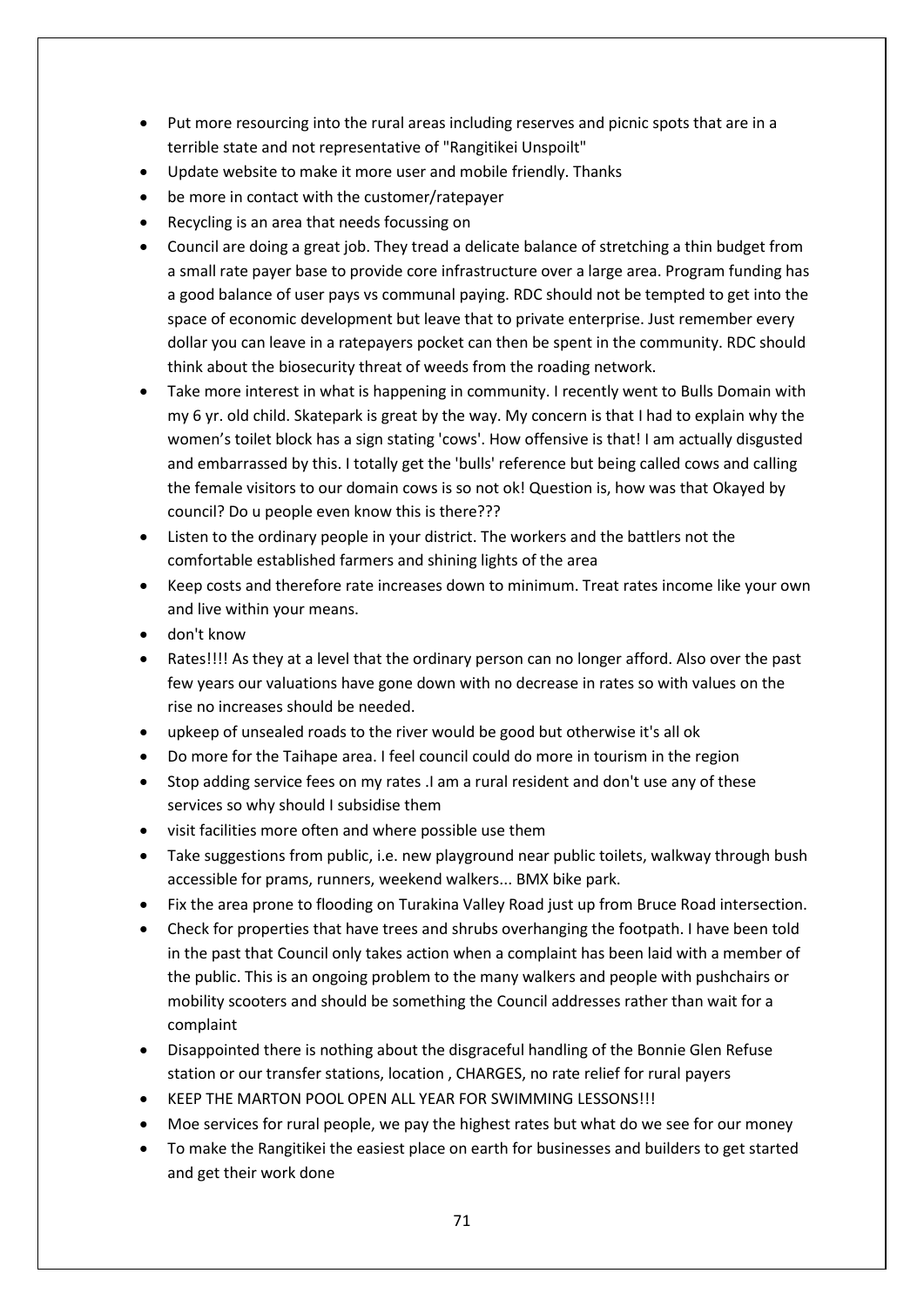- Give us a new bridge at Mangaweka and trim the vegetation on sides of the roads better for visibility, not trimmed how it used to be and is quite dangerous in places
- Increase efficiency
- Return the Marton pool to a council run operations. The business that runs is now is only after profit, the pool staff hired are lazy. And they asked Ohakea to not allow the use of their pool for Clifton school swimming sports so that the school was forced to use Marton pool, costing the school a ton of \$\$\$\$
- adequate
- safer pedestrian crossings
- provide us with free rubbish bags for collection
- Bearing in mind the ratepayer base relative to the size of the network just continue keeping the basics right - keep the roads and footpaths in good order, ensure the town water is delivered to its presently good standard, libraries are stocked with books people want to read etc.
- Remember the rural communities the ones off the beaten tracks
- Having the council provide recycle bins to be picked up on rubbish day would be great. The recycling depot in Marton can be very busy and not too many places to park. Also, I know you have to maintain the roads every year, but why do you have to maintain the same piece of the road? Why isn't there any dog friendly parks in Marton? I pay dog regos but there is no park. Why not allow dogs at the park (duck pond) on Calico Line? Has there been any work done to the Tutaenui Stream since the 2014 floods? Or is it a wait and see? What is the council's policy on working on Good Friday & Easter Sunday? As an employee of such a business, I do not want to work on these days and do not want to be pressured to have to work just because people have nothing better to do. Can you make the car park outside the fuel station at Marton New World 'No Parking"? There is no parking on part of the road, but in one spot, it isn't and if a car is parked there, you can't see if there is any cars arriving as you leave New World. It is dangerous to have a car parked there.
- Just a bit more empathy for people from staff no matter how trivial it might seem.
- Keep rates increase at minimum by not replacing unneeded things as in logo/main street theme/new buildings it must be cheaper to upgrade existing and the town hall needs to stay on the main street
- stop wasting money on building a new council office in Marton
- FIX DA START OF MY DRIVE WAY POT HOLES...MY NEIGHBOURS HAV LOL
- the costs of building consents are high
- Nothing at present
- Do more work to support local business.
- Listen to the people on what they have to say and act on it.
- Ensure front desk staff are knowledgeable, positive and motivated to help customers
- Maintenance of gravel roads
- Get their own staff and not share staff with other Councils
- Better tasting/Smelling water and better water pressure!!
- Improve/ update parks and facilities for kids
- Cleaning pavements in business area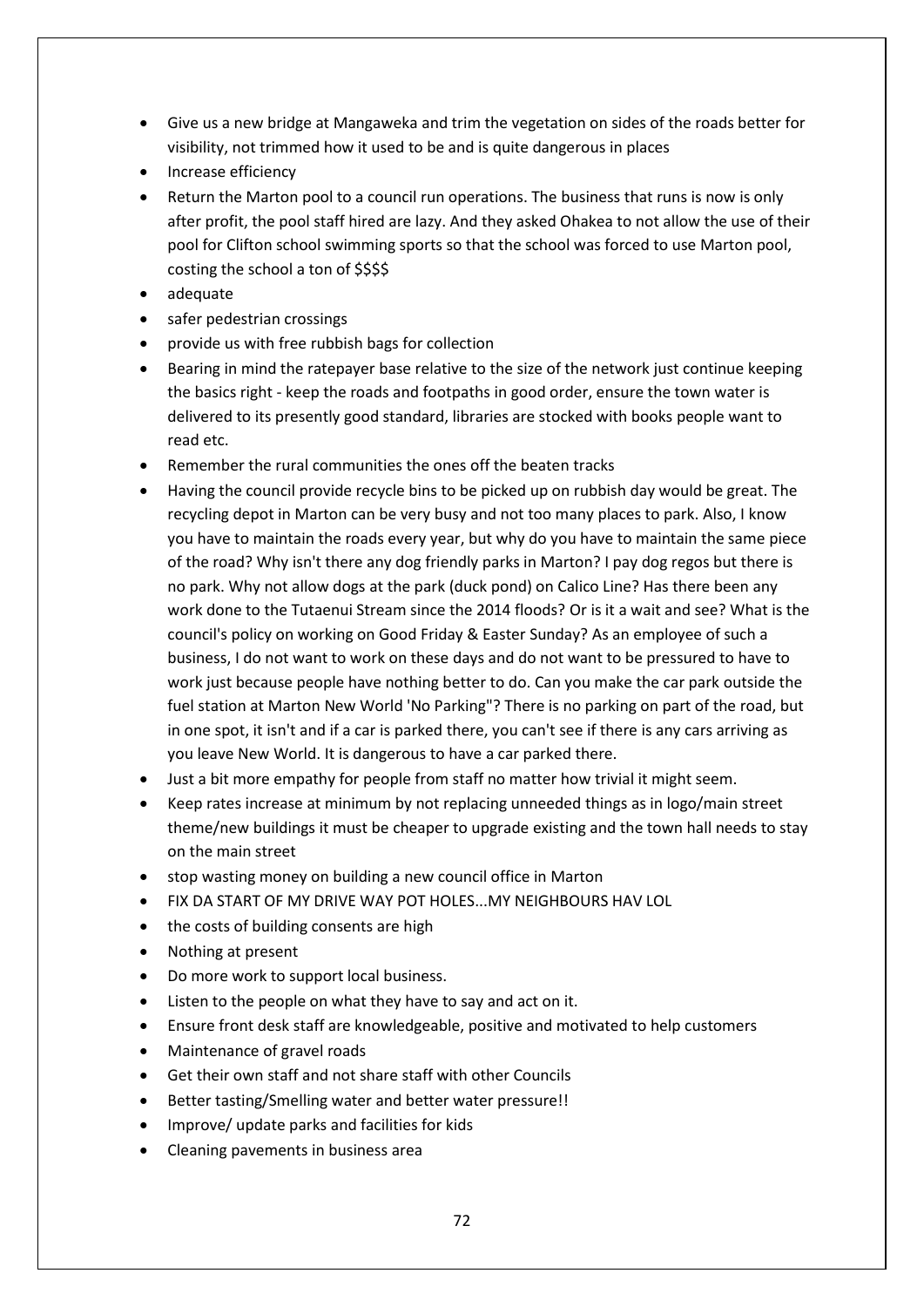- Make sure that when we have a town meeting to discuss possible plans that myself as a ratepayer should be provided with the proposals to be prepared for town meetings.
- Start the upgrade of the main street, providing a tangible effect in improving our town (Marton).
- Maintain the old Church Cemetery on SH1. Compared to the Council maintained Cemetery it is a disgrace and reflects badly on the town
- Communicate with public more readily on decision making and expenditure
- Making sure all the towns in the Rangitikei are looked after equally.
- Drainage, esp. for big weather events. On a smaller scale, fix flood-prone footpaths e.g. lower end Henderson Line.
- Place a higher value on heritage and landscape values. We are not constrained by scarcity of space, stop pulling down our old buildings (or, more accurately, planning their demise).
- Keep the rates at an affordable level.
- Be proactive and involve the community.
- It would be good if the Council concentrated on what the people in the district want. There are minimal playground areas in Bulls and not much for children to do. Wilson Park is more for people just passing through. Bulls has expanded and a majority of the residences have children. Most people are having to travel to Feilding, Palmerston North and Wanganui for a decent playground and recreational facilities
- Be more people orientated
- Don't know. I think many of the issues that confront rural districts such as the Rangitikei are in fact too big for a small council - loss of rural population for instance.
- Can't come up with an answer
- Continue to listen to the needs of the residents/ratepayers and work positively to enhance prosperity of our Rangitikei community.
- Supply wheelie Bins paid for through rates and/or supply yellow bags in bigger quantities and at a reasonable price. You can buy black rubbish bags for far less. They are too expensive at \$7.99 for 5. I would suggest a dozen for say \$8.
- Look after its heritage and protect it for the future so that future generation can embrace them as part of their history. I think the council is careless in this regard.
- Rates are too high for the service we get in Hunterville
- Keep this up, it costs nothing, service with a smile, from street/road workers, admin and staff council workers.
- Lower charges for rural properties that cannot fully utilise largely town focused amenities
- Communication with the public
- Have a Facebook page
- The council needs to upgrade its playgrounds, the ones in Marton are terrible and no one wants to use them. I would rather drive to Palmerston North. Wilson Park is huge and has so much potential, I can't believe Marton has a velodrome which is not being used. What a waste. So many people are into cycling these days. Why not let the community fundraise to try and upgrade our facilities if the council won't upgrade them
- Face to face delivery of necessary information to house owners
- no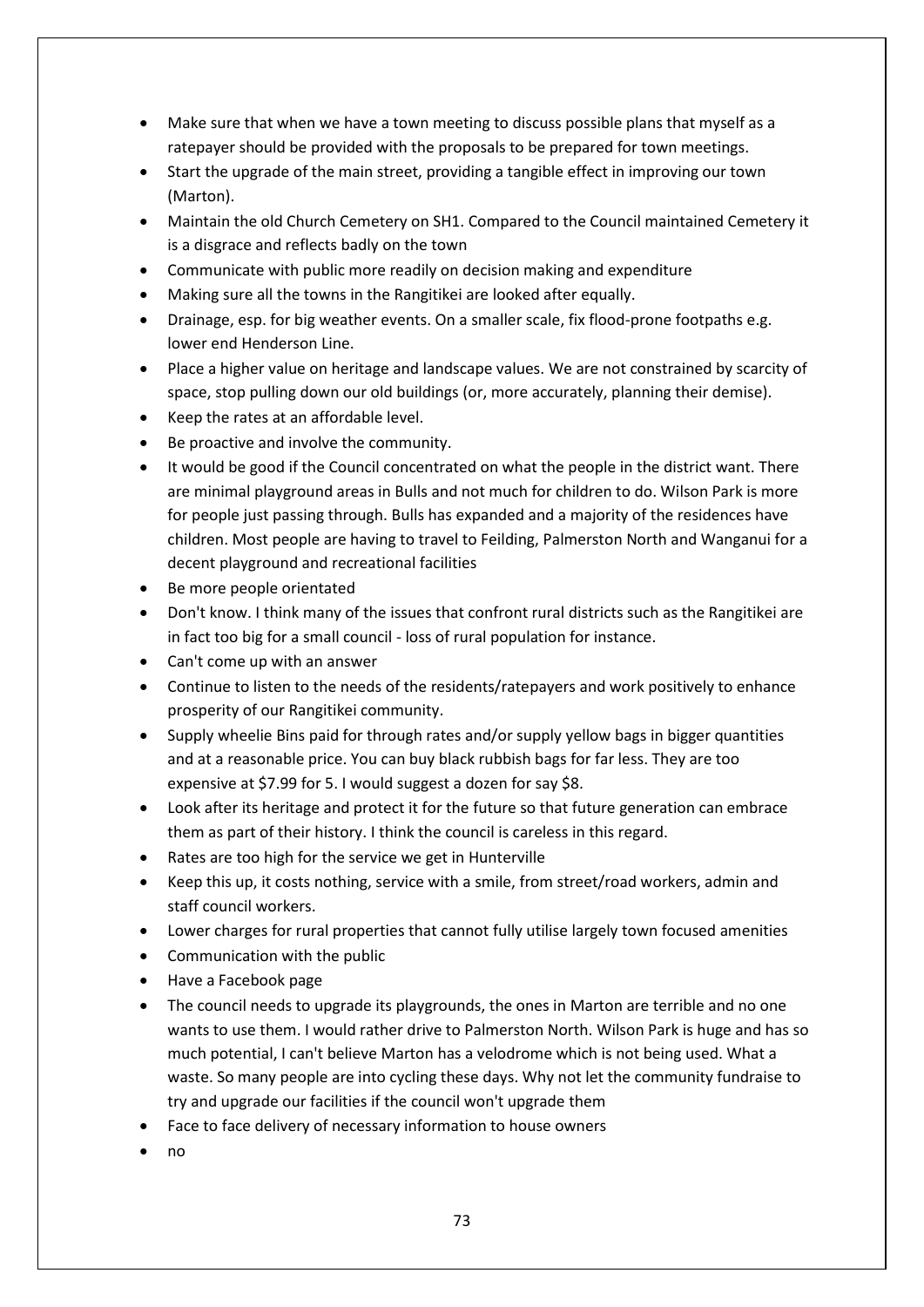- Historically the council had a bad repudiation of being difficult and obstructive especially in such things are building and resource consent. These seems to be much improved. Thank you
- Reduce waste station costs so it is easier for people to keep sections tidier.
- Rural roading, I pay plenty in rates and can't drive on our road without it wrecking my car or trucks having trouble getting to me.
- Move to new premises quicker
- Provision of more public toilets around parks
- Roadside recycling or green waste exchange for compost
- can't think of anything at present
- opportunities for the youth to get employed
- During the pop up art gallery before Xmas there were many happy people pleased to see the arts supported in Marton. The proposed new Council buildings should incorporate an art Gallery where local artists could display the work on a rotation basis. Maybe in the customer service area.
- Sidewalk driveway entry upgrade and made safe.
- Since contact with council is only once or twice a year, I would like the council to visit me, maybe once every year
- Again, can we have the footpaths in Turakina repaired and sealed? Also, the resident with the old shop who drinks and leaves bottles and the seats outside on the public footpath these need to be removed as they are on public areas - terrible trip hazard when running in the dark mornings and makes Turakina look shabby. Thank you
- Communication between departments. There are always different crews from different departments which cruise the streets/roads of our community. If they informed other departments of issues/faults relevant to them then jobs would get done a lot faster making council in some way more efficient compared to the way we see it now as it is not unusual to see safety issues get driven by different departments consistently on a daily basis with no one stopping to do something for six months or more. This is a common issue and while council do need the public's eyes to report issues it should also be the responsibility of all council staff to inform council no matter which department of council they work for. The attitude of "it's not my job" has got to stop. If staff are seen to be proactive then the community will become more proactive and support council.
- Make rates bills clearer to understand with respect to discounts on paying all at once, and exactly when they must be paid by. It's not clear at present whether there is a difference between "absence of a discount" and "imposition of a penalty
- spend less money on stupid signs/ decorative things and fix up old buildings which make the town look dull
- satisfied
- We are at 35 Bridge St Bulls very busy dangerous road hard to get in and out at times. Traffic often pull over and stop across from our driveway making it difficult to access our house coming from Bulls. I think a no stopping sign could alleviate this problem
- Have better classification of regional land and soil types for building consents and soil testing.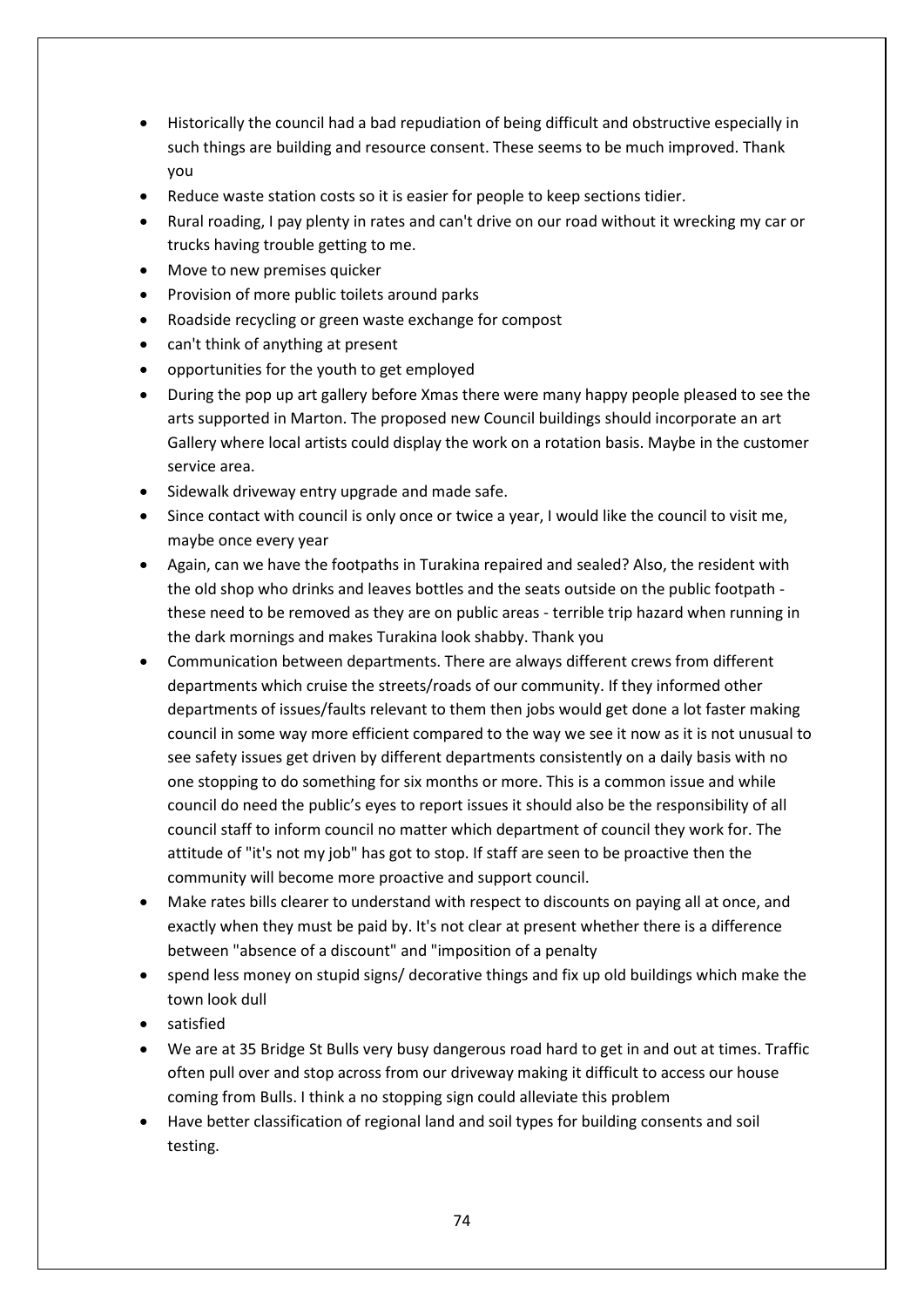- Better road maintenance particularly after roadworks is there someone who drives around and checks quality? In particular the safety of the repair?? One more thing - why do I so often see RDC vehicles (Utes) being used at the weekend and NOT for work purposes. As a rate payer I'm annoyed that my rates are being used to fund a vehicle that is being used to get its "drivers' firewood, or tow their boat!! I understand they have many callouts to attend (depending on the role) but using it for personal benefit is taking the micky!! Perhaps one vehicle could be used by Wanganui staff and the other by Palmerston North staff to get to work, rather than each person using their own council funded vehicle. I imagine the cost saving would be HUGE!! Something to consider??
- Sometimes instead of lumping it all in one basket take the time to listen and assess aspects on an individual basis and clarity may be found sooner rather than later.
- Keep pools open in Taihape in winter, especially toddler pools so some activities to do in winter. Could upgrade the playground as well have been same for a very long time, Levin has an excellent playground as well as exercise area for dogs. Open recycling facility more so can do it during the week as we live out of town and restricted to the days can recycle.
- Not sure
- Marton is flood prone and greater attention to town stormwater drains and clearance of open streams would mitigate flooding issues. Too many of the open waterways throughout the town are not being cleared and Council needs to be proactive with this to reduce the risk of blockages and flooding. Use dept. of corrections work gangs to achieve this would be a good start
- Meet the council and staff meetings
- Having a collection for unwanted items two or three times a year picked up at residents' gates.
- better facilities and opportunities for younger generations
- A suggestion would be to come up with a holiday programme that best suits 12-17 year olds. Maybe we can get baking donations from whānau, Kai donations for the kids. Just something fun and exciting for the kids whose parents work throughout the holidays and have nothing else to do.
- When you say you will call me back about something- do it
- Pass
- listen to what the business people needs to help Rangitīkei grow
- I would like to see Aqua aerobic classes held after 5pm for the people who work an 8 hour day.
- More tar seal roads
- Council seems to be doing a good job overall
- Better Pit Bull control. Fully operational C.D. Unit. Don't leave this to amateurs. Community Patrol are NOT security guards or C.D. qualified.
- Get as much information out to the community in as many different ways as possible. Look at ways you could save money....especially seeking design ideas before employing expensive architects.....
- I am content at this stage
- Make the library a modern library not an Internet cafe (clean it its dirty, stock the kids section, and make it simple and effective, ditch the computers, kids story/craft time is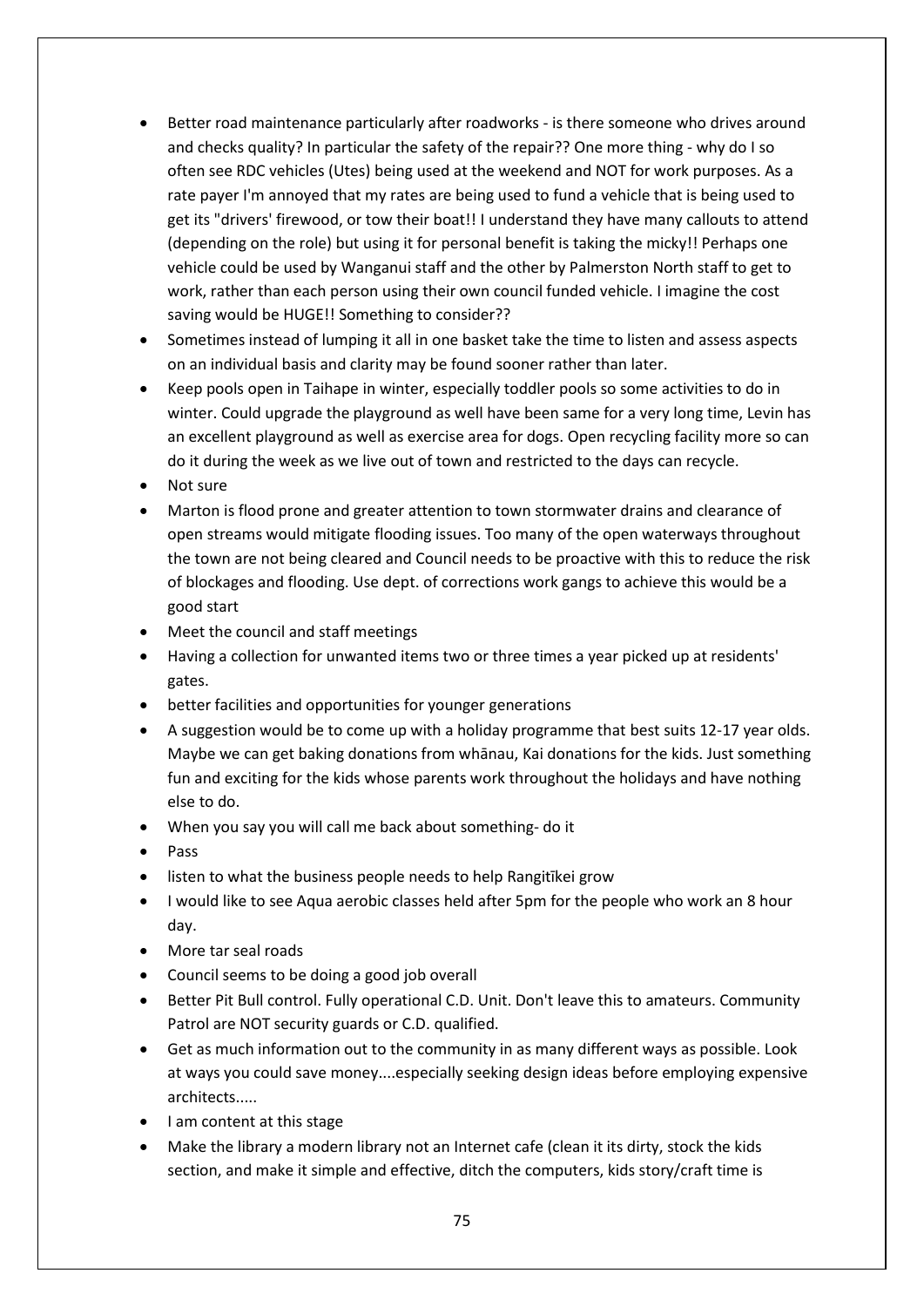fantastic!). Ask the experts at PN library to offer some ideas and guidance on how to use the space you have to good effect and establish some fresh priorities. Tidy up the main street - Marton is Cool so encouraging new people in will help reverse the decline. Getting the basics right and encouraging and open minds from residents (if that's possible) will make this a warmer place

- The Council needs to rethink its policy on how work is done. Would it not be better to divide the Rangitikei into wards and concentrate all major spending on one area for the financial year with only maintenance done in the other areas until their turn came around? In this way much needed but deferred work could be undertaken
- I think Council has improved its communication to ratepayers a lot in recent years, particularly through the columns in the local newspapers. However I believe additional information that actually describes where a good portion of rates go, such as roading and infrastructure upgrades and maintenance, would be well received
- I believe that although mostly the usual methods of communication are followed, working out of town I find that there are times when it would be helpful to have a more direct communication with residents. I have also found that although helpful and knowledgeable (with regards to building information in my case) have shared services that meant staff were not in the region can lead to a bit of frustration in trying to contact them
- Think more about the rural residents as well as the town ones
- By watching the streams etc. to avoid flooding
- When ratepayers are in dire straits as we were, help would have been greatly appreciated
- Educate schools about the council so that the kids can be more involved.
- Put at least some effort into the rural communities that pay your rates and get NOTHING for it
- As I live in Marton I think the town is becoming a ghost town due to earthquake regulations. Pull the old buildings down create green areas in place of these building to make it more appealing. Stand out on the street and just look up and down you will see what I mean
- Rates are too high for rural properties that do not use footpaths; waste water; town supplied water; pools; rubbish
- Make person to person contact more often
- Get practical
- It's hard to think of something to say, when they make you feel comfortable when they are approached with a question.
- All be helpful and have smiley faces!
- Footpaths poor condition Trees need cutting back , overhanging Footpaths
- The Marton pool needs an injection of enthusiasm. No one knew it had opened, half the staff are rude, and there are no planned activities / events to encourage users. The dog ranger also needs to be more proactive in being advertised. He does a great job, but needs help to be proactive in managing strays etc. (advertising, signage)
- Talk with the people in the town more, to really find out what they want
- Renew the main road, i.e., Broadway, it generally has a poor service, and is not at all attractive.
- Spread the love north of Marton :) Thank you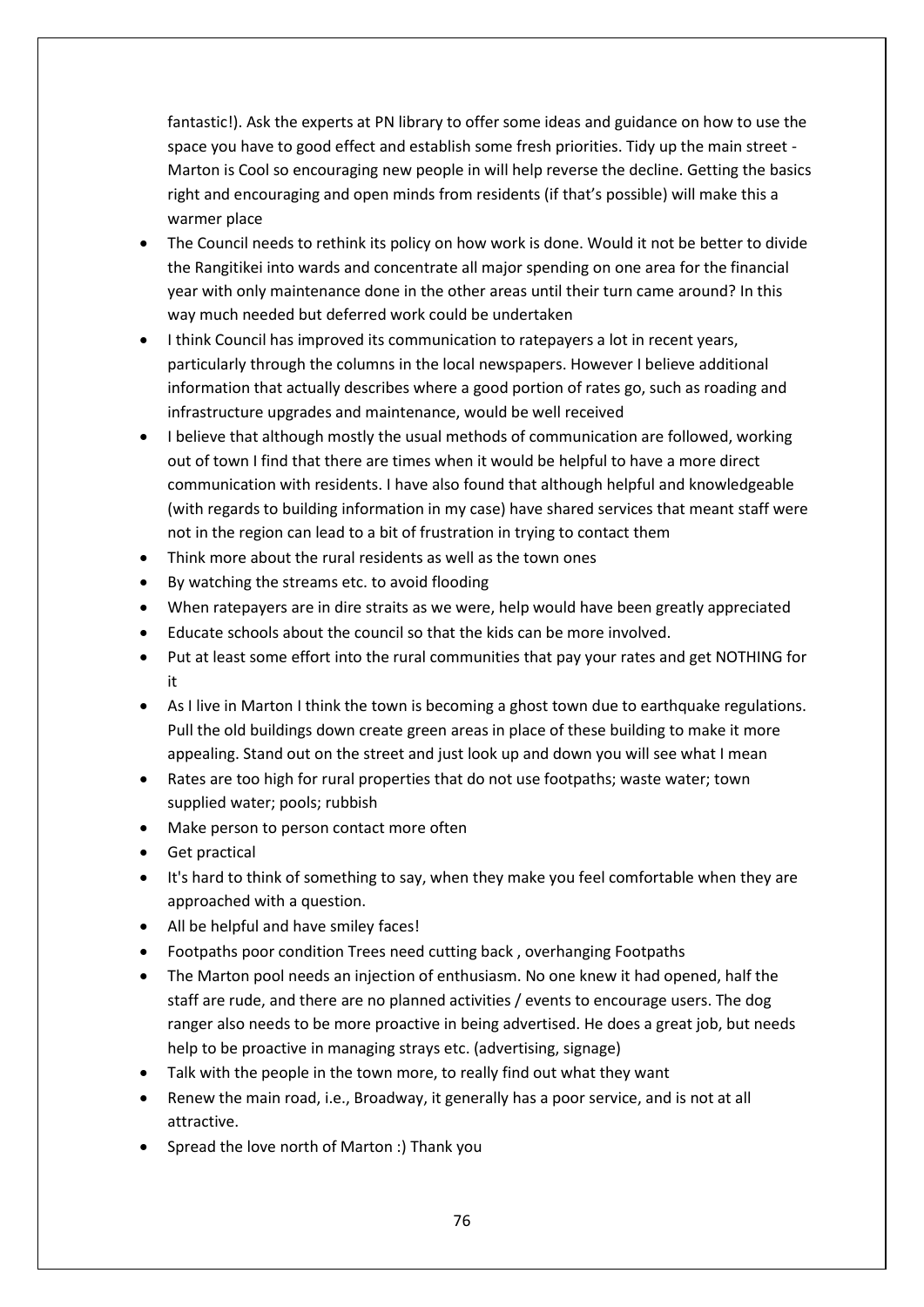- Give rate relief to new businesses or new home builders to encourage more people into this area
- Responding to messages would help.
- Drinking g water is disgusting
- Be more active around the streets and having local get together e.g. Carnival, bbq etc.
- The price of metered water is way too high.
- I believe our Council does whatever possible to make Rangitikei a better region. If possible; as a business owner I had experiences where it has been difficult to employ people from out of town as there has been a shortage of rentals and houses. Perhaps a strategy to make it easier for new houses to be built or old houses to be renovated may help with developing the town further long term
- Being more responsible with ratepayer's money by not spending it on unnecessary projects, for example the stadium in Taihape as the old stadium is perfectly sufficient.
- Being more on time for things
- Fix my driveway from road to my gate
- Be bit more helpful with people's problems
- I think the council are doing a very good job keeping Marton beautiful
- More within the community. We have untouched landscapes so activities such as walkways, cycle tracks, kids parks etc. Our region could also take on a lot more tourism. The tourists are coming to NZ just not to our region but we have so much to offer, we as a Taihape Community need councils assistance to make things happen
- Promote housing and jobs in the area
- maintain present standards
- I think the council are doing fine maybe look at the option of allowing shops to trade during Easter
- Continue to strive to improve service through communication and to get the right people for the job, a paper qualification doesn't necessarily give you the best person, look at the person!
- Better footpaths
- As we are non-users (country ratepayers) of sewerage and water supplies we should pay 80% less than urban users on our rates demands.
- Keep ratepayers in the loop in regard to compliance issues.
- DON'T HAVE 8 LOTS OF RATES, It's over the top.
- sort the library
- Listening to what people of Marton, want, need. We have heaps of people going through Marton to discover what? It needs to be more flash. More population will come if the town looks nicer. More money for council. Stop wasting rate money on things that are not needed
- Reduce the rates. I pay the same rates for a \$160k house, as my father pays for a \$850k House in Auckland
- Drop the price of rates. Improve noise control.
- Listen to your rate payers. Be honest.
- Stop giving yourselves undeserved pay rises each year and use our rates to actually benefit the towns. Foot paths are in a bad state. Foliage hangs over fences so you can't walk on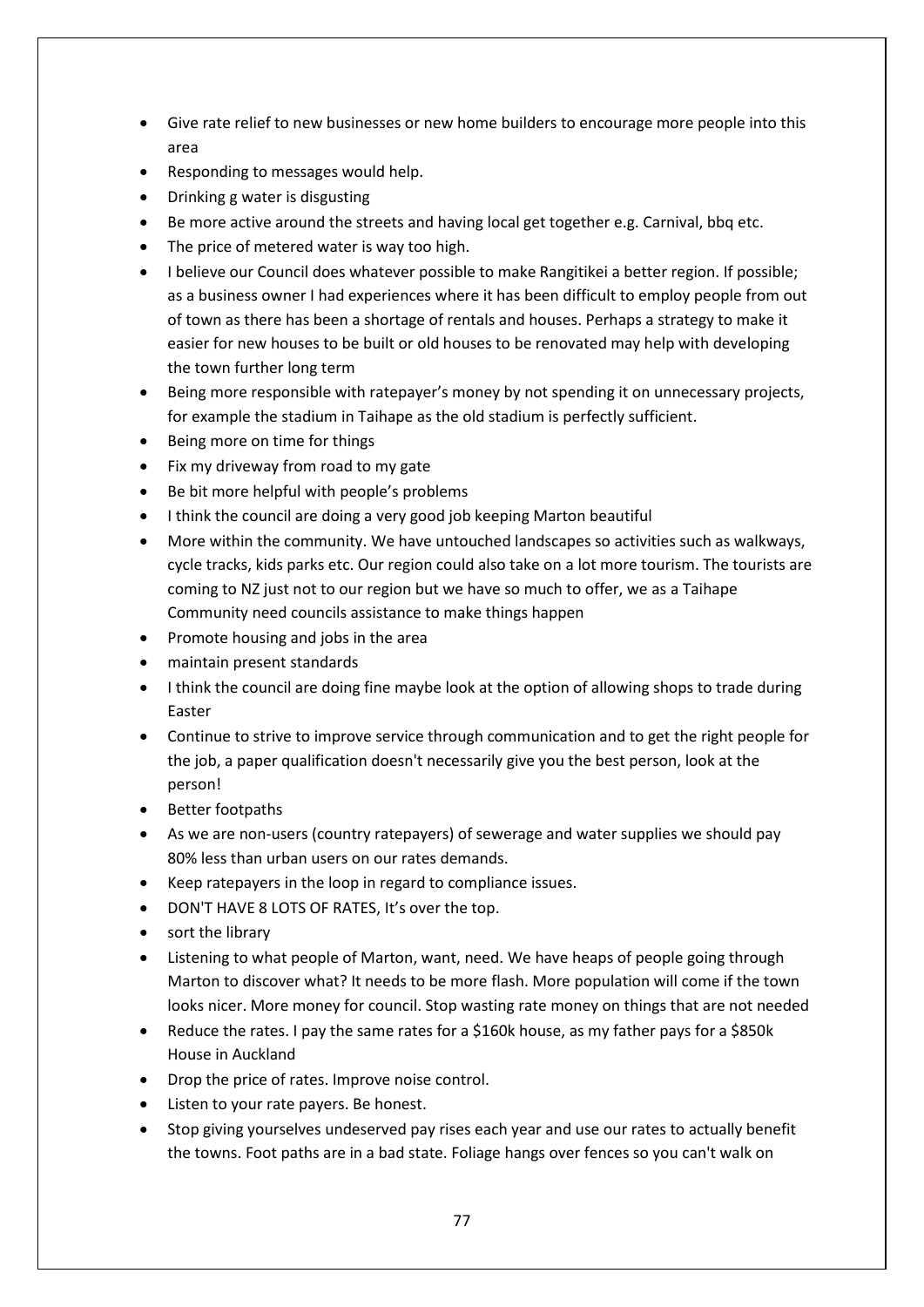footpaths in a lot of streets. road works aren't lasting as long as they should and something needs to be done about the drainage under the railway bridge

- I pay rates in four districts, Wellington, Horowhenua, Taranaki and Rangitikei. You are the most expensive. You are the only council that doesn't recycle. Your water smells bad. I can smell it from any tap and any shower.
- Email facility for after-hours contact made/advertised for non-urgent reporting
- Stop fluoridating and chlorinating the bloody drinking water!
- It is how they handle complaints that is important unfortunately when council is hindered by rules or contact workers then it's important to communicate maybe a monthly article in the local paper explaining a topic e.g. noise related. Council's role, the rules, what the public can do to help, the penalty, who to contact etc.
- Continue with how you're doing things. It's going great
- Design services to meet users' needs instead of demanding users meet council's needs.